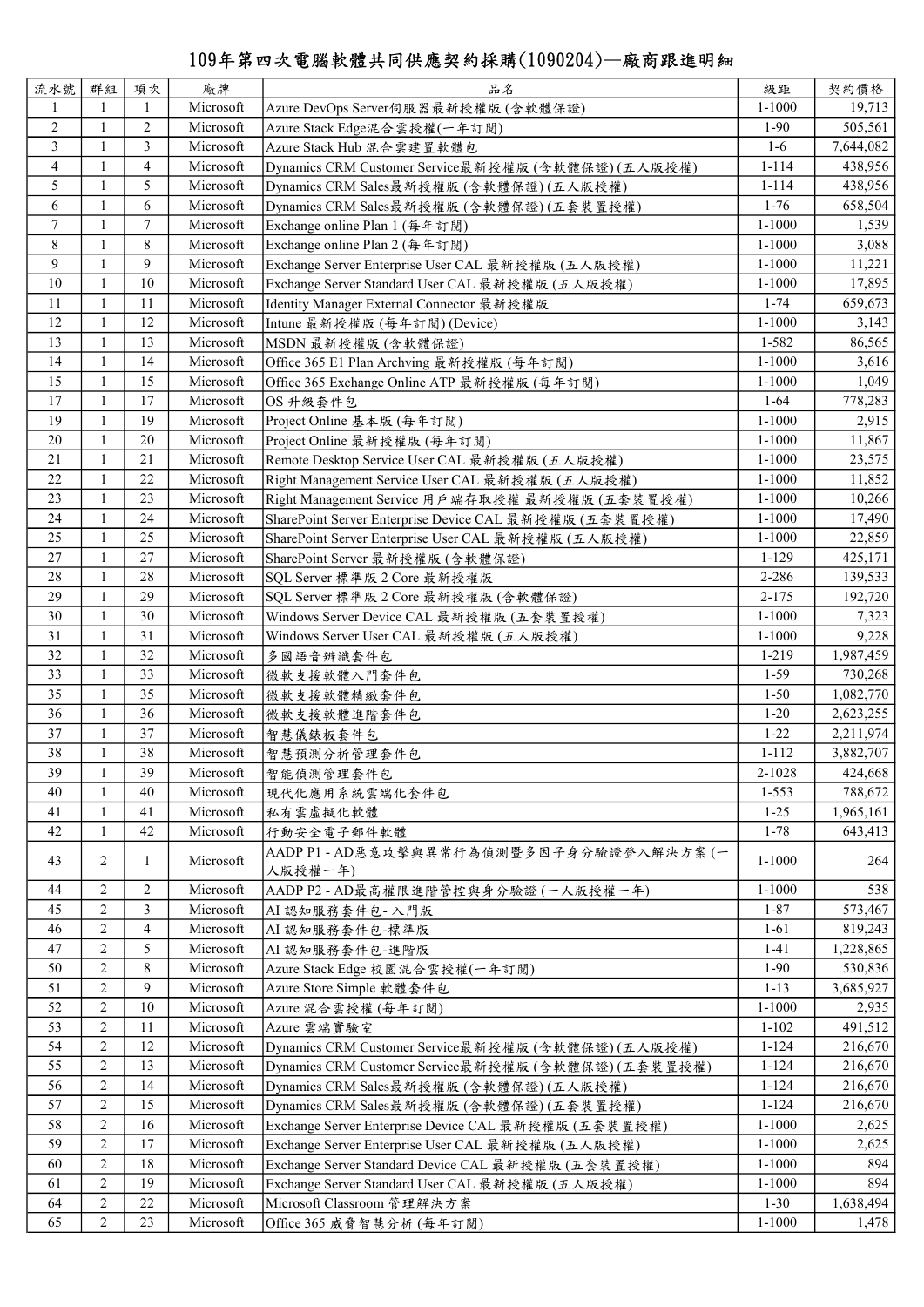| 66  | $\overline{2}$ | 24             | Microsoft   | Office 365 帳號整合軟體                                                               | $1 - 111$  | 449,501   |
|-----|----------------|----------------|-------------|---------------------------------------------------------------------------------|------------|-----------|
| 67  | $\overline{2}$ | 25             | Microsoft   | Office 365 進階合規解決方案 (每年訂閱)                                                      | $1 - 1000$ | 1,478     |
| 68  | $\mathfrak{2}$ | 26             | Microsoft   | Office Mac Standard 最新授權版                                                       | 5-1000     | 2,672     |
| 69  | $\overline{2}$ | 27             | Microsoft   | Office ProPlus 最新授權版                                                            | 5-1000     | 3,471     |
| 70  | $\overline{2}$ | 28             | Microsoft   | Office Standard 最新授權版                                                           | 5-1000     | 2,672     |
| 71  | $\overline{c}$ | 29             | Microsoft   | Power BI 專業版 (每年訂閱)                                                             | $1 - 1000$ | 3,547     |
| 72  | $\overline{2}$ | 30             | Microsoft   | Project Online 教職員版 專業版 (每年訂閱)                                                  | $1 - 1000$ | 2,779     |
| 73  | $\mathfrak{2}$ | 31             | Microsoft   | Project Online 教職員版 進階版 (每年訂閱)                                                  | $1 - 1000$ | 5,094     |
| 74  | $\overline{2}$ | 32             | Microsoft   | Remote Desktop Service Device CAL 最新授權版 (五套裝置授權)                                | $1 - 1000$ | 5,945     |
| 76  | $\mathfrak{2}$ | 34             | Microsoft   | SharePoint Server Enterprise Device CAL 最新授權版 (五套裝置授權)                          | $1 - 1000$ | 4,672     |
| 77  | $\overline{c}$ | 35             | Microsoft   | SharePoint Server Enterprise User CAL 最新授權版 (五人版授權)                             | $1 - 1000$ | 4,672     |
| 78  | $\overline{2}$ | 36             | Microsoft   | SharePoint Server 最新授權版 (含軟體保證)                                                 | $1 - 225$  | 114,333   |
| 79  | $\mathfrak{2}$ | 37             | Microsoft   | SQL Server Device CAL 最新授權版 (五套裝置授權)                                            | $1 - 1000$ | 11,072    |
| 80  | $\mathfrak{2}$ | 38             | Microsoft   | SQL Server User CAL 最新授權版 (依實際連線數購買)                                            | $1 - 1000$ | 2,267     |
|     |                |                | Microsoft   |                                                                                 |            |           |
| 81  | $\mathfrak{2}$ | 39             | Microsoft   | SQL Server 標準版 2 Core 最新授權版                                                     | 2-1000     | 39,102    |
| 82  | $\mathfrak{2}$ | 40             |             | SQL Server 標準版 2 Core 最新授權版 (含軟體保證)                                             | 2-795      | 63,390    |
| 83  | $\overline{2}$ | 41             | Microsoft   | System Center Configuration Manager 用戶端管理授權-OSE                                 | $1 - 1000$ | 1,940     |
| 85  | $\overline{2}$ | 43             | Microsoft   | Visio Online Plan 1 (每年訂閱)                                                      | $1 - 1000$ | 488       |
| 86  | $\overline{2}$ | 44             | Microsoft   | Visio Online Plan 2 (每年訂閱)                                                      | $1 - 1000$ | 1,084     |
| 87  | $\overline{2}$ | 45             | Microsoft   | Visual Studio Enterprise 訂閱最新授權版 (含軟體保證與 MSDN 訂閱權益)                             | 1-419      | 63,165    |
| 88  | $\overline{c}$ | 46             | Microsoft   | Visual Studio Professional 最新授權版                                                | $1 - 1000$ | 4,050     |
| 89  | $\overline{2}$ | 47             | Microsoft   | Visual Studio Professional 訂閱最新授權版 (含軟體保證與 MSDN 訂閱權益)                           | 1-479      | 8,035     |
| 90  | $\overline{2}$ | 48             | Microsoft   | Windows Server Datacenter版 2Core 最新授權版                                          | 8-1000     | 9,043     |
| 91  | $\overline{2}$ | 49             | Microsoft   | Windows Server Device CAL 最新授權版 (五套裝置授權)                                        | $1 - 1000$ | 2,210     |
| 92  | $\overline{2}$ | 50             | Microsoft   | Windows Server External Connector 最新授權版                                         | $1 - 1000$ | 27,382    |
| 95  | $\overline{2}$ | 53             | Microsoft   | 人工智慧暨大數據決策管理套件包                                                                 | $1 - 30$   | 1,638,494 |
| 96  | $\overline{2}$ | 54             | Microsoft   | 多國語音辨識套件包                                                                       | $1 - 41$   | 1,592,515 |
| 97  | $\overline{2}$ | 55             | Microsoft   | 對話機器人平台套件包 (Chat Bot)                                                           | $1 - 41$   | 1,228,861 |
| 98  | $\overline{2}$ | 56             | Microsoft   | 微軟異地備援與資料回復軟體套件包                                                                | $1 - 64$   | 777,583   |
| 99  | $\overline{2}$ | 57             | Microsoft   | 文檔儲存協同作業套件包                                                                     | $1 - 20$   | 2,457,746 |
| 100 | $\overline{2}$ | 58             | Microsoft   | 智慧校園套件包-入門版                                                                     | 1-98       | 512,026   |
| 101 | $\overline{2}$ | 59             | Microsoft   | 智慧校園套件包-標準版                                                                     | $1 - 41$   | 1,228,869 |
| 102 | $\overline{2}$ | 60             | Microsoft   | 智慧校園套件包-進階包                                                                     | $1 - 20$   | 2,457,746 |
| 103 | $\overline{2}$ | 61             | Microsoft   | 智慧行動客服套件包                                                                       | $1-61$     | 819,243   |
| 104 | $\overline{c}$ | 62             | Microsoft   | 校園APP佈署平台軟體                                                                     | $1 - 111$  | 450,549   |
| 105 | $\sqrt{2}$     | 63             | Microsoft   |                                                                                 | $1 - 72$   |           |
|     |                |                |             | 校園儲存雲軟體                                                                         |            | 695,658   |
| 106 | 2              | 64             | Microsoft   | 校園影音應用平台軟體                                                                      | $1 - 102$  | 490,845   |
| 107 | 2              | 65             | Microsoft   | 校園會議同步軟體                                                                        | $1 - 77$   | 654,696   |
| 108 | 2              | 66             | Microsoft   | 校園社群軟體                                                                          | $1 - 77$   | 654,698   |
| 110 | $\overline{2}$ | 68             | Microsoft   | 校園雲端電子書包軟體                                                                      | 1-99       | 507,486   |
| 111 | $\overline{2}$ | 69             | Microsoft   | 監控雲端服務使用流量與雲端資料存取控制解決方案(一人版授權一年)                                                | 1-1000     | 669       |
| 112 | 2              | 70             | Microsoft   | 網域安全架構與存取權限強化套件包                                                                | $1 - 12$   | 4,096,250 |
| 115 | 2              | 73             | Microsoft   | 資訊安全實驗室軟體                                                                       | $1 - 37$   | 1,351,060 |
| 116 | $\overline{2}$ | 74             | Microsoft   | 運算思維教學應用包                                                                       | $1 - 500$  | 28,664    |
| 117 | $\overline{2}$ | 75             | Microsoft   | 雲端電腦教室管理軟體                                                                      | $1 - 112$  | 449,883   |
| 118 | $\overline{2}$ | 76             | Microsoft   | 電子書包應用平台軟體                                                                      | $1 - 112$  | 450,139   |
| 119 | 3              | 1              | <b>SUSE</b> | Linux作業系統管理伺服器軟體包(7x24,1年訂閱式服務,包含1個server及50                                    | $1 - 5$    | 556,117   |
| 120 | $\mathfrak{Z}$ | $\overline{2}$ | <b>SUSE</b> | 個client之patch管理)<br>SUSE CaaSP 最新版軟體包 (7x24, 一年訂閱式服務, 內含3個worker節點)             | $1 - 5$    | 871,587   |
|     |                |                |             |                                                                                 |            |           |
| 121 | 3              | 3              | <b>SUSE</b> | SUSE Enterprise Storage 最新版軟體包 (7x24,一年訂閱式服務, 內含4個軟體定<br>義儲存 OSD 節點, 不計容量空間費用)) | $1-5$      | 705,763   |
| 122 | 3              | 4              | <b>SUSE</b> | SUSE HA 軟體套件組 (7x24,1年訂閱服務,包含2個HAE軟體)                                           | $1 - 10$   | 71,385    |
| 123 | 3              | 5              | <b>SUSE</b> | SUSE Linux Enterprise Server 單伺服器無限GuestOS, (5x12, 1年訂閱式服務2<br>socket CPU 授權)   | $1-25$     | 71,486    |
| 124 | 3              | 6              | <b>SUSE</b> | SUSE Linux Enterprise Server 實體機最新版, (5x12) 2 socket CPU 一年訂閱式<br>服務授權          | $1 - 25$   | 32,356    |
| 125 | 3              | $\tau$         | <b>SUSE</b> | SUSE Linux Enterprise Server 虚擬機版最新版, (5x12) 2 socket CPU 一年訂閱<br>式服務授權         | $1 - 25$   | 32,356    |
| 126 | 3              | 8              | <b>SUSE</b> | 桌上型 SUSE Linux Desktop (政府版) (5x12)                                             | $5 - 250$  | 4,044     |
| 127 | $\mathfrak{Z}$ | 9              | <b>SUSE</b> | 桌上型 SUSE Linux Desktop (教育版)                                                    | 10-500     | 2,022     |
| 154 | $\overline{4}$ | 26             | Micro Focus | Backup Navigator 1-9TB 進階報表及備份環境監控 (傳統授權擴充)                                     | 1-999999   | 26,727    |
|     |                |                |             |                                                                                 |            |           |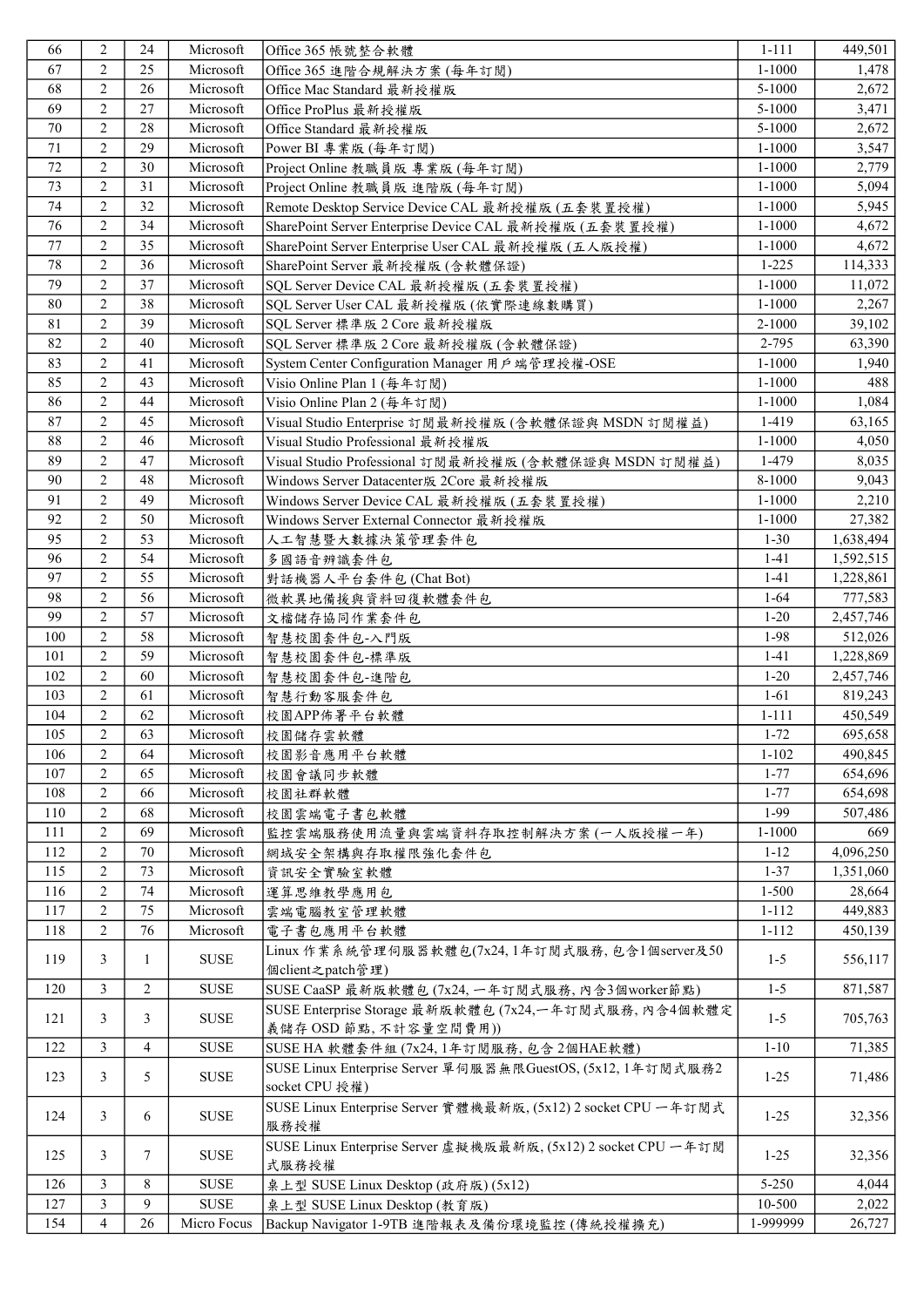| 155 | 4              | 27 | Micro Focus   | Data Protector Advanced Backup to Disk 1TB Storage設備/虛擬磁帶機(VTL) (傳<br>統授權擴充)                                                                                                                                                                         | 1-99      | 42,137  |
|-----|----------------|----|---------------|------------------------------------------------------------------------------------------------------------------------------------------------------------------------------------------------------------------------------------------------------|-----------|---------|
| 156 | 4              | 28 | Micro Focus   | Data Protector Direct Backup using NDMP 1TB 資料備份 (傳統授權擴充)                                                                                                                                                                                            | 1-99      | 43,349  |
| 157 | 4              | 29 | Micro Focus   | Data Protector drive ext UNIX/NAS/SAN 實體磁帶機接NAS, SAN, UNIX (傳統<br>授權擴充)                                                                                                                                                                              | 1-99      | 152,881 |
| 158 | 4              | 30 | Micro Focus   | Data Protector Granular Recovery Extens 精細還原 (傳統授權擴充)                                                                                                                                                                                                | 1-999999  | 32,575  |
| 159 | $\overline{4}$ | 31 | Micro Focus   | Data Protector IR for Windows for 1 TB/10 TB 立即還原 (傳統授權擴充)                                                                                                                                                                                           | 1-99      | 27,194  |
| 160 | 4              | 32 | Micro Focus   | Data Protector On-line Backup for UNIX 應用程式備份 (傳統授權擴充)                                                                                                                                                                                               | 1-99      | 329,917 |
| 161 | 4              | 33 | Micro Focus   | Data Protector On-line Backup for Window/Linux 應用程式或虛擬化備份 (傳統<br>授權擴充)                                                                                                                                                                               | 1-99      | 73,236  |
| 162 | 4              | 34 | Micro Focus   | Data Protector per TB 1-99TB 全方位集中備份及災難還原管理系統 (新容量授<br>權)                                                                                                                                                                                            | 1-99      | 155,145 |
| 163 | 4              | 35 | Micro Focus   | Data Protector StaterPack for Windows/Linux 全方位集中備份及災難還原管理<br>系統(傳統授權)                                                                                                                                                                               | 1-999999  | 80,647  |
| 164 | 4              | 36 | Micro Focus   | Data Protector ZDB for Windows for 1 TB/10 TB ZDB 零停機備份 (傳統授權擴<br>充)                                                                                                                                                                                 | 1-999999  | 62,451  |
| 165 | 4              | 37 | Micro Focus   | VM Explorer 4 SocketsStarter Pack 虚擬化備份及災難還原管理系統(專業版)                                                                                                                                                                                                | 1-999999  | 21,381  |
| 166 | 4              | 38 | Micro Focus   | VM Explorer 6 SocketsStarter Pack 虛擬化備份及災難還原管理系統(企業版)                                                                                                                                                                                                | 1-999999  | 55,539  |
| 167 | $\overline{4}$ | 39 | Micro Focus   | VM Explorer Add on 1 CPU Socket 虚擬化備份軟體擴充                                                                                                                                                                                                            | 1-999999  | 9,449   |
| 168 | 4              | 40 | <b>NAKIVO</b> | NAKIVO Backup & Replication Ent 1 cpu for VMware, Hyper-V, and<br>Nutanix                                                                                                                                                                            | $1 - 10$  | 70,967  |
| 169 | 4              | 41 | <b>NAKIVO</b> | NAKIVO Backup & Replication Ent 1 cpu for VMware, Hyper-V, and<br>Nutanix                                                                                                                                                                            | $11 - 50$ | 66,527  |
| 170 | 4              | 42 | <b>NAKIVO</b> | NAKIVO Backup & Replication Ent 10 Workloads for VMware, Hyper-V,<br>Nutanix, Physical, and AWS EC2 - 一年訂閱授權                                                                                                                                         | $1 - 50$  | 77,189  |
| 171 | 4              | 43 | <b>NAKIVO</b> | NAKIVO Backup & Replication Ent 10 Workloads for VMware, Hyper-V,<br>Nutanix, Physical, and AWS EC2 - 三年訂閱授權                                                                                                                                         | $1 - 50$  | 185,905 |
| 172 | 4              | 44 | <b>NAKIVO</b> | NAKIVO Backup & Replication Ent Ess 1 cpu for VMware, Hyper-V, and<br>Nutanix                                                                                                                                                                        | $2 - 10$  | 36,560  |
| 173 | 4              | 45 | <b>NAKIVO</b> | NAKIVO Backup & Replication Ent Ess 1 cpu for VMware, Hyper-V, and<br>Nutanix                                                                                                                                                                        | $11 - 50$ | 35,807  |
| 174 | 4              | 46 | <b>NAKIVO</b> | NAKIVO Backup & Replication Ent Ess 1 cpu for VMware, Hyper-V, and<br>Nutanix (續約一年)                                                                                                                                                                 | $2 - 10$  | 7,319   |
| 175 | 4              | 47 | <b>NAKIVO</b> | NAKIVO Backup & Replication Ent Ess 1 cpu for VMware, Hyper-V, and<br>Nutanix (續約一年)                                                                                                                                                                 | $11-50$   | 7,160   |
| 176 | 4              | 48 | <b>NAKIVO</b> | NAKIVO Backup & Replication Ent Ess 10 Workloads for VMware, Hyper-<br>V, Nutanix, Physical, and AWS EC2 - 一年訂閱授權                                                                                                                                    | $1 - 50$  | 38,119  |
| 177 | 4              | 49 | <b>NAKIVO</b> | NAKIVO Backup & Replication Ent Ess 10 Workloads for VMware, Hyper-<br>V, Nutanix, Physical, and AWS EC2 - 三年訂閱授權                                                                                                                                    | $1 - 50$  | 91,628  |
| 178 | 4              | 50 | <b>NAKIVO</b> | NAKIVO Backup & Replication Ent for VMware, Hyper-V, and Nutanix (續<br>約一年)                                                                                                                                                                          | $1 - 10$  | 14,898  |
| 179 | 4              | 51 | <b>NAKIVO</b> | NAKIVO Backup & Replication Ent for VMware, Hyper-V, and Nutanix (續<br>約一年)                                                                                                                                                                          | $11 - 50$ | 14,141  |
| 180 | 4              | 52 | <b>NAKIVO</b> | .<br>IVAKIVO Dackup &, Repheation Ent ruis 10 workloaus for viviware, riyper-<br>V, Nutanix, Physical, AWS EC2, and Oracle Database Workloads. - 一年訂閱授<br>.<br><del>Млктуо баскир осанир, кернсанон енегтив то workioaus for viviware, rryper-</del> | $1 - 50$  | 89,080  |
| 181 | 4              | 53 | <b>NAKIVO</b> | V, Nutanix, Physical, AWS EC2, and Oracle Database Workloads. - 三年訂閱授                                                                                                                                                                                | $1 - 50$  | 212,235 |
| 182 | 4              | 54 | <b>NAKIVO</b> | NAKIVO Backup & Replication Ent Plus for VMware, Hyper-V, and Nutanix<br>(續約一年)                                                                                                                                                                      | $1 - 10$  | 25,804  |
| 183 | 4              | 55 | <b>NAKIVO</b> | NAKIVO Backup & Replication Ent Plus for VMware, Hyper-V, and Nutanix<br>(續約一年)                                                                                                                                                                      | $11 - 50$ | 24,484  |
| 184 | 4              | 56 | <b>NAKIVO</b> | NAKIVO Backup & Replication Ent Plus for VMware, Hyper-V, Nutanix and<br>Oracle                                                                                                                                                                      | $1 - 10$  | 123,326 |
| 185 | 4              | 57 | <b>NAKIVO</b> | NAKIVO Backup & Replication Ent Plus for VMware, Hyper-V, Nutanix and<br>Oracle                                                                                                                                                                      | $11 - 50$ | 117,036 |
| 186 | 4              | 58 | <b>NAKIVO</b> | NAKIVO Backup & Replication Pro 1 cpu for VMware, Hyper-V, and<br>Nutanix                                                                                                                                                                            | $1 - 10$  | 53,758  |
| 187 | 4              | 59 | <b>NAKIVO</b> | NAKIVO Backup & Replication Pro 1 cpu for VMware, Hyper-V, and<br>Nutanix                                                                                                                                                                            | $11-50$   | 50,984  |
| 188 | 4              | 60 | <b>NAKIVO</b> | NAKIVO Backup & Replication Pro 1 cpu for VMware, Hyper-V, and<br>Nutanix (續約一年)                                                                                                                                                                     | $1 - 10$  | 10,990  |
| 189 | 4              | 61 | <b>NAKIVO</b> | NAKIVO Backup & Replication Pro 1 cpu for VMware, Hyper-V, and<br>Nutanix (續約一年)                                                                                                                                                                     | $11 - 50$ | 8,502   |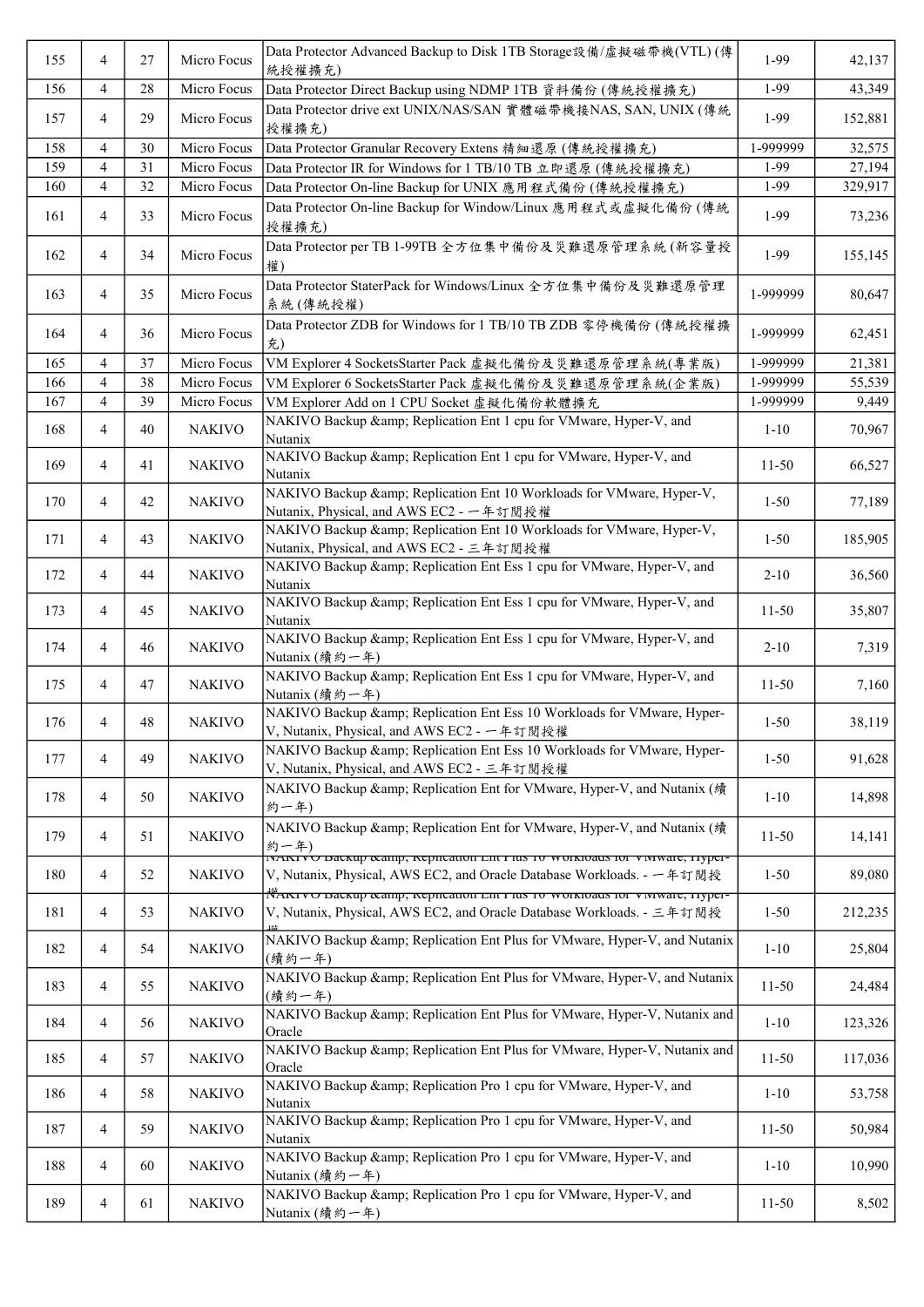| 190 | 4              | 62             | <b>NAKIVO</b> | NAKIVO Backup & Replication Pro 10 Workloads for VMware, Hyper-V,<br>Nutanix, Physical, and AWS EC2 - 一年訂閱授權      | $1 - 50$   | 47,462    |
|-----|----------------|----------------|---------------|-------------------------------------------------------------------------------------------------------------------|------------|-----------|
| 191 | 4              | 63             | <b>NAKIVO</b> | NAKIVO Backup & Replication Pro 10 Workloads for VMware, Hyper-V,<br>Nutanix, Physical, and AWS EC2 - 三年訂閱授權      | $1 - 50$   | 114,560   |
| 192 | 4              | 64             | <b>NAKIVO</b> | NAKIVO Backup & Replication Pro Ess 1 cpu for VMware, Hyper-V, and<br>Nutanix                                     | $2 - 10$   | 23,391    |
| 193 | $\overline{4}$ | 65             | <b>NAKIVO</b> | NAKIVO Backup & Replication Pro Ess 1 cpu for VMware, Hyper-V, and<br>Nutanix                                     | $11 - 50$  | 22,898    |
| 194 | $\overline{4}$ | 66             | <b>NAKIVO</b> | NAKIVO Backup & Replication Pro Ess 1 cpu for VMware, Hyper-V, and<br>Nutanix (續約一年)                              | $2 - 10$   | 5,561     |
| 195 | $\overline{4}$ | 67             | <b>NAKIVO</b> | NAKIVO Backup & Replication Pro Ess 1 cpu for VMware, Hyper-V, and<br>Nutanix (續約一年)                              | $11 - 50$  | 5,313     |
| 196 | 4              | 68             | <b>NAKIVO</b> | NAKIVO Backup & Replication Pro Ess 10 Workloads for VMware, Hyper-<br>V, Nutanix, Physical, and AWS EC2 - 一年訂閱授權 | $1 - 50$   | 26,229    |
| 197 | 4              | 69             | <b>NAKIVO</b> | NAKIVO Backup & Replication Pro Ess 10 Workloads for VMware, Hyper-<br>V, Nutanix, Physical, and AWS EC2 - 三年訂閱授權 | $1 - 50$   | 62,750    |
| 218 | 4              | 90             | Veeam         | Veeam Agent for Microsoft Windows& Linux 10台實體機授權,訂閱版本(含<br>原廠五年7*24電話支援及保固內軟體免費下載升級)                             | $1-40$     | 351,769   |
| 219 | 4              | 91             | Veeam         | Veeam Availability for Nutanix AHV,10個虛擬機授權,訂閱版本(含原廠三年<br>7*24電話支援及保固內軟體免費下載升級)                                   | $1-40$     | 223,397   |
| 220 | 4              | 92             | Veeam         | Veeam Availability Orchestrator+veeam 環境檢測服務                                                                      | $1-40$     | 85,919    |
|     |                |                |               |                                                                                                                   |            |           |
| 221 | 4              | 93             | Veeam         | Veeam Backup and Replication Enterprise Plus 企業增強版,單顆CPU授權(含原<br>廠一年5*8電話支援及保固內軟體免費下載升級)                          | $1-40$     | 149,607   |
| 222 | 4              | 94             | Veeam         | Veeam Backup and Replication Enterprise 企業版,單顆CPU授權(含原廠一年5*8<br>電話支援及保固內軟體免費下載升級)                                 | $1-40$     | 110,979   |
| 225 | 4              | 97             | Veeam         | Veeam Management Pack Enterprise Plus最新版,單顆CPU授權(含原廠一年5*8<br>電話支援及保固內軟體免費下載升級)                                    | $1-40$     | 73,877    |
| 227 | 4              | 99             | Veritas       | BACKUP EXEC Gold, (依來源資料量1TB), 一年授權                                                                               | $1 - 50$   | 235,221   |
| 228 | 4              | 100            | Veritas       | BACKUP EXEC SILVER, (依來源資料量1TB), 一年授權                                                                             | $1 - 50$   | 190,674   |
| 229 | 4              | 101            | Veritas       | BACKUP EXEC 資料庫與應用程式備份模組,一年授權                                                                                     | $1 - 50$   | 50,039    |
| 230 | 4              | 102            | Veritas       | BACKUP EXEC備份主控站for Windows,一年授權                                                                                  | $1 - 10$   | 50,039    |
| 231 | 4              | 103            | Veritas       | DAIA INSIUNI 非結構化貝科分析監控報衣官理系統,PU 貝科里ID,一平孜                                                                        | $1 - 200$  | 134,038   |
| 233 | $\overline{4}$ | 105            | Veritas       | INFOSCALE AVAILABILITY (HA 功能) for Windows,一年授權                                                                   | $1 - 200$  | 354,141   |
| 234 | 4              | 106            | Veritas       | INFOSCALE AVAILABILITY (HA 功能)for UNIX, 一年授權                                                                      | $1 - 200$  | 1,248,021 |
| 235 | 4              | 107            | Veritas       | INFOSCALE ENTERPRISE(HA/DR功能) for UNIX, 一年授權                                                                      | $1-20$     | 1,376,183 |
| 236 | 4              | 108            | Veritas       | INFOSCALE ENTERPRISE(HA/DR功能)for Windows, 一年授權                                                                    | $1 - 100$  | 655,805   |
| 237 | 4              | 109            | Veritas       | NETBACKUP ENT UNIX 企業版終端代理程式(管理備份伺服器UNIX)一年授<br>權                                                                 | $1 - 50$   | 343,741   |
| 238 | 4              | 110            | Veritas       | NETBACKUP ENTERPRISE 企業版終端程式(管理備份伺服器WLS)一年授權                                                                      | $1 - 50$   | 193,327   |
| 239 | 4              | 111            | Veritas       | NETBACKUP ENTERPRISE企業版伺服器中控台(管理備份作業系統UNX),一<br>年授權                                                               | $1 - 10$   | 1,210,607 |
| 240 | 4              | 112            | Veritas       | NETBACKUP ENTERPRISE企業版伺服器中控台(管理備份作業系統WLS),一<br>年授權                                                               | $1 - 10$   | 343,741   |
| 241 | 4              | 113            | Veritas       | System Recovery Linux Server, 一年授權                                                                                | $1 - 30$   | 22,057    |
| 242 | 4              | 114            | Veritas       | System Recovery Windows Server, 一年授權                                                                              | $1 - 50$   | 55,672    |
| 243 | $\overline{4}$ | 115            | Veritas       | System Recovery 虚擬化平台,per host,一年授權                                                                               | $1 - 30$   | 113,296   |
| 244 | $\overline{4}$ | 116            | Veritas       | System Recovery桌上版, per device,一年授權(最低購買數5人)                                                                      | $5 - 100$  | 3,488     |
| 245 | 4              | 117            | Veritas       | Veritas Access 軟體導向儲存平台最新版                                                                                        | $1 - 30$   | 143,030   |
| 246 | 4              | 118            | Veritas       | Veritas Resiliency Platform 整合性企業備援平台最新版                                                                          | $1 - 200$  | 38,965    |
| 254 | 4              | 126            | 泰溥科技          | TOP CPR 電腦還原系統 PLUS版-用戶端(最低採購量5套)                                                                                 | 5-200      | 2,829     |
| 255 | 4              | 127            | 泰溥科技          | TOP CPR 電腦還原系統 PLUS版-主控端                                                                                          | $1 - 10$   | 24,265    |
| 261 | 4              | 133            |               |                                                                                                                   | $1 - 1000$ | 2,214     |
| 262 | 5              | 1              |               | tomation Anywh IQBot 20K license                                                                                  | $1 - 10$   | 849,242   |
| 263 | 5              | $\overline{2}$ |               | tomation Anywh On-Premise Enterprise Attended Bot Runner                                                          | $1 - 10$   | 254,702   |
| 264 | 5              | 3              |               | tomation Anywh On-Premise Enterprise Bot Creator                                                                  | $1 - 10$   | 509,505   |
| 265 | 5              | $\overline{4}$ |               | tomation Anywh On-Premise Enterprise Control Room                                                                 | $1 - 10$   | 707,685   |
| 266 | 5              | 5              |               | tomation Anywh On-Premise Enterprise Unattended bot runner                                                        | $1 - 10$   | 424,570   |
| 267 | 5              | 6              |               | tomation Anywh On-Premise Enterprise 流程快速建立包                                                                      | $1 - 10$   | 2,128,918 |
| 275 | 5              | 14             | Lucent Sky    | Lucent Sky AVM T1                                                                                                 | $1 - 10$   | 377,149   |
| 276 | 5              | 15             | Lucent Sky    | Lucent Sky AVM T2                                                                                                 | $1 - 10$   | 668,352   |
| 344 | 7              | 5              |               | <b>INFORMATICA Data Integration Adoption Success Pack</b>                                                         | $1-9$      | 424,661   |
| 345 | $\tau$         | 6              |               | <b>INFORMATICA</b> Informatica Data Engineering Integration                                                       | $10 - 30$  | 536,775   |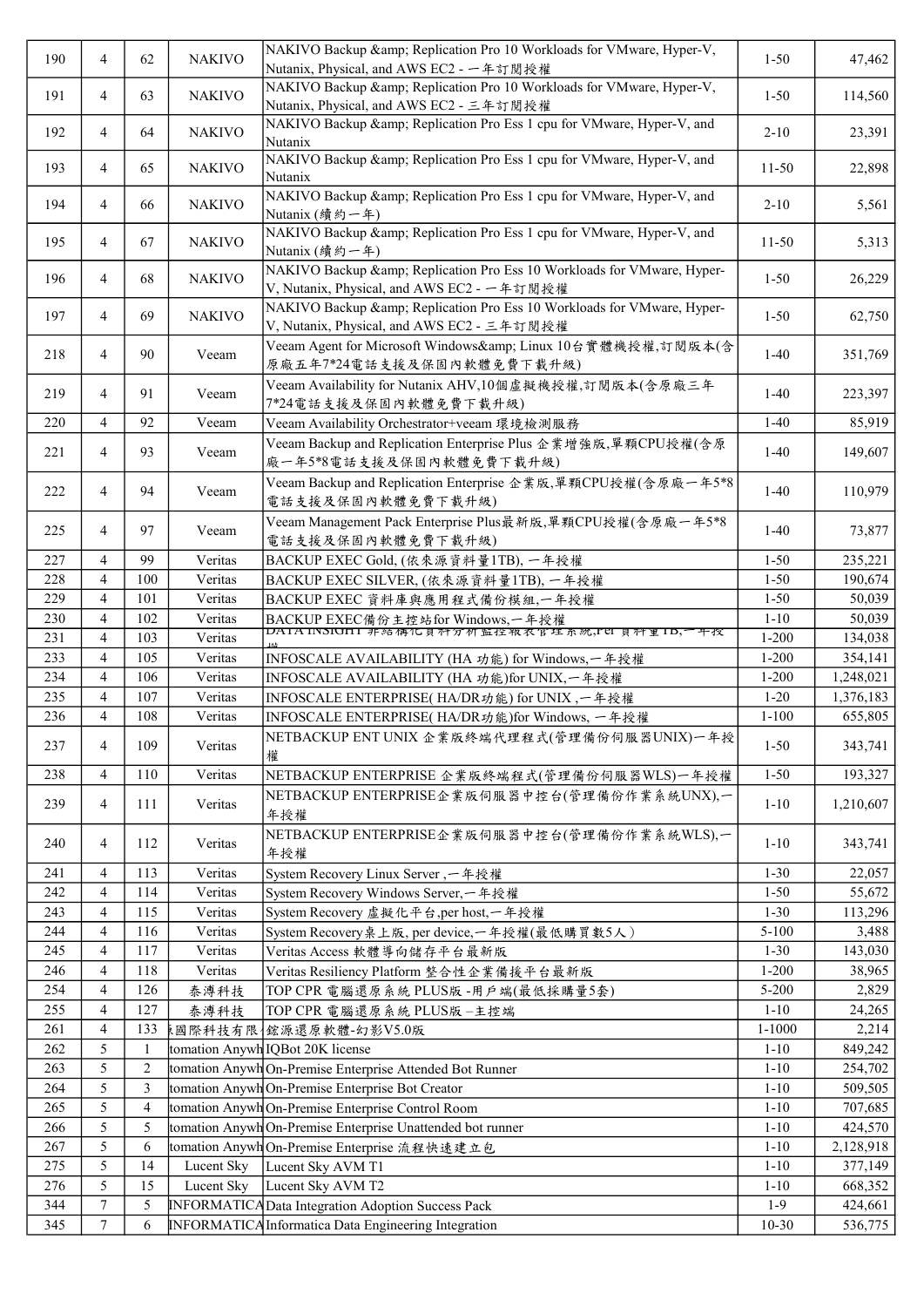| 346 | 7              | 7              |                    | INFORMATICAInformatica Data Engineering Integration - 1年短期授權                                                     | $10-30$            | 225,440   |
|-----|----------------|----------------|--------------------|------------------------------------------------------------------------------------------------------------------|--------------------|-----------|
| 347 | 7              | 8              |                    | <b>INFORMATICA Informatica Data Engineering Integration - DI Server Add on</b>                                   | $2 - 8$            | 1,172,083 |
| 348 | $\tau$         | 9              |                    | INFORMATICA Informatica Data Engineering Integration - DI Server Add on for Development Lab                      | $2 - 8$            | 390,688   |
|     |                |                |                    | Informatica Data Engineering Integration - DI Server Add on for Development                                      |                    |           |
| 349 | 7              | 10             | <b>INFORMATICA</b> | Lab-1年短期授權                                                                                                       | $2 - 8$            | 164,083   |
| 350 | $\overline{7}$ | 11             |                    | INFORMATICAInformatica Data Engineering Integration - DI Server Add on-1年短期授權                                    | $2 - 8$            | 492,269   |
| 351 | $\tau$         | 12             |                    | INFORMATICAInformatica PowerCenter 標準版 for Development & Lab                                                     | $2 - 8$            | 526,582   |
| 352 | $\tau$         | 13             |                    | <b>INFORMATICA</b> Informatica PowerCenter標準版                                                                    | $2 - 8$            | 1,579,767 |
| 353 | $\tau$         | 14             |                    | INFORMATICAInformatica PowerCenter標準版 - 1年短期授權                                                                   | $2 - 8$            | 778,275   |
| 354 | $\overline{7}$ | 15             |                    | <b>INFORMATICAInformatica PowerCenter標準版 for Development Lab - 1年短期授權</b>                                        | $2 - 8$            | 266,243   |
| 355 | $\tau$         | 16             |                    | INFORMATICA PowerCenter Real Time Package                                                                        | $2 - 8$            | 679,464   |
| 356 | $\overline{7}$ | 17             |                    | <b>INFORMATICA PowerCenter Real Time Package-1年短期授權</b>                                                          | $2 - 8$            | 265,157   |
| 357 | 7              | 18             |                    | INFORMATICA PowerCenter Scaling Option                                                                           | $2 - 8$            | 611,517   |
| 358 | 7              | 19             |                    | INFORMATICA PowerCenter Scaling Option - 1年短期授權                                                                  | $2 - 8$            | 256,831   |
| 359 | 7              | 20             |                    | INFORMATICA PowerCenter Team-based Development Option                                                            | $2 - 8$            | 127,391   |
| 360 | $\tau$         | 21             |                    | INFORMATICA PowerCenter Team-based Development Option-1年短期授權                                                     | $2 - 8$            | 53,498    |
| 363 | $\tau$         | 24             | Micro Focus        | ControlPoint Enterprise 5 TB 智慧文檔資料歸檔工具                                                                          | 1-999999           | 1,342,213 |
| 364 | $\tau$         | 25             | Micro Focus        | SDM platform 1 SRC DB SW E-LTU資料歸檔瘦身軟體                                                                           | 1-999999           | 2,128,879 |
| 365 | $\tau$         | 26             | Micro Focus        | SDM SW PerfIntegMod-INDIV E-LTU 資料歸檔瘦身透明層模組                                                                      | 1-999999           | 1,227,702 |
| 366 | $\overline{7}$ | 27             | <b>SAS</b>         | SAS統計分析軟體Professional Support套件包(至少6套)                                                                           | 6-500              | 44,484    |
| 367 | $\overline{7}$ | 28             | SAS                | SAS視覺化分析平台(核心數4 core; 限使用者10人) 新購一年授權                                                                            | $1 - 100$          | 363,999   |
| 368 | $\tau$         | 29             | SAS                | SAS資料統計軟體(伺服器版)(核心數4 core; 限使用者20人)新購一年授權                                                                        | $1 - 12$           | 2,810,916 |
| 369 | 7              | 30             | <b>SAS</b>         | SAS資料統計軟體(單機專業版) 新購一年授權                                                                                          | $1 - 80$           | 444,889   |
| 370 | $\tau$         | 31             | Trinity            | Trinity ETL資料整合共契可擴充版(含資料保護模組)                                                                                   | $1 - 5$            | 2,333,840 |
| 371 | 7              | 32             | Trinity            | Trinity ETL資料整合共契單機版(含資料保護模組)                                                                                    | $1 - 5$            | 1,358,946 |
| 372 | $\overline{7}$ | 33             | Trinity            |                                                                                                                  | $1 - 5$            | 696,348   |
| 373 | $\tau$         | 34             |                    | Trinity ETL資料整合共契版執行伺服器擴充模組                                                                                      |                    | 1,029,828 |
| 374 | $\overline{7}$ | 35             | Trinity            | Trinity ETL資料整合共契版資料庫連接器擴充模組                                                                                     | $1 - 5$<br>$1 - 5$ |           |
|     |                |                | Trinity            | Trinity 地址正規化模組                                                                                                  |                    | 1,814,459 |
| 385 | 8              | 6              | 泰溥科技               | 雲端公文製作及線上簽核管理系統 -- 10U授權 (支援Android、iOS系統使用)                                                                     | $31 - 40$          | 115,437   |
| 396 | 9              | 11             | TeamViewer         | TeamViewer Premium Subscription 白金版 (一年授權)                                                                       | $1 - 2$            | 20,520    |
| 413 | 9              | 28             | 泰溥科技               | TOPMeeting 全球行動視訊會議系統 -- 1U授權 (提供 Android、iOS商城下載)                                                               | 21-200             | 38,841    |
| 415 | 9              | 30             | 泰溥科技               | TOPMeeting多媒體視訊影音串流伺服器(內建5點)                                                                                     | $6 - 40$           | 301,043   |
| 416 | 9              | 31             | 泰溥科技               | TOPMeeting多媒體視訊會議系統 主播控制端授權                                                                                      | $1 - 50$           | 98,306    |
| 417 | 9              | 32             | 泰溥科技               | TOPOO 無紙化會議系統(5U授權)支援Windows、Andriod及iOS載具                                                                       | $1 - 50$           | 204,223   |
| 418 | 9              | 33             | 泰溥科技               | TOPOO 無紙化會議系統 一年期維護(支援Windows或行動裝置;依主系統授權<br>數計算)                                                                | $1-400$            | 4,851     |
| 428 | 10             | 9              | Splunk             | Splunk Enterprise - Rapid Adoption Packages - Term License with Standard<br>Success Plan( 6 Use Cases) 大數據分析6案例包 | $1 - 35$           | 926,843   |
| 429 | 10             | 10             | Splunk             | Splunk Enterprise - Rapid Adoption Packages - Term License with Standard<br>Success Plan(4 Use Cases) 大數據分析4案例包  | $1 - 50$           | 716,628   |
| 432 | 10             | 13             | Tableau            | Tableau Creator 政府版一年訂閱                                                                                          | $1 - 10$           | 27,514    |
| 433 | 10             | 14             | Tableau            | Tableau Creator 教育版一年訂閱                                                                                          | $1 - 10$           | 22,014    |
| 434 | 10             | 15             | Tableau            | Tableau Explorer 5人版 政府版一年訂閱                                                                                     | $1 - 5$            | 94,518    |
| 435 | 10             | 16             | Tableau            | Tableau Explorer 5人版 教育版一年訂閱                                                                                     | $1-5$              | 85,916    |
| 436 | 10             | 17             | Tableau            | Tableau Explorer Add-On 政府版一年訂閱                                                                                  | $1 - 5$            | 18,901    |
| 437 | 10             | 18             | Tableau            | Tableau Explorer Add-On 教育版一年訂閱                                                                                  | $1-5$              | 16,792    |
| 438 | 10             | 19             | Tableau            | Tableau Viewer 100人版 政府版 一年訂閱                                                                                    | $1-5$              | 594,031   |
| 439 | 10             | 20             | Tableau            | Tableau Viewer Add on 政府版一年訂閱                                                                                    | $1-5$              | 60,162    |
| 453 | 10             | 34             | 泰溥科技               | MCS2多媒體協同作業系統 專業版 伺服器端(50人帳號授權版)                                                                                 | $6 - 10$           | 237,863   |
| 457 | 10             | 38             | 泰溥科技               | TOP Video多媒體影音中心 標準版 (公有雲Youtube版)                                                                               | $1 - 10$           | 98,306    |
|     |                |                |                    | TOP Video多媒體影音中心專業版(10U授權版;最低採購量2套)(私有雲直播                                                                        |                    |           |
| 458 | 10             | 39             | 泰溥科技               | 引擎)                                                                                                              | $2 - 30$           | 81,921    |
| 459 | 10             | 40             | 泰溥科技               | TOP-Live 智慧導直錄播系統                                                                                                | $1 - 20$           | 163,840   |
| 460 | 10             | 41             | 泰溥科技               | TOP-Live 智慧影像追蹤模組 學生端 (需搭配智慧導直錄播系統使用)                                                                            | $1-20$             | 147,455   |
| 462 | 10             | 43             | 泰溥科技               | 微校園學習歷程管理平台--10U授權                                                                                               | $11 - 30$          | 28,601    |
| 515 | 12             | 2              | AOD隨選雲             | AOD隨選管理平台,專業版續約包,一人版一年續約,最低購買數量:1,最高購買<br>數量:200                                                                 | $1 - 200$          | 10,295    |
| 516 | 12             | 3              | AOD隨選雲             | AOD隨選管理平台,教育版續約包,一年續約,最低購買數量:2,最高購買數量:20                                                                         | $2 - 20$           | 6,785     |
| 517 | 12             | $\overline{4}$ | AOD隨選雲             | AOD隨選管理平台,標準版續約包,一人版一年續約,最低購買數量:1,最高購買<br>數量:200                                                                 | $1 - 200$          | 7,719     |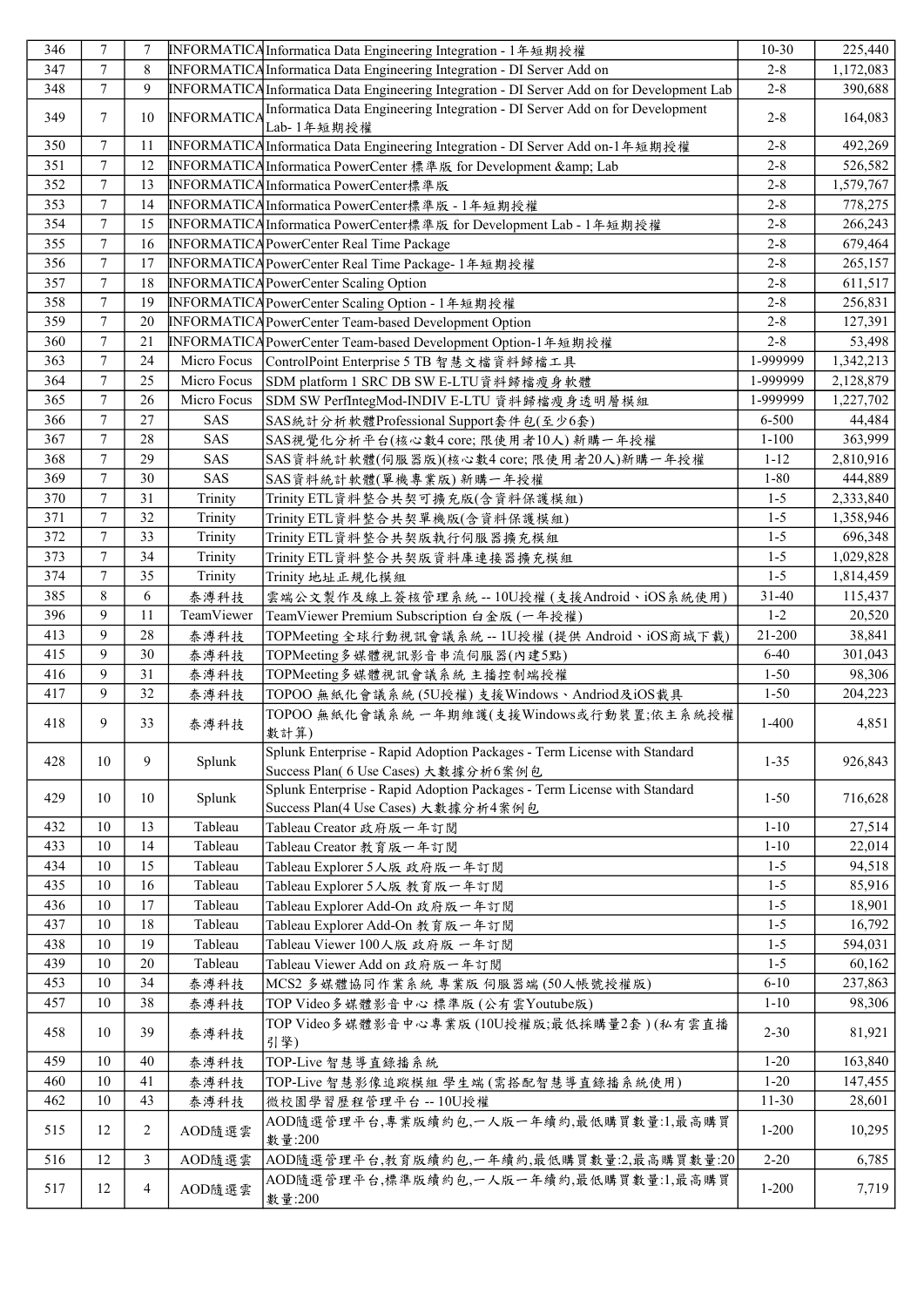| 518 | 12 | 5      | AOD隨選雲    | AOD隨選雲管理平台,專業版,一人版一年授權,最低購買數量:5,最高購買數<br>$\frac{1}{2}$ :200                                       | $5 - 200$ | 14,712    |
|-----|----|--------|-----------|---------------------------------------------------------------------------------------------------|-----------|-----------|
| 519 | 12 | 6      | AOD隨選雲    | AOD隨選雲管理平台,教育版,一套一年授權,最低購買數量:2,最高購買數量:20                                                          | $2 - 20$  | 9,697     |
| 520 | 12 | 7      | AOD隨選雲    | AOD隨選雲管理平台,標準版,一人版一年授權,最低購買數量:5,最高購買數<br>量:200                                                    | $5 - 200$ | 11,031    |
| 539 | 12 | 26     | DataCore  | DataCore SDS ST Edition 1 Year Subscription 2TB 一年期軟體功能使用權                                        | $1 - 500$ | 73,812    |
| 540 | 12 | 27     | DataCore  | DataCore SDS ST Edition Perpetual License 1TB 空間授權軟體升級保固一年                                        | $1 - 500$ | 16,178    |
| 543 | 12 | 30     | Dell EMC  | Dell EMC ISILON Enterprise Advanced Bundle License 1 node                                         | $1 - 30$  | 300,303   |
| 544 | 12 | 31     | Dell EMC  | Dell EMC ISILON Enterprise Bundle License 1 node                                                  | $1 - 30$  | 152,154   |
| 545 | 12 | 32     | Dell EMC  | Dell EMC ISILON SmartDedupe 1 node                                                                | $1 - 30$  | 400,404   |
| 546 | 12 | 33     | Dell EMC  | Dell EMC ISILON SmartLock 1 node                                                                  | $1 - 30$  | 160,162   |
| 547 | 12 | 34     | Dell EMC  | Dell EMC ISILON Virtual Edition 30TB(RAW)使用授權                                                     | $1 - 50$  | 600,607   |
| 548 | 12 | 35     | Dell EMC  | Dell EMC ISILON Virtual Edition 使用授權1 Node                                                        | $1 - 30$  | 1,001,011 |
| 549 | 12 | 36     | Dell EMC  | Dell EMC RecoverPoint for Virtual Machines 擴充1個VM保護授權                                             | $1 - 500$ | 83,425    |
| 550 | 12 | 37     | Dell EMC  | Dell EMC RecoverPoint for Virtual Machines主程式(虚機連續資料保護)                                           | $1 - 100$ | 1,126,236 |
| 551 | 12 | 38     | Dell EMC  | Dell EMC UnityVSA 1TB(RAW)使用授權                                                                    | $1 - 50$  | 126,127   |
| 558 | 12 | 45     | NetApp    | NetApp Cloud Sync 資料同步套組                                                                          | $1 - 27$  | 1,455,966 |
| 560 | 12 | 47     | NetApp    | NetApp Data ONTAP Select Premium - HCI超融合儲存套件包                                                    | $1 - 13$  | 3,096,517 |
| 565 | 12 | 52     | Nutanix   | Nutanix Acropolis Pro 超融合企業雲軟體主程式                                                                 | $1 - 10$  | 2,763,339 |
| 566 | 12 | 53     | Nvidia    | Nvidia GRID 虚擬GPU軟體10人授權,四年原廠保固                                                                   | $1 - 100$ | 299,291   |
| 567 | 12 | 54     | Nvidia    | Nvidia GRID虚擬GPU軟體10人授權教育版,四年原廠保固                                                                 | $1 - 100$ | 72,800    |
| 569 | 12 | 56     | StorMagic | StorMagic超融合軟體標準版12TB軟體授權                                                                         | $1 - 30$  | 1,302,326 |
| 570 | 12 | 57     | StorMagic | StorMagic超融合軟體標準版12TB軟體授權升級保固一年                                                                   | $1 - 30$  | 486,350   |
| 571 | 12 | 58     | StorMagic | StorMagic超融合軟體標準版2TB軟體授權                                                                          | $1 - 30$  | 789,687   |
| 572 | 12 | 59     | StorMagic | StorMagic超融合軟體 標準版2TB軟體授權升級保固一年                                                                   | $1 - 30$  | 200,202   |
| 573 | 12 | 60     | StorMagic | StorMagic超融合軟體 標準版6TB軟體授權                                                                         | $1 - 30$  | 964,611   |
| 574 | 12 | 61     | StorMagic | StorMagic超融合軟體 標準版6TB軟體授權升級保固一年                                                                   | $1 - 30$  | 302,326   |
| 575 | 12 | 62     | StorMagic | StorMagic超融合軟體 標準版Unlimited TB軟體授權                                                                | $1 - 30$  | 1,472,194 |
| 576 | 12 | 63     | StorMagic | StorMagic超融合軟體 標準版Unlimited TB軟體授權升級保固一年                                                          | $1 - 30$  | 735,086   |
| 577 | 12 | 64     | StorMagic | StorMagic超融合軟體 進階版12TB軟體授權                                                                        | $1-30$    | 1,676,441 |
| 578 | 12 | 65     | StorMagic | StorMagic超融合軟體 進階版12TB軟體授權升級保固一年                                                                  | $1 - 30$  | 753,286   |
| 579 | 12 | 66     | StorMagic | StorMagic超融合軟體 進階版2TB軟體授權                                                                         | $1 - 30$  | 1,076,845 |
| 580 | 12 | 67     | StorMagic | StorMagic超融合軟體 進階版2TB軟體授權升級保固一年                                                                   | $1 - 30$  | 301,314   |
| 581 | 12 | 68     | StorMagic | StorMagic超融合軟體 進階版6TB軟體授權                                                                         | $1 - 30$  | 1,322,548 |
| 582 | 12 | 69     | StorMagic | StorMagic超融合軟體 進階版6TB軟體授權升級保固一年                                                                   | $1 - 30$  | 444,894   |
| 583 | 12 | $70\,$ | StorMagic | StorMagic超融合軟體 進階版Unlimited TB軟體授權                                                                | $1 - 30$  | 1,881,699 |
| 584 | 12 | 71     | StorMagic | StorMagic超融合軟體 進階版Unlimited TB軟體授權升級保固一年                                                          | $1 - 30$  | 1,062,690 |
| 591 | 12 | 78     | ThinPLUS  | FileMon雲端檔案行為稽核管理軟體1.2                                                                            | $1 - 200$ | 3,741     |
| 592 | 12 | 79     | ThinPLUS  | ThinPLUS HTML5 Web 管理系統                                                                           | $1 - 50$  | 293,327   |
| 593 | 12 | 80     | ThinPLUS  | ThinPLUS 雲端動態密碼控制管理軟體2.1                                                                          | $1 - 50$  | 72,902    |
| 594 | 12 | 81     | ThinPLUS  | ThinPLUS系統軟體發展加值服務包1.3                                                                            | $1 - 50$  | 170,071   |
| 595 | 12 | 82     | ThinPLUS  | ThinPLUS虛擬化中央集控管理系統(多語系)3.6                                                                       | $1 - 450$ | 16,785    |
| 596 | 12 | 83     | ThinPLUS  | ThinPLUS軟體共享管理系統軟體升級服務包                                                                           | $1 - 30$  | 231,749   |
| 599 | 12 | 86     | VMware    | Academic VMware App Volumes Advanced 10 Pack (CCU) (含原廠一年 5*12電<br>話支援及保固內軟體免費下載升級)最新版校園授權        | $1 - 20$  | 46,097    |
| 600 | 12 | 87     | VMware    | Academic VMware App Volumes Advanced 10 Pack (Named Users) (含原廠一年<br>5*12電話支援及保固內軟體免費下載升級)最新版校園授權 | $1 - 20$  | 29,712    |
| 601 | 12 | 88     | VMware    | Academic VMware App Volumes Standard 10 Pack (CCU) (含原廠一年 5*12電<br>話支援及保固內軟體免費下載升級)最新版校園授權        | $1 - 20$  | 26,997    |
| 604 | 12 | 91     | VMware    | Academic VMware Cloud Foundation Advanced (Per CPU)(含原廠三年 7*24電<br>話支援及保固內軟體免費下載升級)最新版校園授權        | $1 - 10$  | 1,220,930 |
| 605 | 12 | 92     | VMware    | Academic VMware Cloud Foundation Enterprise (Per CPU)(含原廠一年 7*24電<br>話支援及保固內軟體免費下載升級)最新版校園授權      | $1 - 10$  | 919,479   |
| 606 | 12 | 93     | VMware    | Academic VMware Cloud Foundation Enterprise (Per CPU)(含原廠三年 7*24電<br>話支援及保固內軟體免費下載升級)最新版校園授權      | $1 - 10$  | 1,413,054 |
| 608 | 12 | 95     | VMware    | Academic VMware Cloud Foundation Standard (Per CPU)(含原廠三年 7*24電話<br>支援及保固內軟體免費下載升級)最新版校園授權        | $1 - 10$  | 759,732   |
| 609 | 12 | 96     | VMware    | Academic VMware Cloud Foundation Starter (Per CPU)(含原廠一年 7*24電話支<br>援及保固內軟體免費下載升級)最新版校園授權         | $1 - 10$  | 663,145   |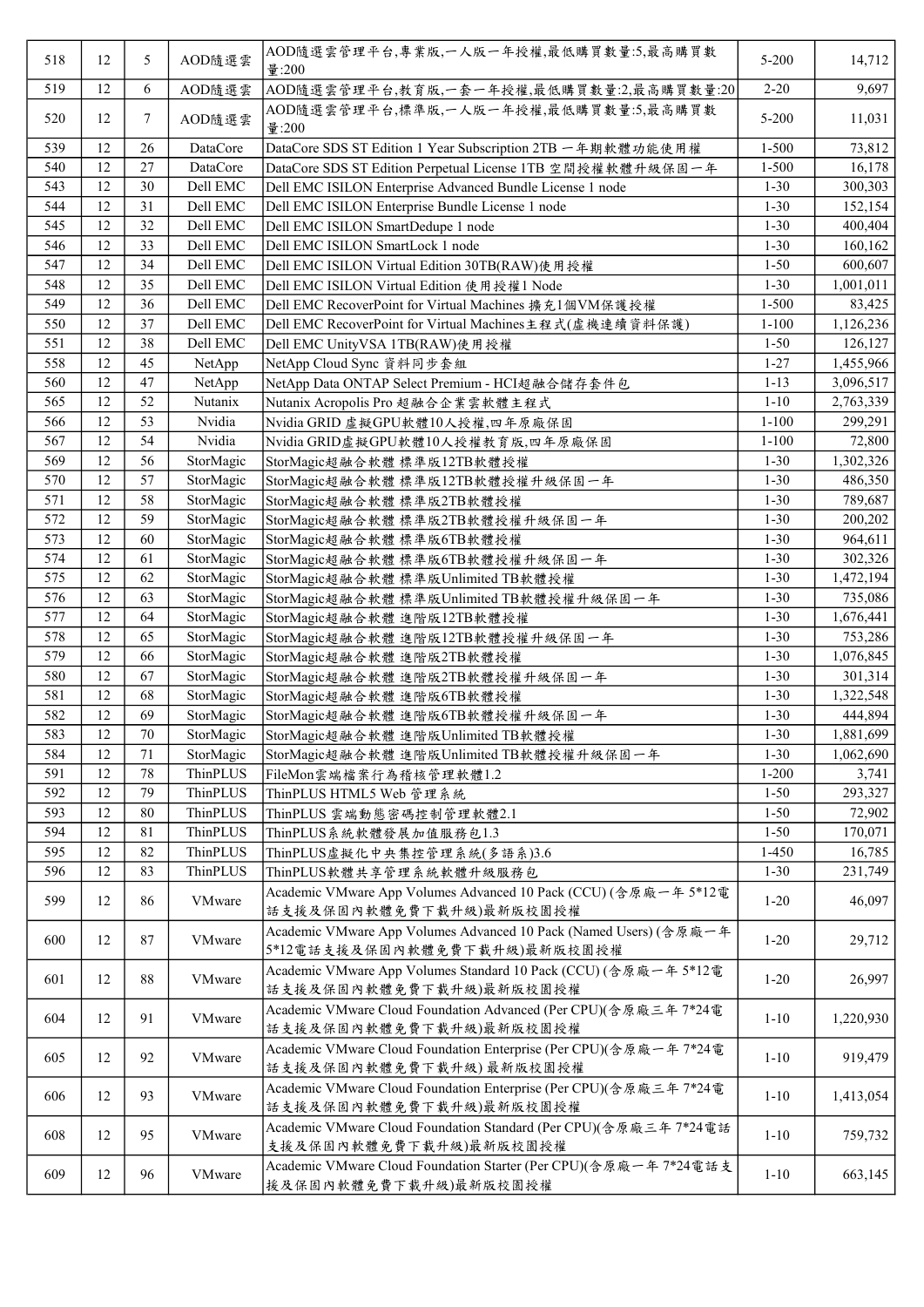| 613 | 12 | 100 | VMware | Academic VMware Horizon Advanced Add-on: 10 Pack (CCU). Does not include<br>vSphere, vCenter and vSAN(含原廠一年 5*12電話支援及保固內軟體免費下載<br>升級)最新版校園授權                                                              | $1-20$   | 89,631    |
|-----|----|-----|--------|-----------------------------------------------------------------------------------------------------------------------------------------------------------------------------------------------------------|----------|-----------|
| 614 | 12 | 101 | VMware | Academic VMware Horizon Apps Advanced : 10 Pack (CCU)(含原廠一年 5*12電<br>話支援及保固內軟體免費下載升級)最新版校園授權                                                                                                              | $1 - 20$ | 91,654    |
| 615 | 12 | 102 | VMware | Academic VMware Horizon Apps Advanced : 10 Pack (Named User) (含原廠一年<br>5*12電話支援及保固內軟體免費下載升級)最新版校園授權                                                                                                       | $1 - 20$ | 57,412    |
| 616 | 12 | 103 | VMware | Academic VMware Horizon Apps Standard: 10 Pack (CCU) (含原廠一年 5*12電<br>話支援及保固內軟體免費下載升級)最新版校園授權                                                                                                              | $1 - 20$ | 59,434    |
| 618 | 12 | 105 | VMware | Academic VMware Horizon Enterprise : 10 Pack (CCU) (含原廠一年 5*12電話支<br>援及保固內軟體免費下載升級)最新版校園授權                                                                                                                | $1 - 20$ | 182,295   |
| 619 | 12 | 106 | VMware | Academic VMware Horizon Enterprise : 10 Pack (CCU) (含原廠三年 5*12電話支<br>援及保固內軟體免費下載升級)最新版校園授權                                                                                                                | $1 - 20$ | 233,706   |
| 620 | 12 | 107 | VMware | Academic VMware Horizon Enterprise : 10 Pack (Named Users) (含原廠一年<br>5*12電話支援及保固內軟體免費下載升級)最新版校園授權                                                                                                         | $1 - 20$ | 109,889   |
| 621 | 12 | 108 | VMware | Academic VMware NSX Advanced Load Balancer per Service Core(含原廠一年<br>7*24電話支援及保固內軟體免費下載升級)最新版校園授權                                                                                                         | $1 - 20$ | 608,423   |
| 622 | 12 | 109 | VMware | Academic VMware NSX Advanced Load Balancer per Service Core(含原廠三年<br>7*24電話支援及保固內軟體免費下載升級)最新版校園授權                                                                                                         | $1-20$   | 899,292   |
| 623 | 12 | 110 | VMware | Academic VMware NSX Advanced Load Balancer: 1 Service Core (含原廠<br>Subscription一年電話支援及保固內軟體免費下載升級)最新版校園授權                                                                                                 | $1-20$   | 213,423   |
| 625 | 12 | 112 | VMware | Academic VMware NSX Data Center Advanced per Processor; (含原廠一年7*24<br>電話支援及保固內軟體免費下載升級)最新版校園授權                                                                                                            | $1-20$   | 198,680   |
| 626 | 12 | 113 | VMware | Academic VMware NSX Data Center Standard per Processor; (含原廠一年 7*24<br>電話支援及保固內軟體免費下載升級)最新版校園授權                                                                                                           | $1-20$   | 70,974    |
| 627 | 12 | 114 | VMware | Academic VMware Site Recovery Manager Standard (25 VM Pack); SKU limited<br>to quantity 3 due to SRM Standard 75 VM(含原廠一年 5*12電話支援及保固內<br>軟體免費下載升級)最新版校園授權                                                | $1 - 20$ | 155,662   |
| 628 | 12 | 115 | VMware | Academic VMware vCenter Server Foundation for vSphere up to 4 hosts ;(含原廠<br>一年5*12電話支援及保固內軟體免費下載升級)最新版校園授權                                                                                               | $1 - 5$  | 52,538    |
| 629 | 12 | 116 | VMware | Academic VMware vCloud Suite Enterprise; (含原廠一年 5*12電話支援及保固<br>內軟體免費下載升級)最新版校園授權                                                                                                                          | $1 - 20$ | 252,139   |
| 630 | 12 | 117 | VMware | Academic VMware vCloud Suite Enterprise; (含原廠三年 5*12電話支援及保固<br>內軟體免費下載升級)最新版校園授權                                                                                                                          | $1 - 20$ | 401,623   |
| 631 | 12 | 118 | VMware | Academic VMware vSphere Enterprise Plus for 1 processor; (含原廠一年 5*12電<br>話支援及保固內軟體免費下載升級)最新版校園授權                                                                                                          | $1 - 20$ | 101,077   |
| 632 | 12 | 119 | VMware | Academic VMware vSphere Enterprise Plus for 1 processor;(含原廠一年7*24電話<br>支援及保固內軟體免費下載升級)最新版校園授權                                                                                                            | $1 - 20$ | 101,382   |
| 633 | 12 | 120 | VMware | Academic VMware vSphere Essentials Kit for 3 hosts (Max 2 processors per host) ;<br>含 1-year Subscription 最新版校園授權<br>Academic viviware vispitere Essentiais r ius Kit ior 5 nosts (iviax 2 processors per | $1 - 20$ | 13,210    |
| 634 | 12 | 121 | VMware | host; (含原廠一年5*12電話支援及保固內軟體免費下載升級) 最新版校園授                                                                                                                                                                  | $1 - 20$ | 132,720   |
| 635 | 12 | 122 | VMware | Academic VMware Workspace ONE Enterprise Perpetual: 10 Users (含原廠一年<br>5*12電話支援及保固內軟體免費下載升級)最新版校園授權                                                                                                       | $1 - 20$ | 123,950   |
| 636 | 12 | 123 | VMware | VMware App Volumes Advanced 10 Pack (CCU) (含原廠一年 5*12電話支援及<br>保固內軟體免費下載升級)最新版授權                                                                                                                           | $1-20$   | 74,453    |
| 638 | 12 | 125 | VMware | VMware App Volumes Standard 10 Pack (CCU) (含原廠一年 5*12電話支援及保<br>固内軟體免費下載升級)最新版授權                                                                                                                           | $1 - 20$ | 44,034    |
| 639 | 12 | 126 | VMware | VMware App Volumes Standard 10 Pack (Named Users)(含原廠一年 5*12電話支<br>援及保固內軟體免費下載升級)最新版授權                                                                                                                    | $1-20$   | 29,596    |
| 640 | 12 | 127 | VMware | VMware Cloud Foundation Advanced (Per CPU)(含原廠一年 7*24電話支援及保<br>固内軟體免費下載升級)最新版授權                                                                                                                           | $1 - 5$  | 1,143,893 |
| 641 | 12 | 128 | VMware | VMware Cloud Foundation Advanced (Per CPU)(含原廠三年 7*24電話支援及保<br>固内軟體免費下載升級)最新版授權                                                                                                                           | $1-5$    | 1,594,251 |
| 642 | 12 | 129 | VMware | VMware Cloud Foundation Enterprise (Per CPU)(含原廠一年 7*24電話支援及<br>保固內軟體免費下載升級)最新版授權                                                                                                                         | $1 - 5$  | 1,328,251 |
| 643 | 12 | 130 | VMware | VMware Cloud Foundation Enterprise (Per CPU)(含原廠三年 7*24電話支援及<br>保固內軟體免費下載升級)最新版授權                                                                                                                         | $1-5$    | 1,838,249 |
| 645 | 12 | 132 | VMware | VMware Cloud Foundation Standard (Per CPU)(含原廠三年 7*24電話支援及保<br>固内軟體免費下載升級)最新版授權                                                                                                                           | $1 - 5$  | 997,467   |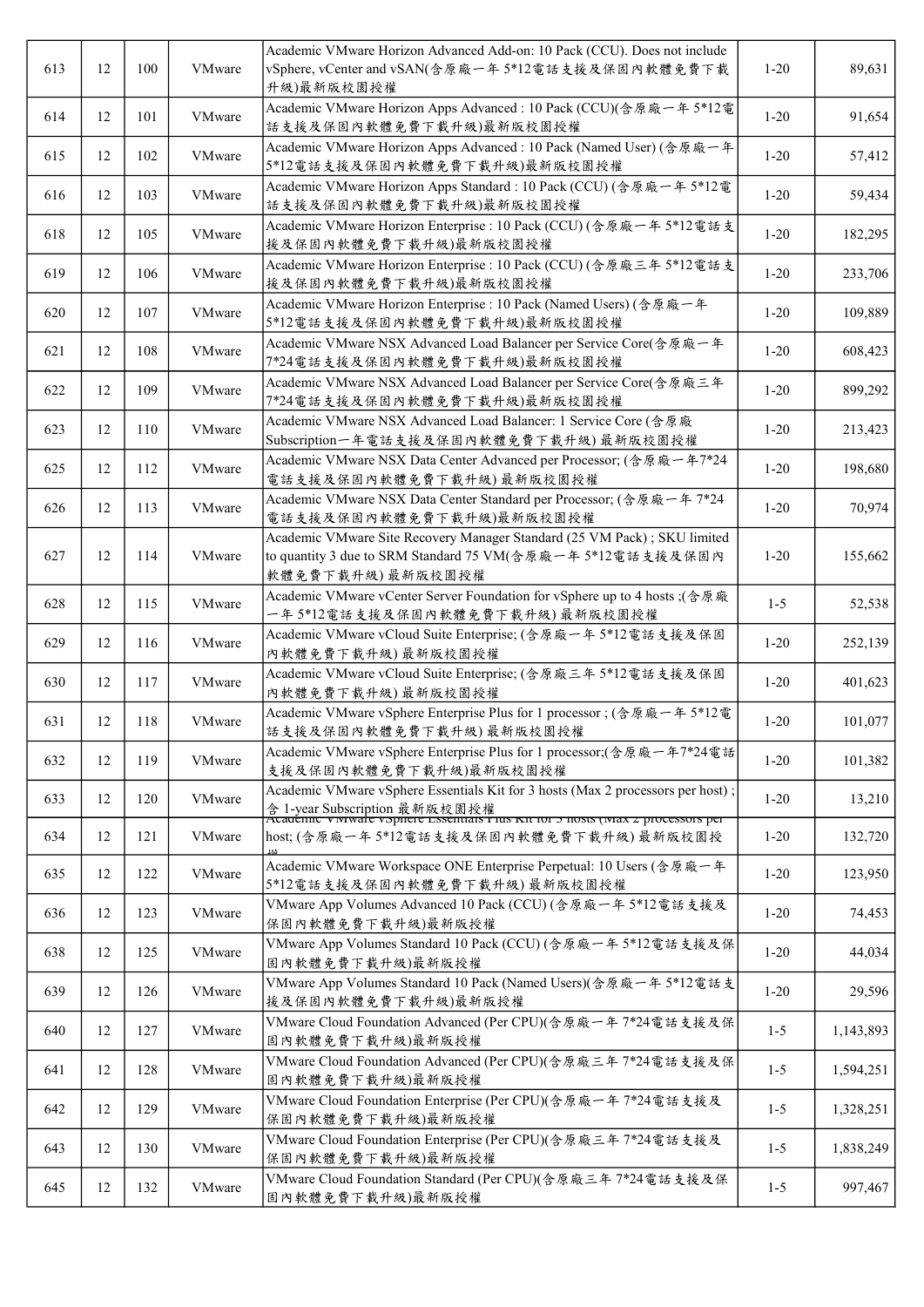| 648 | 12 | 135 | <b>VMware</b> | VMware HCI Kit Advanced (Per CPU). Includes VMware vSphere Enterprise Plus<br>and VMware vSAN Advanced for 1 processor (含原廠一年 7*24 電話支援及保<br>固内軟體免費下載升級)最新版授權                   | $1 - 20$  | 404,570   |
|-----|----|-----|---------------|---------------------------------------------------------------------------------------------------------------------------------------------------------------------------------|-----------|-----------|
| 649 | 12 | 136 | VMware        | VMware HCI Kit Enterprise (per CPU). Includes VMware vSphere Enterprise Plus<br>for 1 processor and VMware vSAN Enterprise for 1 processor(含原廠一年 7*24電<br>話支援及保固內軟體免費下載升級)最新版授權 | $1 - 20$  | 491,618   |
| 650 | 12 | 137 | VMware        | VMware Horizon Advanced : 10 Pack (CCU) (含原廠一年 5*12電話支援及保固<br>內軟體免費下載升級)最新版授權                                                                                                   | $1 - 20$  | 208,923   |
| 651 | 12 | 138 | VMware        | VMware Horizon Advanced : 10 Pack (CCU) (含原廠三年 5*12電話支援及保固<br>內軟體免費下載升級)最新版授權                                                                                                   | $1 - 20$  | 270,607   |
| 652 | 12 | 139 | VMware        | VMware Horizon Advanced Add-on: 10 Pack (CCU). Does not include vSphere,<br>vCenter and vSAN(含原廠一年5*12電話支援及保固內軟體免費下載升級)最<br>新版授權                                                | $1 - 20$  | 150,576   |
| 654 | 12 | 141 | VMware        | VMware Horizon Apps Advanced : 10 Pack (Named User) (含原廠一年 5*12電話<br>支援及保固內軟體免費下載升級)最新版授權                                                                                       | $1 - 20$  | 99,343    |
| 656 | 12 | 143 | VMware        | VMware Horizon Apps Standard : 10 Pack (Named User) (含原廠一年 5*12電話<br>支援及保固內軟體免費下載升級)最新版授權                                                                                       | $1 - 20$  | 62,164    |
| 657 | 12 | 144 | VMware        | VMware Horizon Standard : 10 Pack (CCU) (含原廠一年 5*12電話支援及保固<br>內軟體免費下載升級)最新版授權                                                                                                   | $1 - 20$  | 124,125   |
| 659 | 12 | 146 | VMware        | VMware NSX Advanced Load Balancer per service Core(含原廠三年 7*24電話<br>支援及保固內軟體免費下載升級)最新版授權                                                                                         | $1 - 20$  | 1,192,032 |
| 660 | 12 | 147 | VMware        | VMware NSX Advanced Load Balancer: 1 service Core (含原廠 Subscription一年<br>電話支援及保固內軟體免費下載升級)最新版授權                                                                                 | $1 - 20$  | 359,747   |
| 666 | 12 | 153 | VMware        | VMware vCenter Server Foundation for vSphere up to 4 hosts; (含原廠一年 5*12<br>電話支援及保固內軟體免費下載升級)最新版授權                                                                               | $1 - 20$  | 82,543    |
| 667 | 12 | 154 | VMware        | VMware vCloud Suite Advanced (含原廠一年 5*12電話支援及保固內軟體免費<br>下載升級)最新版授權                                                                                                              | $1 - 20$  | 393,342   |
| 668 | 12 | 155 | VMware        | VMware vCloud Suite Advanced (含原廠三年5*12電話支援及保固內軟體免費<br>下載升級)最新版授權                                                                                                               | $1 - 20$  | 580,859   |
| 669 | 12 | 156 | VMware        | VMware vCloud Suite Enterprise (含原廠一年 5*12電話支援及保固內軟體免費<br>下載升級)最新版授權                                                                                                            | $1 - 20$  | 477,224   |
| 670 | 12 | 157 | VMware        | VMware vCloud Suite Enterprise (含原廠三年 5*12電話支援及保固內軟體免費<br>下載升級)最新版授權                                                                                                            | $1 - 20$  | 685,177   |
| 671 | 12 | 158 | VMware        | VMware vRealize Network Insight Advanced (10 pack CCU)(含原廠一年 5*12電<br>話支援及保固內軟體免費下載升級)最新版授權                                                                                     | $1 - 20$  | 11,987    |
| 672 | 12 | 159 | VMware        | VMware vRealize Network Insight Enterprise (per CPU) (含原廠一年 5*12電話<br>支援及保固內軟體免費下載升級)最新版授權                                                                                      | $1 - 20$  | 114,191   |
| 673 | 12 | 160 | VMware        | VMware vRealize Network Insight Enterprise(10 pack CCU)(含原廠一年 5*12電<br>話支援及保固內軟體免費下載升級)最新版授權                                                                                    | $1 - 20$  | 21,820    |
| 674 | 12 | 161 | VMware        | VMware vSphere Enterprise Plus for 1 processor; (含原廠一年 5*12電話支援及<br>保固內軟體免費下載升級)最新版授權                                                                                           | $1 - 20$  | 171,941   |
| 675 | 12 | 162 | VMware        | VMware vSphere Enterprise Plus for 1 processor; (含原廠一年7*24電話支援及<br>保固內軟體免費下載升級)最新版授權                                                                                            | $1 - 20$  | 171,537   |
| 676 | 12 | 163 | VMware        | VMware vSphere Enterprise Plus with NSX Data Center Advanced for 1 processor<br>(含原廠一年7*24 電話支援及保固內軟體免費下載升級)最新版授權                                                               | $1 - 20$  | 471,132   |
| 677 | 12 | 164 | VMware        | VMware vSphere Enterprise Plus with NSX Data Center Advanced for 1 processor<br>(含原廠三年7*24 電話支援及保固內軟體免費下載升級)最新版授權                                                               | $1 - 20$  | 635,804   |
| 678 | 12 | 165 | VMware        | VMware vSphere Enterprise Plus with NSX Data Center Enterprise Plus for 1<br>processor (含原廠一年 7*24 電話支援及保固內軟體免費下載升級)最新版授權                                                       | $1 - 20$  | 629,863   |
| 679 | 12 | 166 | VMware        | VMware vSphere Enterprise Plus with NSX Data Center Enterprise Plus for 1<br>processor (含原廠三年 7*24 電話支援及保固內軟體免費下載升級)最新版授權                                                       | $1 - 20$  | 847,290   |
| 680 | 12 | 167 | VMware        | VMware vSphere Essentials Kit for 3 hosts (Max 2 processors per host); 含 1-year<br>Subscription 最新版授權                                                                           | $1 - 20$  | 26,638    |
| 681 | 12 | 168 | VMware        | VMware vSphere Essentials Plus Kit for 3 hosts (Max 2 processors per host) (含原<br>廠一年5*12電話支援及保固內軟體免費下載升級)最新版授權                                                                 | $1 - 20$  | 199,590   |
| 682 | 12 | 169 | VMware        | VMware Workspace ONE Enterprise Perpetual: 10 Users (含原廠一年 5*12電話<br>支援及保固內軟體免費下載升級)最新版授權                                                                                       | $1 - 100$ | 209,120   |
| 684 | 12 | 171 | VMware        | VMware Workstation Pro for Linux and Windows, ESD + VMware顧問諮詢服務<br>(1,5)                                                                                                       | $1 - 5$   | 68,109    |
| 695 | 12 | 182 | 泰溥科技          | TOP Magic 虚擬桌面平台 -- 5U授權                                                                                                                                                        | $1 - 200$ | 17,284    |
| 696 | 12 | 183 | 泰溥科技          | TOP Magic 虛擬桌面平台 專業版(最低採購量5套)                                                                                                                                                   | $1 - 200$ | 13,104    |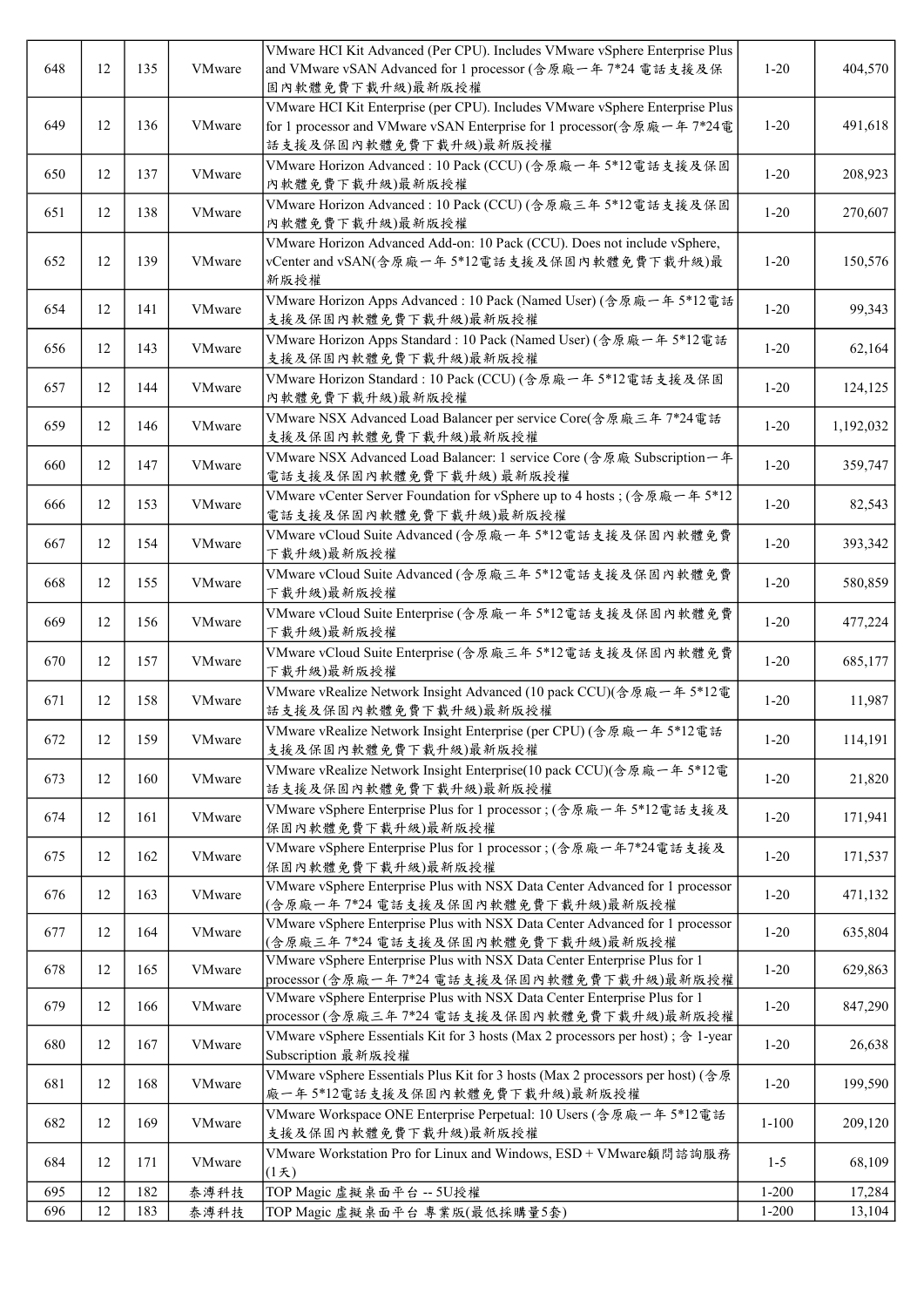| 800 | 14 | 46     | Cisco Systems  | 思科協同合作解決方案 - Cisco Collaboration Flex Plan WebEx Enterprise<br>Agreement Calling企業呼叫版 (一年期)        | $1 - 15$   | 2,457,017 |
|-----|----|--------|----------------|----------------------------------------------------------------------------------------------------|------------|-----------|
| 802 | 14 | 48     | Cisco Systems  | 思科協同合作解決方案 - Cisco Collaboration Flex Plan WebEx Named User<br>Calling - Basic記名用戶基本呼叫版 (一年期)      | 1-5000     | 6,178     |
| 803 | 14 | 49     | Cisco Systems  | 思科協同合作解決方案 - Cisco Collaboration Flex Plan WebEx Named User<br>Calling - Enterprise記名用戶商務呼叫版 (一年期) | 1-4000     | 9,575     |
| 805 | 14 | 51     | Cisco Systems  | 思科協同合作解決方案 - Cisco Shared Multiparty Plus License For Cisco<br>Meeting Server (含一年期維護合約)           | $1 - 10$   | 581,962   |
| 806 | 14 | 52     | Cisco Systems  | 思科協同合作解決方案 - Cisco User Connect Licensing Basic用戶連接許可標<br>準版(含一年期維護合約)                             | 1-6500     | 6,117     |
| 809 | 14 | 55     | Cisco Systems  | 思科協同合作解決方案 -Cisco Unified Workspace Licensing Meeting統一工作<br>空間使用會議版(含一年期維護合約)                     | $1 - 1000$ | 29,282    |
| 810 | 14 | 56     | Cisco Systems  | 思科協同合作解決方案 -Cisco Unified Workspace Licensing Standard統一工作<br>空間使用許可標準版 (含一年期維護合約)                 | 1-2500     | 15,885    |
| 812 | 14 | 58     | Cisco Systems  | 思科協同合作解決方案 -Cisco Video and TelePresence User Licensing視訊與協<br>作用戶許可 (含一年期維護合約)                    | $1 - 1000$ | 31,729    |
| 813 | 14 | 59     | Citrix Systems | Citrix Cloud建置軟體包                                                                                  | $1 - 5$    | 429,904   |
| 815 | 14 | 61     | Citrix Systems | Citrix Virtual Apps and Desktops On-Prem-ADV-Concurrent(地端/每年訂閱)                                   | 25-1000    | 14,932    |
| 816 | 14 | 62     | Citrix Systems |                                                                                                    | 25-1000    | 6,779     |
|     | 14 |        |                | Citrix Virtual Apps and Desktops On-Prem-ADV-Name User(地端/每年訂閲)                                    |            |           |
| 817 |    | 63     | Citrix Systems | Citrix Virtual Apps and Desktops On-Prem-PRE-Concurrent(地端/每年訂閲)                                   | 25-1000    | 21,048    |
| 818 | 14 | 64     | Citrix Systems | Citrix Virtual Apps and Desktops On-Prem-PRE-Name User(地端/每年訂閱)                                    | 25-1000    | 10,601    |
| 819 | 14 | 65     | Citrix Systems | Citrix Virtual Apps and Desktops Service-Concurrent(Cloud/每年訂閲)                                    | 25-1000    | 33,533    |
| 820 | 14 | 66     | Citrix Systems | Citrix Virtual Apps and Desktops Service-Name User(Cloud/每年訂閱)                                     | 25-1000    | 15,187    |
| 821 | 14 | 67     | Citrix Systems | Citrix人工智慧實驗室軟體包                                                                                   | $1 - 5$    | 687,968   |
| 823 | 14 | 69     | Citrix Systems | Citrix雲端資料平台軟體包                                                                                    | $1 - 5$    | 1,720,225 |
| 827 | 14 | 73     | Crestron       | 快思聰協同合作解決方案 - Crestron Fusion On-Premises, Unlimited Rooms Per<br>License                          | $1 - 150$  | 224,209   |
| 828 | 14 | 74     | Crestron       | 快思聰協同合作解決方案 - Crestron XiO Cloud Service Premium進階版 (一年<br>期)                                      | 1-6000     | 6,461     |
| 829 | 14 | 75     | Crestron       | 快思聰協同合作解決方案 - Crestron XiO Cloud Service Standard標準版 (一年<br>期)                                     | 1-10000    | 3,215     |
| 830 | 14 | 76     | Cyberlink      | CyberLink U會議 Pro100 一組一年授權                                                                        | $1 - 500$  | 19,655    |
| 831 | 14 | 77     | Cyberlink      | CyberLink U會議 Pro100 大量一年授權                                                                        | 10-500     | 11,006    |
| 832 | 14 | 78     | Cyberlink      | CyberLink U簡報Pro100 一組一年授權                                                                         | $1 - 500$  | 17,301    |
| 833 | 14 | 79     | Cyberlink      | CyberLink U簡報Pro100 大量一年授權                                                                         | 6-500      | 9,689     |
| 834 | 14 | $80\,$ | Cyberlink      | PowerDVD LE 版 最新學校授權 國小/國中/高中職 100台                                                                | 5-500      | 40,020    |
| 835 | 14 | 81     | Cyberlink      | PowerDVD LE 版 最新政府授權版                                                                              | 5-500      | 950       |
| 836 | 14 | 82     | Cyberlink      | PowerDVD 極致藍光版 最新單套教育版                                                                             | $1 - 500$  | 1,426     |
| 837 | 14 | 83     | Cyberlink      | PowerDVD 極致藍光版 最新單套版                                                                               | $1 - 500$  | 2,297     |
|     | 14 |        |                |                                                                                                    |            |           |
| 838 |    | 84     | Cyberlink      | PowerDVD 極致藍光版 最新學校授權 國小/國中/高中職 100台                                                               | 5-500      | 109,843   |
| 839 | 14 | 85     | Cyberlink      | PowerDVD 極致藍光版 最新學校授權 國小/國中/高中職 500台                                                               | 5-500      | 494,297   |
| 840 | 14 | 86     | Cyberlink      | PowerDVD 極致藍光版 最新政府授權版                                                                             | 5-500      | 1,742     |
| 841 | 14 | 87     | Cyberlink      | PowerDVD 極致藍光版 最新教育行政授權版                                                                           | 10-500     | 1,604     |
| 842 | 14 | 88     | Cyberlink      | PowerDVD 標準版 最新單套版                                                                                 | $1 - 500$  | 1,295     |
| 843 | 14 | 89     | Cyberlink      | PowerDVD 藍光版 最新單套下載版                                                                               | $1 - 500$  | 1,919     |
| 845 | 14 | 91     | Cyberlink      | Screen Recorder 政府授權                                                                               | 5-500      | 995       |
| 847 | 14 | 93     | Cyberlink      | YouCam 豪華版 最新政府授權版                                                                                 | 5-500      | 1,059     |
| 848 | 14 | 94     | Cyberlink      | 創意導演365 一年單機教育版(內含最新版威力導演旗艦版、相片大師、<br>AudioDirector、ColorDirector 等軟體)                             | $1 - 500$  | 2,297     |
| 849 | 14 | 95     | Cyberlink      | 創意導演365一年單機版(內含最新版威力導演旗艦版、相片大師、<br>AudioDirector、ColorDirector 等軟體)                                | $1 - 500$  | 3,068     |
| 850 | 14 | 96     | Cyberlink      | 創意導演365 訂閱版 一年企業政府授權版(內含最新版威力導演旗艦版、相<br>片大師、AudioDirector、ColorDirector及無限使用外掛套件與特效)               | 5-500      | 2,305     |
| 851 | 14 | 97     | Cyberlink      | 創意導演365 訂閱版 一年全校授權100台(內含最新版威力導演旗艦版、相<br>片大師、AudioDirector、ColorDirector及無限使用外掛套件與特效)              | 5-500      | 124,756   |
| 852 | 14 | 98     | Cyberlink      | 創意導演365 訂閱版 一年全校授權500台(內含最新版威力導演旗艦版、相<br>片大師、AudioDirector、ColorDirector及無限使用外掛套件與特效)              | 5-500      | 623,782   |
| 853 | 14 | 99     | Cyberlink      | 創意導演365 訂閱版 一年大專院校授權版(內含最新版威力導演旗艦版、相<br>片大師、AudioDirector、ColorDirector及無限使用外掛套件與特效)               | 20-500     | 1,534     |
| 854 | 14 | 100    | Cyberlink      | 創意導演365 訂閱版 一年教育行政授權版(內含最新版威力導演旗艦版、相<br>片大師、AudioDirector、ColorDirector及無限使用外掛套件與特效)               | 10-500     | 2,297     |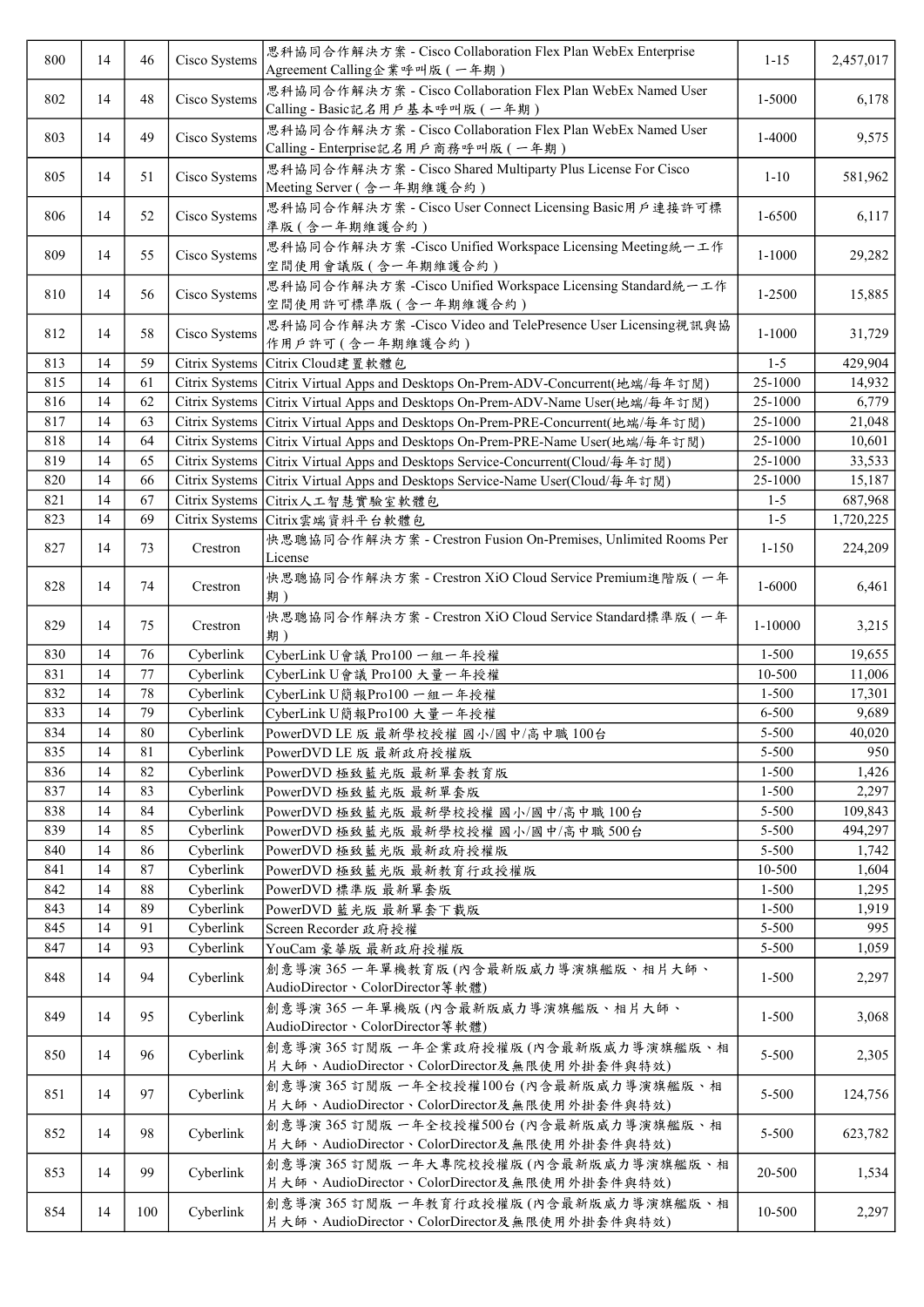| 855 | 14 | 101 | Cyberlink  | 創意導演組合包企業政府授權(內含最新版威力導演旗艦版、相片大師、                                    | 5-500     | 4,848     |
|-----|----|-----|------------|---------------------------------------------------------------------|-----------|-----------|
|     |    |     |            | AudioDirector、ColorDirector 等軟體)                                    |           |           |
| 858 | 14 | 104 | Cyberlink  | 威力導演365 訂閱制 一年單機版                                                   | $1 - 100$ | 1,526     |
| 859 | 14 | 105 | Cyberlink  | 威力導演365 訂閱制 一年政府授權版                                                 | 5-500     | 1,149     |
| 860 | 14 | 106 | Cyberlink  | 威力導演 旗艦版 最新政府授權                                                     | 5-500     | 2,537     |
| 861 | 14 | 107 | Cyberlink  | 威力導演 旗艦組合包 單套下載版(內含最新版威力導演旗艦版、<br>AudioDirector、ColorDirector 等軟體)  | 5-500     | 5,593     |
| 863 | 14 | 109 | Cyberlink  | 威力導演 旗艦組合包 教育行政授權(內含最新版威力導演旗艦版、<br>AudioDirector、ColorDirector 等軟體) | 10-300    | 5,198     |
| 864 | 14 | 110 | Cyberlink  | 威力導演 極致版 最新單套教育版                                                    | $1 - 100$ | 1,853     |
| 865 | 14 | 111 | Cyberlink  | 威力導演 極致版 最新政府授權                                                     | 5-500     | 2,092     |
| 866 | 14 | 112 | Cyberlink  | 威力導演 極致版 最新教育行政授權                                                   | 10-500    | 1,912     |
| 867 | 14 | 113 | Cyberlink  | 威力導演行動 app 一年授權                                                     | 50-1500   | 732       |
| 868 | 14 | 114 | Cyberlink  | 威力影相創意包全校授權100台(內含最新版威力導演極致版、相片大師極<br>致版)                           | 5-500     | 115,042   |
| 869 | 14 | 115 | Cyberlink  | 威力影相創意包全校授權500台(內含最新版威力導演極致版、相片大師極<br>致版)                           | 5-500     | 898,407   |
| 870 | 14 | 116 | Cyberlink  | 威力影相創意包 單套教育版(內含最新版威力導演極致版、相片大師極致版)                                 | $1 - 500$ | 2,621     |
| 871 | 14 | 117 | Cyberlink  | 威力影相創意包 單套版(內含最新版威力導演極致版、相片大師極致版)                                   | $1 - 500$ | 3,294     |
| 872 | 14 | 118 | Cyberlink  |                                                                     | 5-500     | 2,702     |
|     |    |     |            | 威力影相創意包 政府授權(內含最新版威力導演極致版、相片大師極致版)                                  |           |           |
| 873 | 14 | 119 | Cyberlink  | 威力影相創意包 教育授權_國中小(內含最新版威力導演極致版、相片大師<br>極致版)                          | 20-500    | 1,937     |
| 874 | 14 | 120 | Cyberlink  | 威力影相創意包 教育授權 大專院校(內含最新版威力導演極致版、相片大<br>師極致版)                         | 20-500    | 2,236     |
| 875 | 14 | 121 | Cyberlink  | 威力影相創意包 教育授權_高中職(內含最新版威力導演極致版、相片大師<br>極致版)                          | 20-500    | 2,086     |
| 876 | 14 | 122 | Cyberlink  | 威力影相創意包 教育行政授權(內含最新版威力導演極致版、相片大師極致<br>版)                            | 10-500    | 2,355     |
| 877 | 14 | 123 | Cyberlink  | 威力酷燒 白金版 最新單套教育版                                                    | $1 - 500$ | 1,120     |
| 878 | 14 | 124 | Cyberlink  | 威力酷燒 白金版 最新單套版                                                      | $1 - 500$ | 1,493     |
| 879 | 14 | 125 | Cyberlink  | 威力酷燒 白金版 最新政府授權                                                     | 5-500     | 1,310     |
| 880 | 14 | 126 | Cyberlink  | 威力酷燒 白金版 最新教育行政授權                                                   | 5-500     | 1,270     |
| 881 | 14 | 127 | Cyberlink  | 相片大師 365 訂閱制 一年全校授權 100台                                            | $1 - 500$ | 40,468    |
| 882 | 14 | 128 | Cyberlink  | 相片大師 365 訂閱制 一年全校授權 500台                                            | $1 - 500$ | 202,344   |
|     |    |     |            |                                                                     |           |           |
| 883 | 14 | 129 | Cyberlink  | 相片大師 365 訂閱制 一年單機訂閱版                                                | $1 - 500$ | 1,157     |
| 884 | 14 | 130 | Cyberlink  | 相片大師 365 訂閱制 一年單機訂閱版 教育版                                            | 1-500     | 925       |
| 885 | 14 | 131 | Cyberlink  | 相片大師 365 訂閱制 一年國中小授權版                                               | 20-500    | 515       |
| 886 | 14 | 132 | Cyberlink  | 相片大師365 訂閱制 一年大專院校授權版                                               | 20-500    | 736       |
| 887 | 14 | 133 | Cyberlink  | 相片大師 365 訂閱制 一年政府授權版                                                | $5 - 500$ | 867       |
| 888 | 14 | 134 | Cyberlink  | 相片大師 極致版 最新單套版                                                      | $1 - 500$ | 2,181     |
| 889 | 14 | 135 | Cyberlink  | 相片大師 極致版 最新政府授權                                                     | 5-500     | 1,632     |
| 890 | 14 | 136 | Cyberlink  | 相片大師 極致版 最新教育行政授權                                                   | 10-500    | 1,391     |
| 891 | 14 | 137 | Cyberlink  | 相片大師 極致版 校園授權100台                                                   | $1 - 500$ | 96,117    |
| 892 | 14 | 138 | D-Link     | Nuclias Connect 集中化無線網路管理軟體                                         | $1 - 30$  | 491,405   |
| 894 | 14 | 140 | Dr.eye譯典通  | Dr.eyeX企業授權旗艦版                                                      | 10-500    | 1,223     |
| 895 | 14 | 141 | Dr.eye譯典通  | Dr.eyeX企業授權經濟版                                                      | 10-500    | 804       |
| 906 | 14 | 152 | Fujitsu    | 先進平台環境監控方案                                                          | $1 - 10$  | 605,662   |
| 907 | 14 | 153 | Fujitsu    | 先進平台環境監控進階方案                                                        | $1 - 10$  | 848,332   |
| 923 | 14 | 169 | Infinities | AI-Stack Express(支持搭載DGX Station)一年授權教育版                            | $1 - 10$  | 297,068   |
| 925 | 14 | 171 | Infinities |                                                                     |           |           |
|     |    |     |            | AI-Stack Express(支持搭載DGX Station)三年授權教育版                            | $1 - 10$  | 404,085   |
| 928 | 14 | 174 | Infinities | AI-Stack Express(支持搭載DGX1)三年授權政府版                                   | $1 - 10$  | 866,127   |
| 929 | 14 | 175 | Infinities | AI-Stack Express(支持搭載DGX1)三年授權教育版                                   | $1 - 10$  | 606,229   |
| 930 | 14 | 176 | Infinities | AI-Stack Express(支持搭載DGX2)一年授權政府版                                   | $1 - 10$  | 1,273,812 |
| 931 | 14 | 177 | Infinities | AI-Stack Express(支持搭載DGX2)一年授權教育版                                   | $1 - 10$  | 891,608   |
| 932 | 14 | 178 | Infinities | AI-Stack Express(支持搭載DGX2)三年授權政府版                                   | $1 - 10$  | 1,732,457 |
| 933 | 14 | 179 | Infinities | AI-Stack Express(用於RTX-2080系列以下4片)一年授權政府版                           | $1 - 10$  | 74,115    |
| 934 | 14 | 180 | Infinities | AI-Stack Express(用於RTX-2080系列以下4片)一年授權教育版                           | $1 - 10$  | 59,252    |
| 935 | 14 | 181 | Infinities | AI-Stack Express(用於RTX-2080系列以下4片)三年授權政府版                           | $1 - 10$  | 100,870   |
| 936 | 14 | 182 | Infinities | AI-Stack Express(用於RTX-2080系列以下4片)三年授權教育版                           | $1 - 10$  | 80,647    |
| 937 | 14 | 183 | Infinities | AI-Stack Express(用於T4 或同級Titan RTX 4片)一年授權政府版                       | $1 - 10$  | 127,199   |
| 938 | 14 | 184 | Infinities | AI-Stack Express(用於T4 或同級Titan RTX 4片)一年授權教育版                       | $1 - 10$  | 88,979    |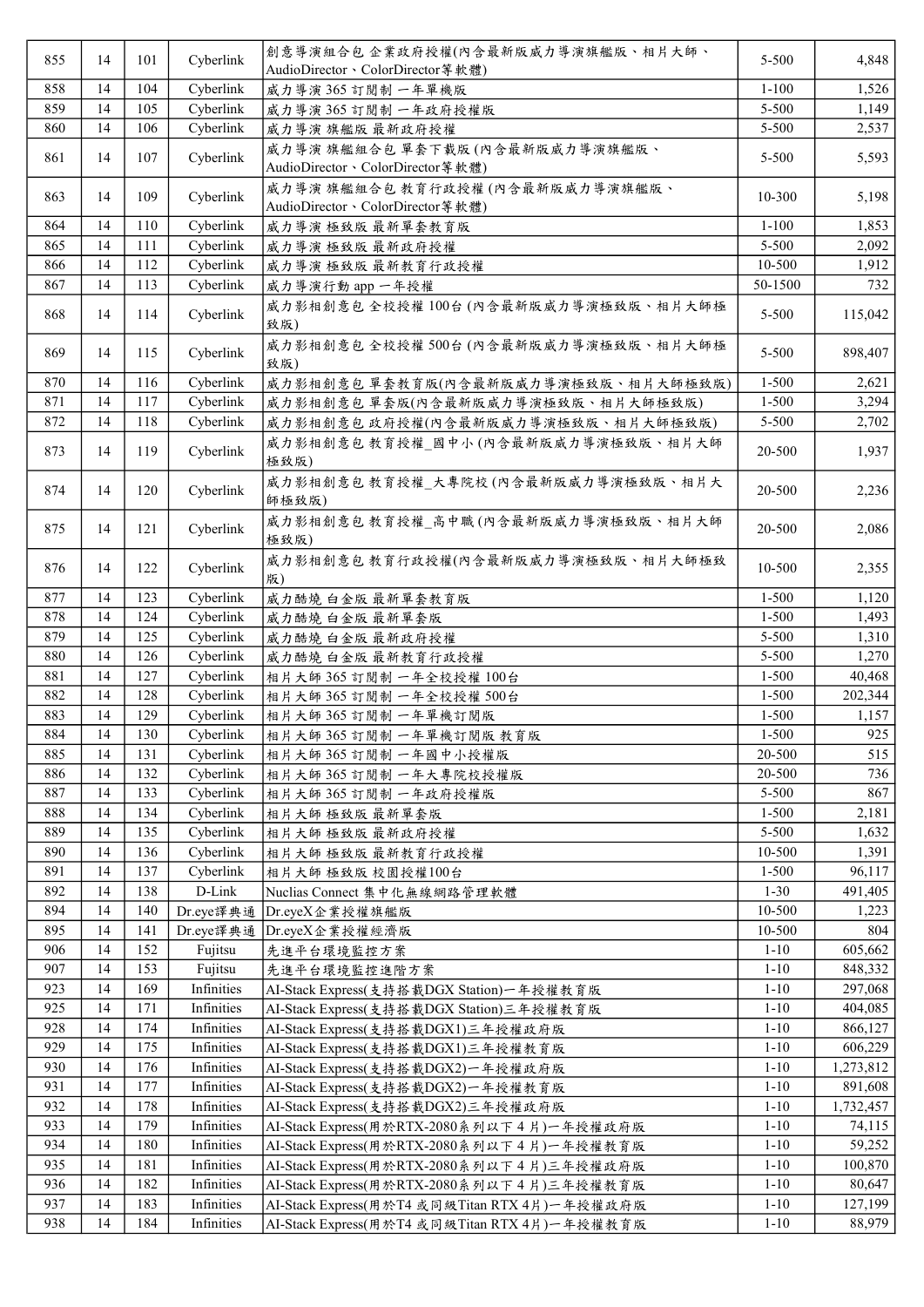| 939        | 14       | 185        | Infinities               | AI-Stack Express(用於T4 或同級Titan RTX 4片)三年授權政府版                                                                          | $1 - 10$           | 173,064          |
|------------|----------|------------|--------------------------|------------------------------------------------------------------------------------------------------------------------|--------------------|------------------|
| 940        | 14       | 186        | Infinities               | AI-Stack Express(用於T4 或同級Titan RTX 4片)三年授權教育版                                                                          | $1 - 10$           | 121,082          |
| 941        | 14       | 187        | Infinities               | AI-Stack Express(用於V100 或頂級RTX 1 片)一年授權政府版                                                                             | $1-3$              | 127,199          |
| 942        | 14       | 188        | Infinities               | AI-Stack Express(用於V100 或頂級RTX 1 片)一年授權教育版                                                                             | $1 - 3$            | 88,979           |
| 944        | 14       | 190        | Infinities               | AI-Stack Express(用於V100 或頂級RTX 1 片)三年授權教育版                                                                             | $1 - 3$            | 121,082          |
| 945        | 14       | 191        | Infinities               | AI-Stack Express機器學習協作管理平台(支持 16張Tesla V100或同等級<br>NVIDIA GPU,用於搭載DGX-2或同級算力伺服器1台),永久授權,三年原廠軟<br>體更新、支援與維護訂閱服務,教育版     | $1 - 10$           | 1,212,659        |
| 946        | 14       | 192        | Infinities               | AI-Stack Express機器學習協作管理平台(支持4張Tesla V100或同等級NVIDIA<br>GPU,用於搭載DGX Station 或同級算力伺服器1台),永久授權,一年原廠軟體<br>更新、支援與維護訂閱服務,政府版 | $1 - 10$           | 424,469          |
| 947        | 14       | 193        | Infinities               | AI-Stack Express進階附加套組 (含系統安裝及帳號系統配置及外部儲存設備<br>掛載及4組AI框架樣版設置及產品教育訓練)                                                   | $1 - 10$           | 210,010          |
| 948        | 14       | 194        | Infinities               | AI-Stack Lite(支持搭載DGX Station)一年授權政府版                                                                                  | $1 - 10$           | 318,301          |
| 950        | 14       | 196        | Infinities               | AI-Stack Lite(支持搭載DGX Station)三年授權政府版                                                                                  | $1 - 10$           | 432,963          |
| 951        | 14       | 197        | Infinities               | AI-Stack Lite(支持搭載DGX Station)三年授權教育版                                                                                  | $1 - 10$           | 303,013          |
| 953        | 14       | 199        | Infinities               | AI-Stack Lite(支持搭載DGX1)一年授權教育版                                                                                         | $1 - 10$           | 371,385          |
| 954        | 14       | 200        | Infinities               | AI-Stack Lite(支持搭載DGX1)三年授權政府版                                                                                         | $1 - 10$           | 721,739          |
| 955        | 14       | 201        | Infinities               | AI-Stack Lite(支持搭載DGX1)三年授權教育版                                                                                         | $1 - 10$           | 505,157          |
| 956        | 14       | 202        | Infinities               | AI-Stack Lite(支持搭載DGX2)一年授權政府版                                                                                         | $1 - 10$           | 1,061,476        |
| 957        | 14       | 203        | Infinities               | AI-Stack Lite(支持搭載DGX2)一年授權教育版                                                                                         | $1 - 10$           | 742,973          |
| 958        | 14       | 204        | Infinities               | AI-Stack Lite(支持搭載DGX2)三年授權政府版                                                                                         | $1 - 10$           | 1,443,680        |
| 959        | 14       | 205        | Infinities               | AI-Stack Lite(支持搭載DGX2)三年授權教育版                                                                                         | $1 - 10$           | 1,010,516        |
| 960        | 14       | 206        | Infinities               | AI-Stack Lite(用於RTX-2080系列以下4片)一年授權政府版                                                                                 | $1 - 10$           | 63,498           |
| 961        | 14       | 207        | Infinities               | AI-Stack Lite(用於RTX-2080系列以下4片)一年授權教育版                                                                                 | $1 - 10$           | 44,388           |
| 962        | 14       | 208        | Infinities               | AI-Stack Lite(用於RTX-2080系列以下4片)三年授權政府版                                                                                 | $1 - 10$           | 86,431           |
| 963        | 14       | 209        | Infinities               | AI-Stack Lite(用於RTX-2080系列以下4片)三年授權教育版                                                                                 | $1 - 10$           | 60,435           |
| 965        | 14       | 211        | Infinities               | AI-Stack Lite(用於T4 或同級Titan RTX 4片)一年授權教育版                                                                             | $1 - 10$           | 74,115           |
| 966        | 14       | 212        | Infinities               |                                                                                                                        | $1 - 10$           | 144,186          |
| 969        | 14       | 215        | Infinities               | AI-Stack Lite(用於T4 或同級Titan RTX 4片)三年授權政府版                                                                             | $1 - 3$            | 74,115           |
| 971        | 14       | 217        | Infinities               | AI-Stack Lite(用於V100 或頂級RTX 1 片)一年授權教育版                                                                                | $1-3$              | 100,870          |
| 974        | 14       |            | Infinities               | AI-Stack Lite(用於V100 或頂級RTX 1 片)三年授權教育版                                                                                | $2 - 5$            |                  |
|            |          | 220        |                          | CloudFusion Enterprise混合雲管理軟體(1 CPU)一年授權教育版                                                                            |                    | 36,777           |
| 975<br>976 | 14<br>14 | 221<br>222 | Infinities<br>Infinities | CloudFusion Enterprise混合雲管理軟體(1 CPU)三年授權政府版                                                                            | $2 - 5$<br>$2 - 5$ | 71,992<br>50,334 |
| 977        |          |            |                          | CloudFusion Enterprise混合雲管理軟體(1 CPU)三年授權教育版                                                                            |                    |                  |
|            | 14       | 223        | Infinities               | CloudFusion Enterprise混合雲管理軟體(12 CPU)一年授權政府版                                                                           | $1-40$             | 530,637          |
| 978        | 14       | 224        | Infinities               | CloudFusion Enterprise混合雲管理軟體(12 CPU)一年授權教育版                                                                           | $1 - 40$           | 371,385          |
| 979        | 14       | 225        | Infinities               | CloudFusion Enterprise混合雲管理軟體(12 CPU)三年授權政府版                                                                           | $1-40$             | 721,739          |
| 980        | 14       | 226        | Infinities               | CloudFusion Enterprise混合雲管理軟體(12 CPU)三年授權教育版                                                                           | $1-40$             | 505,157          |
| 981        | 14       | 227        | Infinities               | CloudFusion Enterprise混合雲管理軟體(6 CPU)一年授權政府版                                                                            | $1 - 2$            | 283,266          |
| 984        | 14       | 230        | Infinities               | CloudFusion Enterprise混合雲管理軟體(6 CPU)三年授權教育版                                                                            | $1 - 2$            | 269,656          |
| 985        | 14       | 231        | Infinities               | CloudFusion Standard混合雲管理軟體(1 CPU)一年授權政府版                                                                              | $2 - 5$            | 15,723           |
| 986        | 14       | 232        | Infinities               | CloudFusion Standard混合雲管理軟體(1 CPU)一年授權教育版                                                                              | $2 - 5$            | 10,940           |
| 989        | 14       | 235        | Infinities               | CloudFusion Standard混合雲管理軟體(12 CPU)一年授權政府版                                                                             | $1-40$             | 159,050          |
| 990        | 14       | 236        | Infinities               | CloudFusion Standard混合雲管理軟體(12 CPU)一年授權教育版                                                                             | $1-40$             | 111,274          |
| 991        | 14       | 237        | Infinities               | CloudFusion Standard混合雲管理軟體(12 CPU)三年授權政府版                                                                             | $1-40$             | 216,380          |
| 993        | 14       | 239        | Infinities               | CloudFusion Standard混合雲管理軟體(6 CPU)一年授權政府版                                                                              | $1 - 2$            | 84,732           |
| 994        | 14       | 240        | Infinities               | CloudFusion Standard混合雲管理軟體(6 CPU)一年授權教育版                                                                              | $1 - 2$            | 59,252           |
| 996        | 14       | 242        | Infinities               | CloudFusion Standard混合雲管理軟體(6 CPU)三年授權教育版                                                                              | $1 - 2$            | 80,647           |
| 997        | 14       | 243        | Infinities               | CloudFusion 混合雲管理軟體平台新購啟動基礎附加套組(含系統軟體標準安<br>裝配置、標準產品教育訓練一式)                                                            | $1 - 10$           | 82,609           |
| 998        | 14       | 244        | Infinities               | CloudFusion 混合雲管理軟體平台新購啟動豪華附加套組 (含系統軟體安裝配<br>置、既有賬號系統資料同步配置、三方外部儲存設備掛載、標準產品教育訓<br>練一式)                                 | $1 - 3$            | 146,309          |
| 1002       | 14       | 248        | InfuseAI                 | PrimeHub 企業版(一年)                                                                                                       | $3 - 30$           | 293,225          |
| 1006       | 14       | 252        | InfuseAI                 | PrimeHub 單機作業入門版(一年)                                                                                                   | $1 - 30$           | 293,225          |
| 1008       | 14       | 254        | InfuseAI                 | PrimeHub 單機作業入門版續約(一年)                                                                                                 | $1 - 30$           | 295,248          |
| 1010       | 14       | 256        | InfuseAI                 | PrimeHub 單機作業進階版(一年)                                                                                                   | $1 - 30$           | 551,062          |
| 1012       | 14       | 258        | InfuseAI                 | PrimeHub 單機作業進階版續約(一年)                                                                                                 | $1 - 30$           | 295,248          |
| 1047       | 14       | 293        | Pexip                    | 派視普協同合作解決方案 - Pexip Infinity Software Platform - Audio License (一<br>年期)                                               | 1-8000             | 4,813            |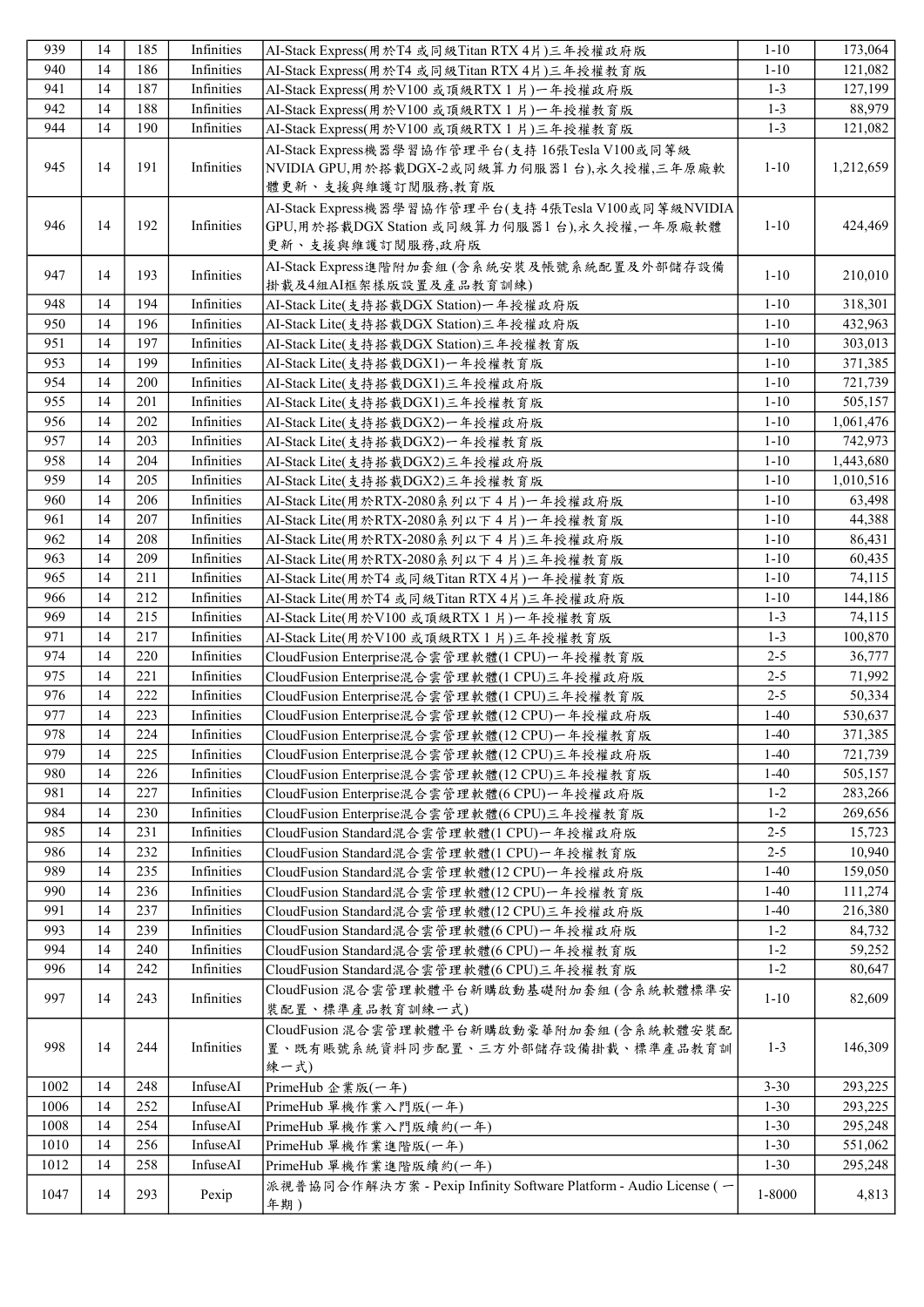| 1049 | 14 | 295 | Pexip                  | 派視普協同合作解決方案 - Pexip Infinity Software Platform - Interoperability<br>License For Google Hangouts Meet (一年期)             | $1 - 300$ | 122,882   |
|------|----|-----|------------------------|-------------------------------------------------------------------------------------------------------------------------|-----------|-----------|
| 1051 | 14 | 297 | Pexip                  | 派視普協同合作解決方案 - Pexip Infinity Software Platform - Platform License (<br>一年期)                                             | $1 - 50$  | 614,429   |
| 1052 | 14 | 298 | Pexip                  | 派視普協同合作解決方案 - Pexip Infinity Software Platform - Virtual Meeting<br>Room License $(-4, 4)$                              | $1 - 300$ | 122,882   |
| 1055 | 14 | 301 | VURE STORAGI Purity主程式 |                                                                                                                         | $1 - 50$  | 1,795,046 |
| 1058 | 14 | 304 |                        | URE STORAGI Purity行動版一年更新與支援服務                                                                                          | $1 - 50$  | 42,073    |
| 1080 | 14 | 326 | Shure                  | 舒爾協同合作解決方案 - Shure IntelliMix Room 8 Channel Audio Processing<br>Software (三年期)                                         | 1-2500    | 14,226    |
| 1081 | 14 | 327 | Shure                  | 舒爾協同合作解決方案 - Shure IntelliMix Room 8 Channel Audio Processing<br>Software (五年期)                                         | 1-1500    | 22,235    |
| 1083 | 14 | 329 |                        | Siraya Networks Siraya MS-Basic - 1YLIC                                                                                 | $1 - 10$  | 9,606     |
| 1084 | 14 | 330 |                        | Siraya Networks Siraya MS-Basic視訊會議系統                                                                                   | $1 - 10$  | 97,017    |
| 1085 | 14 | 331 |                        | Siraya Networks Siraya MS-Lite - 1YLIC                                                                                  | $1 - 10$  | 16,127    |
| 1086 | 14 | 332 |                        | Siraya Networks Siraya MS-Lite視訊會議系統                                                                                    | $1 - 10$  | 161,729   |
| 1087 | 14 | 333 |                        | Siraya Networks Siraya MS-Pro - 1YLIC                                                                                   | $1 - 10$  | 24,216    |
|      | 14 |     |                        |                                                                                                                         |           |           |
| 1088 |    | 334 |                        | Siraya Networks Siraya MS-Pro視訊會議系統                                                                                     | $1 - 10$  | 242,619   |
| 1089 | 14 | 335 |                        | Siraya Networks Siraya MS-R10視訊會議授權                                                                                     | $1 - 300$ | 40,394    |
| 1090 | 14 | 336 |                        | Siraya Networks Siraya MS-R5視訊會議授權                                                                                      | $1 - 300$ | 24,216    |
| 1091 | 14 | 337 |                        | Siraya Networks Siraya 認證系統                                                                                             | $1 - 10$  | 242,619   |
| 1110 | 14 | 356 | UiPath                 | UiPath - Attended - Named User UiPath 半自動流程機器人 Name User 含原廠一                                                           | $1 - 100$ | 50,859    |
|      |    |     |                        | 年5*12電話支援及保固內軟體免費下載升級)最新版                                                                                               |           |           |
| 1111 | 14 | 357 | UiPath                 | UiPath - Citizen Developer - Named User UiPath 流程機器人腳本開發工具<br>Studio X - Name User 含原廠一年 5*12電話支援及保固內軟體免費下載升級)<br>最新版   | $1 - 100$ | 84,833    |
| 1112 | 14 | 358 | UiPath                 | UiPath - Cloud Automation Hub - Standard UiPath 流程自動化中心 - Standard -<br>Clould 標準版 含原廠一年 5*12電話支援及保固內軟體免費下載升級)最新版       | $1 - 5$   | 381,901   |
| 1113 | 14 | 359 | UiPath                 | Uipath - Computer Vision 計算機視覺模組擴充                                                                                      | $1 - 20$  | 127,250   |
|      |    |     |                        | UiPath - High-Availability Add-On for Orchestrator UiPath 企業級中控平台備援                                                     |           |           |
| 1114 | 14 | 360 | UiPath                 | 組合含原廠一年5*12電話支援及保固內軟體免費下載升級)最新版                                                                                         | $1 - 10$  | 305,460   |
| 1115 | 14 | 361 | UiPath                 | UiPath - Orchestrator - Basic UiPath 機器人管理平台 Basic版本 含原廠一年<br>5*12電話支援及保固內軟體免費下載升級)最新版                                  | $1 - 5$   | 381,901   |
| 1116 | 14 | 362 | UiPath                 | UiPath - Orchestrator - Basic Upgrade UiPath 機器人管理平台升級套件包 含原<br>廠一年5*12電話支援及保固內軟體免費下載升級)最新版                             | $1 - 5$   | 509,302   |
| 1117 | 14 | 363 | UiPath                 | UiPath - Orchestrator - Standard UiPath 機器人管理平台 Standard版本含原廠-<br>年5*12電話支援及保固內軟體免費下載升級)最新版                             | $1 - 5$   | 849,039   |
| 1118 | 14 | 364 | UiPath                 | UiPath - RPA Developer - Named User UiPath 流程機器人腳本開發工具 Studio<br>- Named User 含原廠一年 5*12電話支援及保固內軟體免費下載升級)最新版            | $1 - 50$  | 144,237   |
| 1119 | 14 | 365 | UiPath                 | UiPath - Unattended Robot - Concurrent Runtime UiPath 全自動流程機器人<br>Concurrent Runtime 含原廠一年 5*12電話支援及保固內軟體免費下載升級)最<br>新版 | $1 - 50$  | 339,434   |
| 1120 | 14 | 366 | UiPath                 | UiPath 半自動流程機器人設計Starter AT 服務套件包一式,含原廠一年 5*12電<br>話支援及保固內軟體免費下載升級)最新版                                                  | $1 - 50$  | 461,230   |
| 1121 | 14 | 367 | UiPath                 | UiPath 流程機器人腳本開發工具 Studio 開發工具元件模組擴充 含原廠一年<br>5*12電話支援及保固內軟體免費下載升級)最新版                                                  | $1 - 50$  | 144,237   |
| 1123 | 14 | 369 | UiPath                 | UiPath 自動化流程機器人設計Scale UP服務套件包一式,含原廠一年5*12電話<br>支援及保固內軟體免費下載升級)最新版                                                      | $1 - 10$  | 1,260,886 |
| 1124 | 14 | 370 | UiPath                 | UiPath 自動化流程機器人設計Starter UT 啟動服務套件包一式,含原廠一年<br>5*12電話支援及保固內軟體免費下載升級)最新版                                                 | $1 - 20$  | 836,979   |
| 1126 | 14 | 372 | UiPath                 | UiPath 自動化流程測試機器人套組一式 含原廠一年 5*12電話支援及保固內<br>軟體免費下載升級)最新版                                                                | $1-50$    | 137,442   |
| 1378 | 14 | 624 | 泰溥科技                   | TOP eClass 多媒體網路教學系統 -- 10U授權                                                                                           | $6 - 30$  | 11,410    |
| 1379 | 14 | 625 | 泰溥科技                   | TOP EXSOFT智慧教室互動系統-五螢幕互動版                                                                                               | $2 - 100$ | 24,265    |
| 1380 | 14 | 626 |                        | TOP Voice 語言學習考試系統 -- 10U授權                                                                                             | $6 - 30$  | 65,531    |
| 1383 | 14 | 629 | 泰溥科技                   |                                                                                                                         | $1 - 20$  | 245,765   |
|      |    |     | 泰溥科技                   | 智慧無人商店管理系統                                                                                                              |           |           |
| 1385 | 14 | 631 | 泰溥科技                   | 電子班牌管理系統                                                                                                                | $2 - 50$  | 65,536    |
| 1387 | 14 | 633 | 羽昇國際                   | 羽昇國際Google G Suit Basic導入服務及郵件伺服器移轉服務之專業級服務方<br>案, 單次最低購買數量:1、單次最高購買數量:500                                              | $1 - 200$ | 193,124   |
| 1388 | 14 | 634 | 羽昇國際                   | 羽昇國際Google G Suit Business 導入及郵件伺服器移轉服務之商務級服務方<br>案,單次最低購買數量:1、單次最高購買數量:500                                             | $1 - 140$ | 274,520   |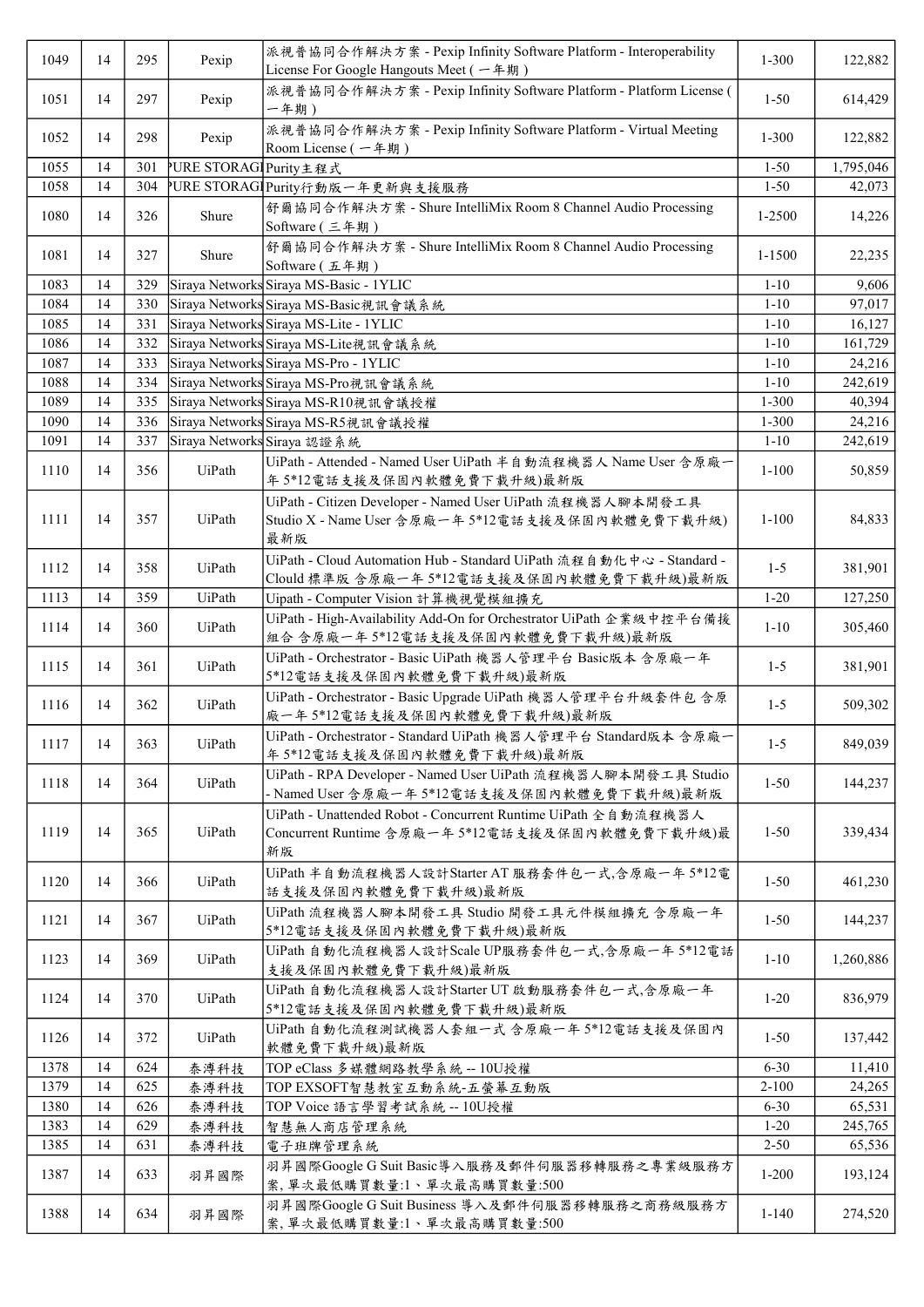| 1421 | 14 | 667 |             | 東國際科技有限  鐵源多媒體教學系統V8.1標準版                                                                                                   | 10-1000    | 1,941     |
|------|----|-----|-------------|-----------------------------------------------------------------------------------------------------------------------------|------------|-----------|
| 1444 | 15 | 2   | Akamai      | 增購Enterprise Application Access-Enterprise(EAA-Enterprise)解決方案, 每月10<br>Users, 每月授權 單次最低購買數量:10 (已是EAA-Enterprise解決方案訂閱戶)   | 10-100     | 8,085     |
| 1477 | 15 | 35  | CyberArk    | 委外廠商安全防護                                                                                                                    | $1 - 200$  | 282,811   |
| 1478 | 15 | 36  | CyberArk    | 委外廠商安全防護(加購一年維護)                                                                                                            | $1 - 1000$ | 56,320    |
| 1479 | 15 | 37  | CyberArk    | 應用程式金鑰管理                                                                                                                    | $1 - 100$  | 141,254   |
| 1480 | 15 | 38  | CyberArk    | 特權存取管理系統(加購10台側錄目標主機授權)(Per IP)                                                                                             | $1 - 200$  | 279,480   |
| 1481 | 15 | 39  | CyberArk    | 特權存取管理系統(加購10台側錄目標主機授權)(Per IP/加購一年維護)                                                                                      | $1 - 1000$ | 55,653    |
| 1482 | 15 | 40  | CyberArk    | 特權存取管理系統(加購5個使用者授權)                                                                                                         | $1 - 10$   | 419,372   |
| 1483 | 15 | 41  | CyberArk    | 特權存取管理系統(加購5個使用者授權)(一年維護)                                                                                                   | $1 - 50$   | 83,632    |
| 1484 | 15 | 42  | CyberArk    | 特權存取管理系統(加購5個同時連線側錄授權)(ConcurrentSession)                                                                                   | $1 - 20$   | 1,678,397 |
| 1485 | 15 | 43  | CyberArk    | 特權存取管理系統(加購5個同時連線側錄授權)(ConcurrentSession/加購一年                                                                               | $1 - 100$  | 335,437   |
| 1486 | 15 | 44  | CyberArk    | 維護)<br>特權存取管理系統(加購主系統一年維護)                                                                                                  | $1 - 50$   | 478,577   |
| 1487 | 15 | 45  | CyberArk    | 特權存取管理系統API套件                                                                                                               | $1 - 5$    | 1,306,378 |
| 1488 | 15 | 46  | CyberArk    | 特權存取管理系統API套件(加購一年維護)                                                                                                       | $1 - 25$   | 261,033   |
| 1489 | 15 | 47  | CyberArk    | 特權存取管理系統備援金庫                                                                                                                | $1 - 5$    | 1,257,796 |
| 1490 | 15 | 48  | CyberArk    | 特權存取管理系統備援金庫(加購一年維護)                                                                                                        | $1 - 25$   | 271,486   |
| 1491 | 15 | 49  | CyberArk    | 零信任高權限帳號遠端安全存取(年約訂閱制)                                                                                                       | $1 - 10$   | 2,377,856 |
|      |    |     |             |                                                                                                                             |            |           |
| 1492 | 15 | 50  | CyberArk    | 高權限帳號密碼管理系統(主系統含10個使用者授權/加購一年維護)                                                                                            | $1 - 50$   | 450,131   |
| 1493 | 15 | 51  | CyberArk    | 高權限帳號密碼管理系統(主系統含10個使用者授權)                                                                                                   | $1 - 10$   | 2,251,871 |
| 1494 | 15 | 52  | Fortinet    | Fortinet 身份認證系統 (Authenticator) 100人版                                                                                       | $1 - 100$  | 161,291   |
| 1495 | 15 | 53  | Fortinet    | Fortinet 身份認證系統 (Authenticator) 使用者數量升級 100人                                                                                | $1 - 100$  | 79,879    |
| 1497 | 15 | 55  | Micro Focus | NetIQ Access Manager 4.5 網頁安控與單一登入                                                                                          | 1-99       | 88,743    |
| 1498 | 15 | 56  | Micro Focus | NetIQ Advanced Authentication 6.3 多因素認證                                                                                     | $1 - 1000$ | 180,688   |
| 1499 | 15 | 57  | Micro Focus | NetIQ Identity Manager 4.8 帳號整合與自動化                                                                                         | $1 - 1000$ | 123,164   |
| 1500 | 15 | 58  | Micro Focus | NetIQ Privileged Account Manager 3.7主機特權帳號管理                                                                                | $1 - 1000$ | 55,228    |
| 1511 | 15 | 69  | PowerAdmin  | PowerAdmin File Sight Ultra 機敏檔案存取稽核系統 中文版 1-Server (續約一<br>年)(包含網頁版存取稽核報表查詢系統 V-Report for Power Admin 繁中/英文<br>多語言版)      | $1-9$      | 10,231    |
| 1512 | 15 | 70  | PowerAdmin  | PowerAdmin File Sight Ultra 機敏檔案存取稽核系統 中文版 1-Server (續約一<br>年)(包含網頁版存取稽核報表查詢系統 V-Report for Power Admin 繁中/英文<br>多語言版)      | $10-50$    | 9,651     |
| 1513 | 15 | 71  | PowerAdmin  | PowerAdmin File Sight Ultra 機敏檔案存取稽核系統 中文版 1-Server 最新版<br>(含一年升級服務)(包含網頁版存取稽核報表查詢系統 V-Report for Power<br>Admin 繁中/英文多語言版) | $1-9$      | 49,883    |
| 1514 | 15 | 72  | PowerAdmin  | PowerAdmin File Sight Ultra 機敏檔案存取稽核系統 中文版 1-Server 最新版<br>(含一年升級服務)(包含網頁版存取稽核報表查詢系統 V-Report for Power<br>Admin 繁中/英文多語言版) | $10 - 50$  | 47,461    |
| 1515 | 15 | 73  | PowerAdmin  | PowerAdmin File Sight 機敏檔案存取稽核系統~Endpoint 用戶端點授權/1-U<br>(須有 PA File Sight 伺服器授權)                                            | 1-1000     | 337       |
| 1516 | 15 | 74  | PowerAdmin  | PowerAdmin File Sight 機敏檔案存取稽核系統~ Endpoint 用戶端點授權/1-U<br>(續約一年)(須有 PA File Sight 伺服器授權)                                     | $1 - 1000$ | 94        |
| 1518 | 15 | 76  | WatchGuard  | WatchGuard AuthPoint多因素認證軟體                                                                                                 | 5-1000     | 1,780     |
| 1519 | 15 | 77  | YesTurnkey  | WiNOC 2016 iTaiwan單一認證中心介接模組-對250可管理設備及2500線上使<br>用者軟體授權                                                                    | $1 - 5$    | 345,359   |
| 1520 | 15 | 78  | YesTurnkey  | WiNOC 2016 iTaiwan單一認證中心介接模組-對25可管理設備及250線上使用<br>者一年軟體升級保固                                                                  | $1-25$     | 15,784    |
| 1521 | 15 | 79  | YesTurnkey  | WiNOC 2016 iTaiwan單一認證中心介接模組-對25可管理設備及250線上使用<br>者軟體授權                                                                      | $1 - 5$    | 105,015   |
| 1522 | 15 | 80  | YesTurnkey  | WiNOC 2016 使用者每日總流量管控(Quota Control)模組-對250可管理設備及<br>2500線上使用者一年軟體升級保固                                                      | $1-25$     | 101,638   |
| 1523 | 15 | 81  | YesTurnkey  | WiNOC 2016 使用者每日總流量管控(Quota Control)模組- 對250可管理設備及<br>2500線上使用者軟體授權                                                         | $1 - 5$    | 678,493   |
| 1524 | 15 | 82  | YesTurnkey  | WiNOC 2016 使用者每日總流量管控(Quota Control)模組-對25可管理設備及<br>250線上使用者一年軟體升級保固                                                        | $1 - 25$   | 28,028    |
| 1525 | 15 | 83  | YesTurnkey  | WiNOC 2016 使用者每日總流量管控(Quota Control)模組- 對25可管理設備及<br>250線上使用者軟體授權                                                           | $1 - 5$    | 186,941   |
| 1526 | 15 | 84  | YesTurnkey  | WiNOC 2016 有線網路IP管理模組- 對250可管理設備及2500線上使用者一年<br>軟體升級保固                                                                      | $1 - 25$   | 92,401    |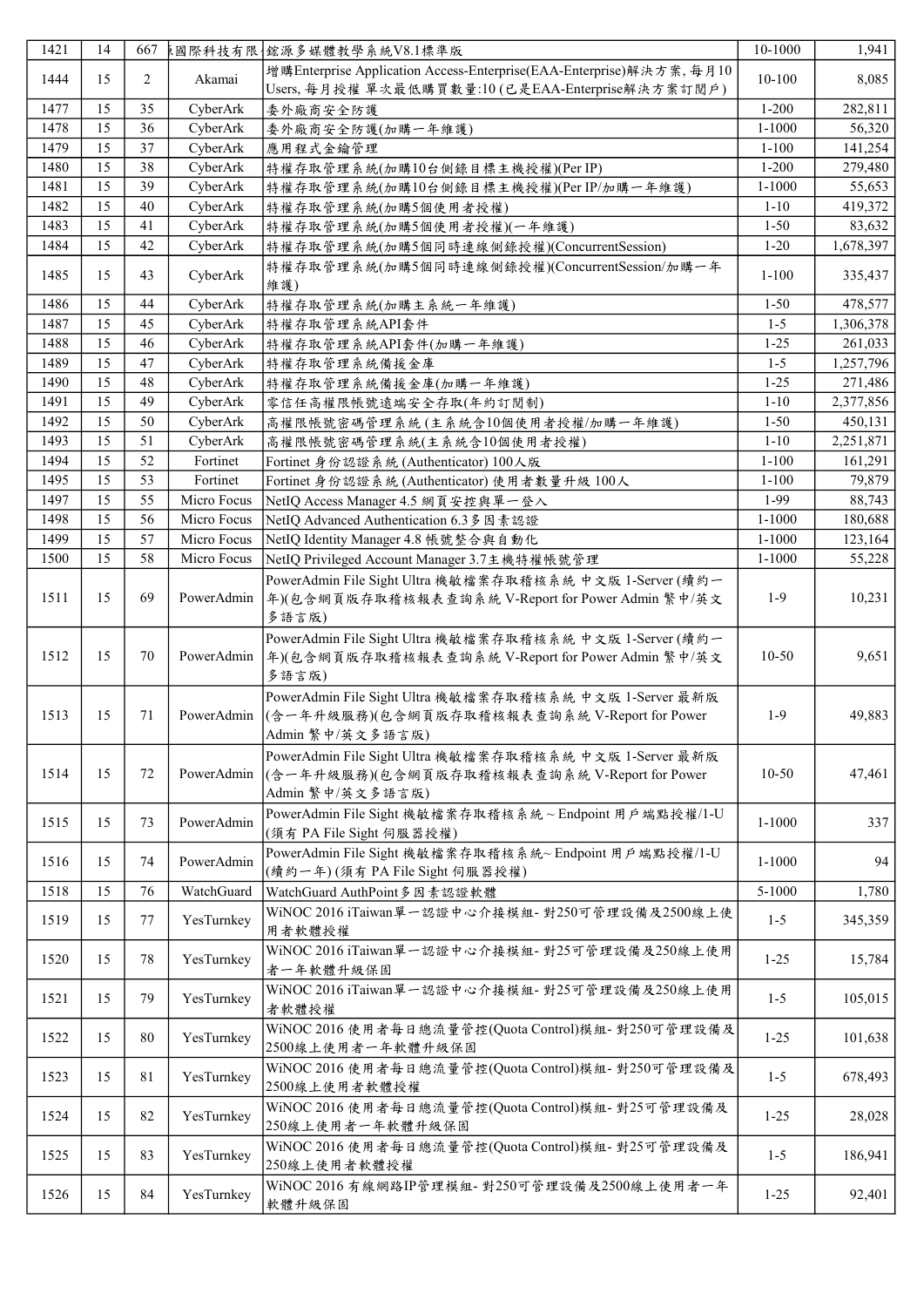| 1527 | 15 | 85  | YesTurnkey    | WiNOC 2016 有線網路IP管理模組- 對250可管理設備及2500線上使用者軟體<br>授權                                                           | $1 - 5$   | 617,457   |
|------|----|-----|---------------|--------------------------------------------------------------------------------------------------------------|-----------|-----------|
| 1528 | 15 | 86  | YesTurnkey    | WiNOC 2016 有線網路IP管理模組- 對25可管理設備及250線上使用者一年軟<br>體升級保固                                                         | $1 - 25$  | 25,404    |
| 1529 | 15 | 87  | YesTurnkey    | WiNOC 2016 有線網路IP管理模組- 對25可管理設備及250線上使用者軟體授<br>權                                                             | $1 - 5$   | 170,147   |
| 1530 | 15 | 88  | YesTurnkey    | WiNOC 2016 有線網路管理平台250可管理設備及2500線上使用者一年軟體<br>升級保固                                                            | $1 - 25$  | 105,182   |
| 1531 | 15 | 89  | YesTurnkey    | WiNOC 2016 有線網路管理平台250可管理設備及2500線上使用者軟體授權                                                                    | $1 - 5$   | 702,659   |
| 1532 | 15 | 90  | YesTurnkey    | WiNOC 2016 有線網路管理平台25可管理設備及250線上使用者一年軟體升<br>級保固                                                              | $1 - 25$  | 28,600    |
| 1533 | 15 | 91  | YesTurnkey    | WiNOC 2016 有線網路管理平台25可管理設備及250線上使用者軟體授權                                                                      | $1 - 5$   | 191,446   |
| 1534 | 15 | 92  | YesTurnkey    | WiNOC 2016 無線網路管理平台250可管理設備及2500線上使用者一年軟體<br>升級保固                                                            | $1-25$    | 115,566   |
| 1535 | 15 | 93  | YesTurnkey    | WiNOC 2016 無線網路管理平台250可管理設備及2500線上使用者軟體授權                                                                    | $1 - 5$   | 772,133   |
| 1536 | 15 | 94  | YesTurnkey    | WiNOC 2016 無線網路管理平台25可管理設備及250線上使用者一年軟體升<br>級保固                                                              | $1-25$    | 31,542    |
| 1537 | 15 | 95  | YesTurnkey    | WiNOC 2016 無線網路管理平台25可管理設備及250線上使用者軟體授權                                                                      | $1 - 5$   | 211,026   |
| 1538 | 15 | 96  | YesTurnkey    | WiNOC 2019 iTaiwan單一認證中心介接模組- 對250可管理設備及2500線上使<br>用者一年軟體升級保固                                                | $1 - 25$  | 57,705    |
| 1557 | 15 | 115 | 全景軟體          | ID Expert 身份認證系統(含軟體主伺服器,主控端授權,認證載具授權)                                                                       | $1 - 500$ | 353,816   |
| 1558 | 15 | 116 | 全景軟體          | ID Expert 身份認證系統_API使用者開發套件                                                                                  | $1 - 500$ | 85,844    |
| 1561 | 15 | 119 | 統整合股份有        | GKP 運維管理平台                                                                                                   | $1 - 10$  | 56,623    |
| 1562 | 15 | 120 | 統整合股份有        | 運維管理平台 GKP 一年維護合約(含軟體升級)1-10                                                                                 | $1 - 10$  | 9,100     |
| 1574 | 16 | 2   | Akamai        | Dynamic Site Accelerator(DSA)每月1000GB, Web 管理方案,一年授權                                                         | $1 - 10$  | 1,597,573 |
| 1576 | 16 | 4   | Akamai        | Edge DNS (Fast DNS) Addation 1 Zone, 每月授權 (已是Edge DNS/Fast DNS安<br>全管理方案訂閱戶)                                 | $1 - 10$  | 7,887     |
| 1577 | 16 | 5   | Akamai        | Enterprise Threat Protector-Intelligence(ETP-Intelligence)解決方案,一年授權(單<br>套授權200user)                         | $1 - 50$  | 601,618   |
| 1578 | 16 | 6   | Akamai        | ION Standard (ION)每月1000GB 解決方案,一年授權                                                                         | $1 - 10$  | 3,033,367 |
| 1579 | 16 | 7   | Akamai        | Prolexic Proxy ON-DEMAND 50 Mbps 每月, DDoS決方案,一年授權                                                            | $1-9$     | 4,044,489 |
| 1581 | 16 | 9   | Akamai        | 增購ION Standard (ION)管理方案,每月一組(1,000GB),每月授權 單次最低購<br>買數量:1 (已是ION Standard 管理方案訂閱戶)                          | $1 - 10$  | 52,578    |
| 1582 | 16 | 10  | Akamai        | 增購Prolexic Proxy ON-DEMAND DDoS解決方案, 每月10 VIPS, 每月授權單<br>次最低購買數量:10 (已是Prolexic Proxy ON-DEMAND DDoS解決方案訂閲戶) | 10-100    | 146,613   |
| 1589 | 16 | 17  | Array安瑞       | Array加解密控制授權(頻寬50M)                                                                                          | $1 - 100$ | 152,075   |
| 1590 | 16 | 18  | Array安瑞       | Array加解密控制系統                                                                                                 | $1-100$   | 490,694   |
| 1591 | 16 | 19  | Array安瑞       | Array加解密控制系統一年續約授權                                                                                           | $1 - 100$ | 150,554   |
| 1592 | 16 | 20  | Array安瑞       | Array安全存取控制授權(使用權25U)                                                                                        | $1 - 100$ | 38,928    |
| 1593 | 16 | 21  | Array安瑞       | Array安全存取控制模組(頻寬50M)                                                                                         | $1 - 100$ | 38,928    |
| 1594 | 16 | 22  | Array安瑞       | Array安全存取控制系統                                                                                                | $1 - 100$ | 259,540   |
| 1595 | 16 | 23  | Array安瑞       | Array安全存取控制系統一年續約授權                                                                                          | $1 - 100$ | 89,990    |
| 1596 | 16 | 24  | Array安瑞       | Array應用程式控制授權(頻寬500M)                                                                                        | $1 - 100$ | 152,075   |
| 1597 | 16 | 25  | Array安瑞       | Array應用程式控制系統                                                                                                | $1 - 100$ | 490,694   |
| 1598 | 16 | 26  | Array安瑞       | Array應用程式控制系統一年續約授權                                                                                          | $1 - 100$ | 150,554   |
| 1602 | 16 | 30  |               | Cato Networks   遠距行動安全管理低流量版一年授權                                                                             | $1 - 50$  | 234,286   |
| 1603 | 16 | 31  | Cato Networks | 遠距行動安全管理特高流量版一年授權                                                                                            | $1 - 50$  | 767,054   |
| 1604 | 16 | 32  | Cato Networks | 遠距行動安全管理高流量版一年授權                                                                                             | $1 - 50$  | 635,480   |
| 1605 | 16 | 33  | Check Point   | Check Point R80新世代網路防火牆一年軟體授權-vCPU                                                                           | $1 - 500$ | 409,525   |
| 1606 | 16 | 34  | Check Point   | Check Point R80新世代網路防火牆一年軟體授權-vCPU(續約)                                                                       | $1 - 500$ | 327,600   |
| 1607 | 16 | 35  | CyCarrier     | 情資威脅偵測系統 (Threat Wall) 10Gbps Throughput                                                                     | $1 - 16$  | 2,406,471 |
| 1608 | 16 | 36  | CyCarrier     | 情資威脅偵測系統 (Threat Wall) 1Gbps Throughput                                                                      | $1-49$    | 990,900   |
| 1609 | 16 | 37  | CyCarrier     | 情資威脅系統 (Threat Wall) 4Gbps Throughput                                                                        | $1 - 24$  | 1,597,573 |
| 1617 | 16 | 45  | FireEye       | FireEye APT 資安沙箱惡意軟體分析授權一年                                                                                   | $1 - 10$  | 1,552,073 |
| 1618 | 16 | 46  | FireEye       | FireEye EOD 資安專業服務包授權一年                                                                                      | $1 - 10$  | 2,166,835 |
| 1619 | 16 | 47  | FireEye       | FireEye Helix Cloud EPS 資安分析平台授權一年                                                                           | $1 - 10$  | 2,304,348 |
| 1620 | 16 | 48  | FireEye       | FireEye Network Threat Prevention (網路進階威脅防護)一年雲端軟體授權 (網<br>路流量 50Mbs)                                        | $1 - 10$  | 1,211,325 |
| 1626 | 16 | 54  | ForeScout     | ForeScout 網路存取控管系統(100 設備授權)-1年版本更新維護授權                                                                      | 1-360     | 48,433    |
| 1627 | 16 | 55  | ForeScout     | ForeScout網路存取控管系統(100設備授權)                                                                                   | $1 - 180$ | 218,301   |
| 1628 | 16 | 56  | ForeScout     | ForeScout網路存取控管系統開放整合功能模組-選其一功能(100 IP授權)                                                                    | 1-180     | 33,873    |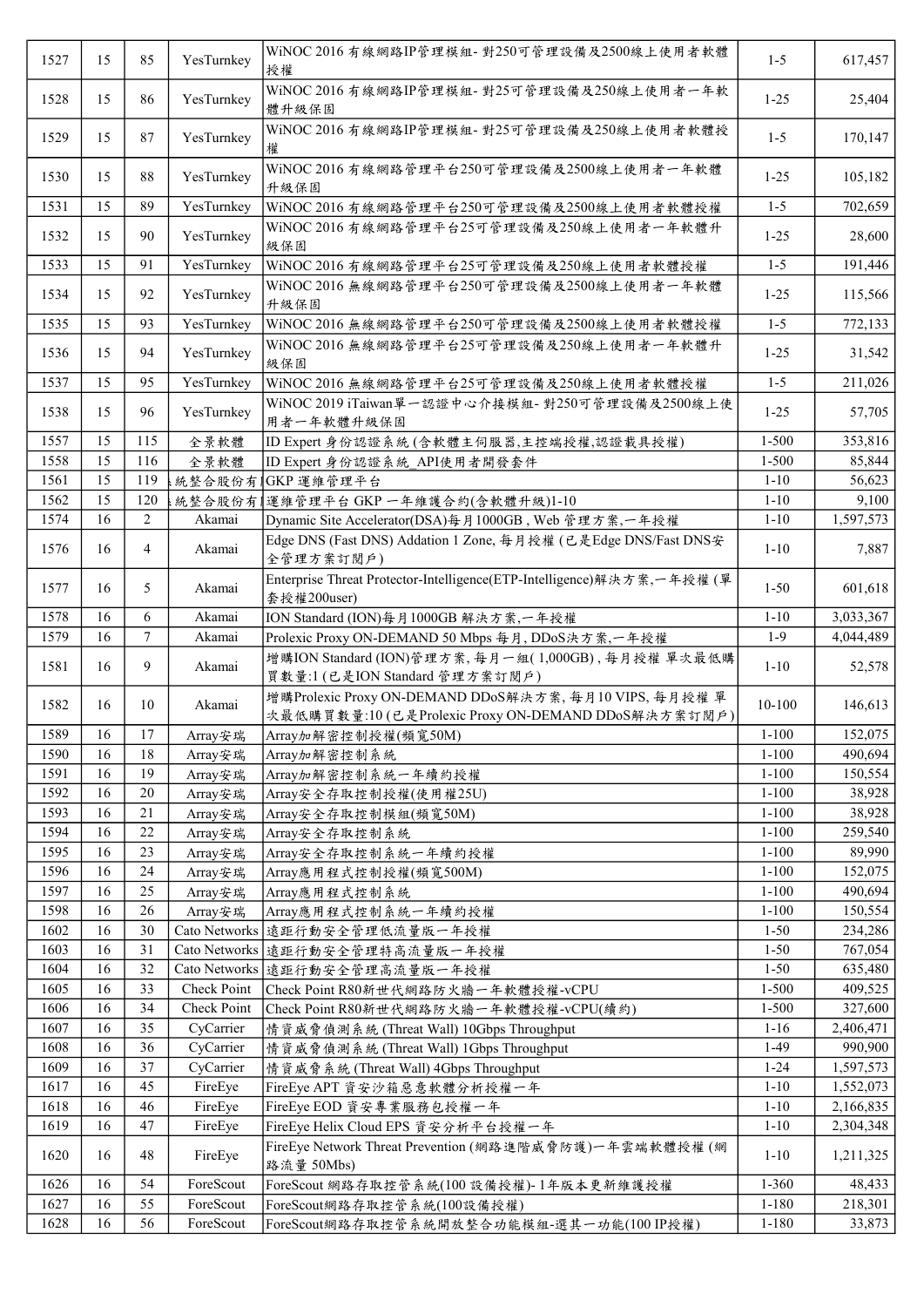| 1629 | 16 | 57  | ForeScout       | ForeScout網路存取控管系統開放整合功能模組-選其一功能(100 IP授權)-1年<br>版本更新維護授權                              | 1-360     | 6,775      |
|------|----|-----|-----------------|---------------------------------------------------------------------------------------|-----------|------------|
| 1630 | 16 | 58  | Fortinet        | Fortinet 主機負載平衡系統(SLB) 1Gbps                                                          | $1 - 100$ | 161,291    |
| 1631 | 16 | 59  | Fortinet        | Fortinet 主機負載平衡系統(SLB) 一年續約授權                                                         | $1 - 100$ | 48,747     |
| 1632 | 16 | 60  | Fortinet        | Fortinet 主機負載平衡系統(SLB)頻寬升級 1Gbps<br>rorunet 土機貝載干偶系統(SLB)ICPU:依照CPU数重1/2/4/8四個投催カ式出   | $1 - 100$ | 120,329    |
| 1633 | 16 | 61  | Fortinet        |                                                                                       | $1 - 100$ | 245,469    |
| 1634 | 16 | 62  | Fortinet        | Fortinet 先進威脅防護系統 (ATP)                                                               | $1 - 100$ | 3,110,598  |
| 1635 | 16 | 63  | Fortinet        | Fortinet 先進威脅防護系統 (ATP) 一年續約授權                                                        | $1 - 100$ | 736,918    |
| 1636 | 16 | 64  | Fortinet        | Fortinet 新世代網路防火牆 1 CPU (依照CPU數量授權方式出貨)                                               | $1 - 100$ | 490,221    |
| 1637 | 16 | 65  | Fortinet        | Fortinet 新世代網路防火牆 500Mbps                                                             | $1 - 100$ | 85,511     |
| 1638 | 16 | 66  | Fortinet        | Fortinet 新世代網路防火牆 一年續約授權                                                              | $1 - 100$ | 40,554     |
| 1639 | 16 | 67  | Fortinet        | Fortinet 新世代網路防火牆頻寬升級 1Gbps                                                           | $1 - 100$ | 84,692     |
| 1640 | 16 | 68  | Fortinet        | Fortinet 標準版資安防護系統 一年續約授權                                                             | $1 - 100$ | 110,293    |
| 1641 | 16 | 69  | Fortinet        | Fortinet 標準版資安防護系統 防護升級模組 一年續約授權                                                      | $1 - 100$ | 77,523     |
| 1642 | 16 | 70  | Fortinet        | Fortinet 網路防火牆 1 CPU (依照CPU數量授權方式出貨)                                                  | $1 - 100$ | 327,292    |
| 1643 | 16 | 71  | Fortinet        | Fortinet 網路防火牆 500Mbps                                                                | $1 - 100$ | 79,879     |
| 1644 | 16 | 72  | Fortinet        | Fortinet 網路防火牆 一年續約授權                                                                 | $1 - 100$ | 24.169     |
| 1645 | 16 | 73  | Fortinet        | Fortinet 網路防火牆頻寬升級 1Gbps                                                              | $1 - 100$ | 79,879     |
| 1646 | 16 | 74  | Fortinet        | Fortinet 高階版資安防護系統 一年續約授權                                                             | $1 - 100$ | 179,929    |
| 1647 | 16 | 75  | Fortinet        |                                                                                       | $1 - 100$ |            |
|      | 16 |     |                 | Fortinet 高階版資安防護系統 防護升級模組 一年續約授權                                                      |           | 138,967    |
| 1661 |    | 89  |                 | uniper Network  Juniper Junos 網路管理平台,一年維護包                                            | $1 - 250$ | 66,229     |
| 1662 | 16 | 90  |                 | 『uniper Network! Juniper Junos 網路管理平台,一年軟體授權                                          | $1-50$    | 710,111    |
| 1663 | 16 | 91  |                 | 『uniper Network』Juniper Network Director 網路管理軟體,10個Devices,一年維護包                      | $1 - 500$ | 16,886     |
| 1664 | 16 | 92  |                 | Juniper Network Juniper Network Director 網路管理軟體,10個Devices,一年軟體授權                     | $1 - 100$ | 134,176    |
| 1665 | 16 | 93  |                 | uniper Network Juniper SDSN 軟體定義網路安全管理軟體,5個Devices,一年維護包                              | $1 - 150$ | 146,309    |
| 1666 | 16 | 94  |                 | Juniper Network Juniper SDSN 軟體定義網路安全管理軟體,5個Devices,一年軟體授權                            | $1 - 30$  | 1,202,629  |
| 1667 | 16 | 95  |                 | Juniper Network Juniper Security Analytics 威脅管理平台,一年維護包                               | $1 - 25$  | 610,516    |
| 1668 | 16 | 96  |                 | Juniper Network Juniper Security Analytics 威脅管理平台,一年軟體授權                              | $1 - 5$   | 4,777,958  |
| 1669 | 16 | 97  |                 | Juniper Network∫Juniper Security Analytics 日誌管理平台,一年維護包                               | $1 - 50$  | 502,224    |
| 1670 | 16 | 98  |                 | Juniper Network Juniper Security Analytics 日誌管理平台,一年軟體授權                              | $1 - 10$  | 2,986,249  |
| 1671 | 16 | 99  |                 | Juniper Network: Juniper Security Director 資安管理軟體,5個Devices,一年維護包                     | 1-500     | 20,172     |
| 1672 | 16 | 100 |                 | Juniper Network Juniper Security Director 資安管理軟體,5個Devices,一年軟體授權                     | $1 - 100$ | 160,870    |
| 1673 | 16 | 101 |                 | 『uniper Network』  Juniper vMX 虛擬路由器,100M throughput,一年軟體授權                            | $1 - 500$ | 51,719     |
| 1674 | 16 | 102 |                 | 『uniper Network』  Juniper vMX 虛擬路由器專業版,1G throughput,一年軟體授權                           | $1 - 150$ | 274,924    |
| 1675 | 16 | 103 |                 | Juniper Network Juniper vMX 虛擬路由器標準版,1G throughput,一年軟體授權                             | $1 - 400$ | 96,208     |
| 1676 | 16 |     |                 | 104 Juniper Network Juniper vMX 虚擬路由器進階版,1G throughput, 一年軟體授權                        | $1 - 200$ | 191,608    |
| 1677 | 16 | 105 |                 | Juniper Network√Juniper vSRX 虛擬安全防火牆專業版,2 vCPUs,一年軟體授權                                | $1 - 100$ | 164,914    |
| 1678 | 16 | 106 |                 | Juniper Network Juniper vSRX 虛擬安全防火牆標準版,2 vCPUs,一年軟體授權                                | $1 - 100$ | 114,762    |
| 1679 | 16 | 107 |                 | Juniper Network Juniper vSRX 虛擬安全防火牆進階版,2 vCPUs,一年軟體授權                                | $1 - 100$ | 143,074    |
| 1680 | 16 | 108 |                 | Juniper Network Juniper 先進威脅防禦(JATP) 專業版,100M throughput,一年軟體授權                       | $1 - 10$  | 2,993,529  |
| 1681 | 16 | 109 |                 | Juniper Network  Juniper 先進威脅防禦(JATP) 標準版,100M throughput,一年軟體授權                      | $1 - 30$  | 1,302,123  |
| 1682 | 16 | 110 |                 | ∤uniper Network∤Juniper 先進威脅防禦(JATP) 進階版,100M throughput,一年軟體授權                       | $1 - 20$  | 2,084,429  |
| 1683 | 16 | 111 |                 | keysight (ixia) Keysight (Ixia) for Application and Threat Intelligence Service (ATI) | $1 - 10$  | 1,095,092  |
| 1684 | 16 | 112 |                 | keysight (ixia) Keysight (Ixia) Hawkeye 10 Endpoint Solutions Bundle 授權               | $1 - 10$  | 1,693,589  |
| 1685 | 16 | 113 | keysight (ixia) | Keysight (Ixia) Hawkeye 25 Endpoint Solutions Bundle 授權                               | $1 - 10$  | 3,387,179  |
| 1686 | 16 | 114 | keysight (ixia) | Keysight (Ixia) Security Analysis for Malware/Botnet/Phishing                         | $1 - 10$  | 1,707,942  |
| 1687 | 16 | 115 |                 | keysight (ixia)   Keysight (Ixia) 流量加密可視化功能授權                                         | $1-9$     | 3,375,698  |
|      |    |     |                 | Keysight (Ixia) 資安威脅模擬授權-Breach and Attack Simulation Platform (Base                  |           |            |
| 1688 | 16 | 116 | keysight (ixia) | Bundle-10 Agents, 1-year subscription)                                                | $1-9$     | 5,080,768  |
|      |    |     |                 | Keysight (Ixia) 資安威脅模擬授權-Breach and Attack Simulation Platform (Base                  |           |            |
| 1689 | 16 | 117 | keysight (ixia) | Bundle-5 Agents, 1-year subscription)                                                 | $1 - 10$  | 3,048,461  |
|      |    |     |                 | McAfee vNSP Cloud Large (McAfee入侵偵測防禦系統VM版-1Gbps流量一年                                  |           |            |
| 1690 | 16 | 118 | McAfee          | 軟體授權)                                                                                 | $1 - 12$  | 1,855,834  |
|      |    |     |                 | McAfee vNSP Cloud Medium (McAfee入侵偵測防禦系統VM版-500Mbps流量                                 |           |            |
| 1691 | 16 | 119 | McAfee          |                                                                                       | $1 - 15$  | 1,227,654  |
|      |    |     |                 | 一年軟體授權)                                                                               |           |            |
| 1692 | 16 | 120 | McAfee          | McAfee vNSP Cloud Small (McAfee入侵偵測防禦系統VM版-200Mbps流量一                                 | $1 - 20$  | 552,740    |
|      |    |     |                 | 年軟體授權)                                                                                |           |            |
| 1722 | 16 | 150 |                 | alo Alto Networl Palo Alto Networks AutoFocus大數據情資分析 基本版(一年期)                         | $1 - 10$  | 3,838,916  |
| 1723 | 16 | 151 |                 | alo Alto Networl Palo Alto Networks Cortex Data Lake資安日誌儲存及管理服務 100TB                 | $1 - 3$   | 11,187,989 |
| 1724 | 16 | 152 |                 | alo Alto Networl Palo Alto Networks Cortex Data Lake資安日誌儲存及管理服務 12TB                  | $1-29$    | 1,342,425  |
| 1725 | 16 | 153 |                 | alo Alto Networl Palo Alto Networks Cortex Data Lake資安日誌儲存及管理服務 24TB                  | $1 - 14$  | 2,685,002  |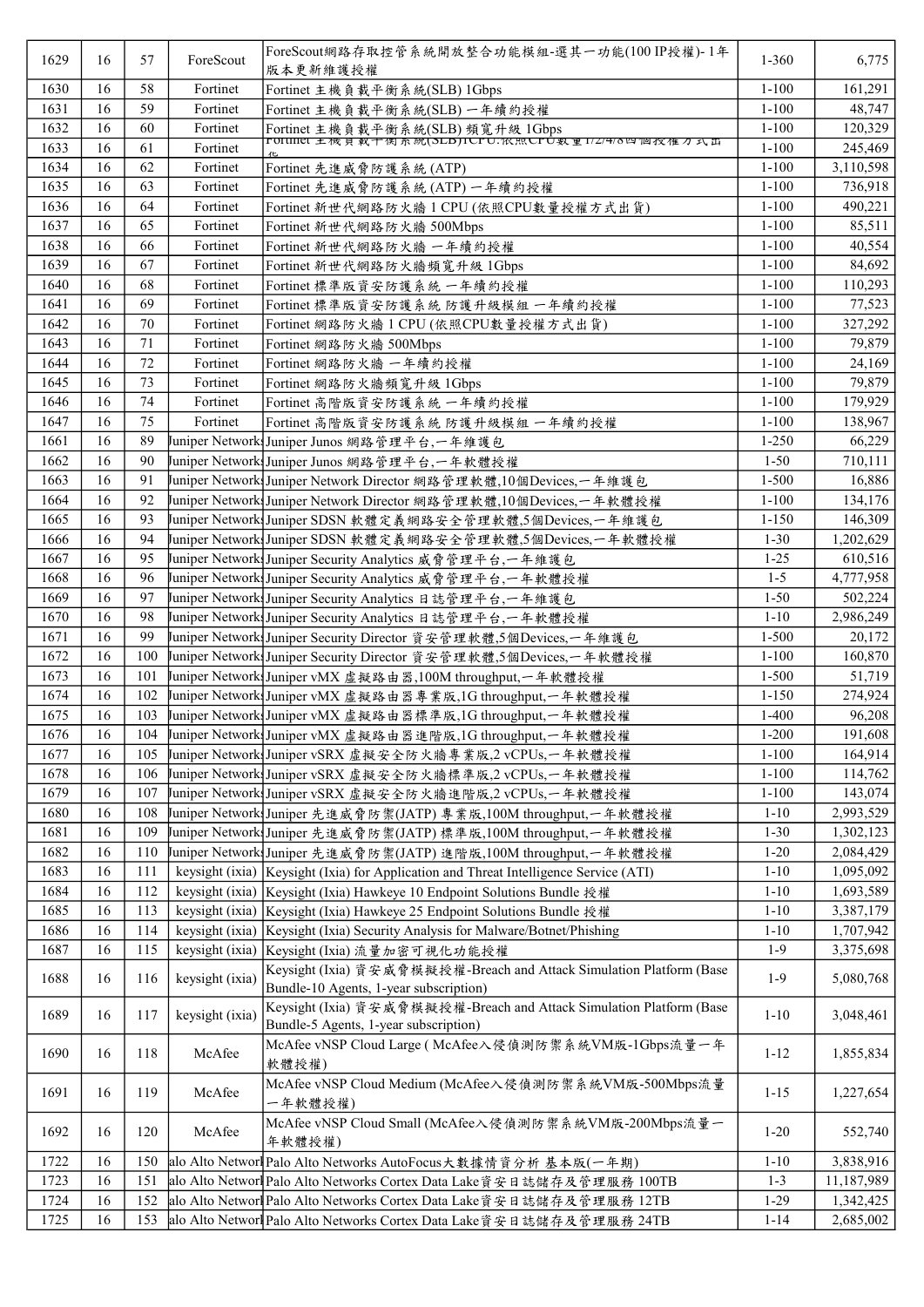| 1726 | 16 | 154 |            | alo Alto Networl Palo Alto Networks Cortex Data Lake資安日誌儲存及管理服務 2TB                         | $1 - 100$ | 213,551   |
|------|----|-----|------------|---------------------------------------------------------------------------------------------|-----------|-----------|
| 1727 | 16 | 155 |            | alo Alto Networl Palo Alto Networks Cortex Data Lake資安日誌儲存及管理服務 4TB                         | $1 - 87$  | 447,374   |
| 1728 | 16 | 156 |            | alo Alto Networl Palo Alto Networks Cortex Data Lake資安日誌儲存及管理服務 8TB                         | $1-43$    | 894,899   |
| 1729 | 16 | 157 |            | alo Alto Networl Palo Alto Networks Cortex XDR使用者資安行為分析服務 200人版                             | $1 - 77$  | 503,314   |
| 1730 | 16 | 158 |            | alo Alto Networl Palo Alto Networks Cortex XDR使用者資安行為分析服務 400人版                             | $1 - 38$  | 1,006,782 |
| 1731 | 16 | 159 |            | alo Alto Networl Palo Alto Networks Cortex XDR使用者資安行為分析服務 600人版                             | $1 - 25$  | 1,510,248 |
| 1732 | 16 | 160 |            | alo Alto Networl Palo Alto Networks DNS 惡意網域防禦(一年期)                                         | $1 - 10$  | 3,509,853 |
| 1734 | 16 | 162 |            | alo Alto Networl Palo Alto Networks 資安協同自動化回應系統                                             | $1 - 8$   | 4,853,236 |
| 1735 | 16 | 163 | PowerAdmin | PowerAdmin Server Monitor Ultra 網路設備及主機監測網管軟體 中文版 1-                                        | $1 - 100$ | 1,696     |
| 1736 | 16 | 164 | PowerAdmin | Node (續約一年)<br>PowerAdmin Server Monitor Ultra 網路設備及主機監測網管軟體 中文版 1-<br>Node 最新版 (含一年升級服務)   | $1 - 100$ | 8,490     |
| 1737 | 16 | 165 | PowerAdmin | PowerAdmin Storage Monitor Ultra 儲存設備監測網管軟體 中文版 1-Node (續<br>約一年)                           | $1 - 100$ | 3,394     |
| 1738 | 16 | 166 | PowerAdmin | PowerAdmin Storage Monitor Ultra 儲存設備監測網管軟體 中文版 1-Node 最<br>新版(含一年升級服務)                     | $1 - 100$ | 16,984    |
| 1739 | 16 | 167 | Progress   | WhatsUp Gold IP Address Manager(IPAM) 1024 New Address授權 IP位址管理<br>解決方案                     | $1 - 10$  | 88,625    |
| 1741 | 16 | 169 | Progress   | WhatsUp Gold IP Address Manager(IPAM) 4096 New Address授權 IP位址管理<br>解決方案                     | $1 - 10$  | 177,654   |
| 1742 | 16 | 170 | Progress   | WhatsUp Gold Premium 100 New Devices w/ 12M Service 網路監控軟體解決方<br>案主程式授權內含一年軟體升級             | $1 - 10$  | 236,805   |
| 1744 | 16 | 172 | Progress   | WhatsUp Gold Premium 100 Service Agreement with up to 1 Year Service(網路監<br>控軟體主程式授權續約一年授權) | $1 - 10$  | 51,134    |
| 1745 | 16 | 173 | Progress   | WhatsUp Gold 金級專業維護服務套件包300 台裝置                                                             | $1 - 10$  | 1,088,402 |
| 1746 | 16 | 174 | Progress   | WhatsUp Gold 銀級專業服務套件包 100 台裝置                                                              | $1 - 10$  | 570,334   |
| 1748 | 16 | 176 | Sophos     | Sophos 250MB VPN網路加密傳輸軟體                                                                    | $1 - 500$ | 61,299    |
| 1749 | 16 | 177 | Sophos     | Sophos 50MB VPN網路加密傳輸軟體                                                                     | $1 - 500$ | 28,943    |
| 1750 | 16 | 178 | Sophos     | Sophos 標準版(EP)閘口與端點聯防安全系統 2Gbps 一年 續約授權                                                     | $1 - 100$ | 408,478   |
| 1751 | 16 | 179 | Sophos     | Sophos 標準版(EP)閘口與端點聯防安全系統 2Gbps 一年授權                                                        | $1 - 100$ | 507,973   |
| 1752 | 16 | 180 | Sophos     | Sophos 標準版閘口與端點聯防安全系統 頻寬增加1Gbps 一年授權                                                        | $1 - 100$ | 233,756   |
| 1753 | 16 | 181 | Sophos     | Sophos 進階版(FP)安全防護與情資分析防火牆 1Gbps 一年 續約授權                                                    | $1 - 100$ | 922,646   |
| 1754 | 16 | 182 | Sophos     | Sophos 進階版(FP)安全防護與情資分析防火牆 1Gbps 一年授權                                                       | $1 - 100$ | 1,153,311 |
| 1755 | 16 | 183 | Sophos     | Sophos 進階版安全防護與情資分析防火牆 頻寬提升500Mbps 一年授權                                                     | $1 - 100$ | 595,334   |
| 1758 | 16 | 186 | WatchGuard | WatchGuard Dimension報表軟體                                                                    | $1 - 30$  | 102,123   |
| 1759 | 16 | 187 | WatchGuard | WatchGuard FireboxV UTM 多功能防火牆 2Gbps (Small Office)                                         | $1 - 30$  | 133,468   |
| 1760 | 16 | 188 | WatchGuard | WatchGuard FireboxV UTM 多功能防火牆 2Gbps (Small Office) 一年軟體續約                                  | $1 - 30$  | 34,378    |
| 1761 | 16 | 189 | WatchGuard | WatchGuard FireboxV UTM 多功能防火牆 4Gbps (Medium Office)                                        | $1 - 30$  | 313,448   |
| 1762 | 16 | 190 | WatchGuard | WatchGuard FireboxV UTM 多功能防火牆 4Gbps (Medium Office) 一年軟體續<br>約                             | $1-30$    | 80,890    |
| 1763 | 16 | 191 | WatchGuard | WatchGuard FireboxV UTM 多功能防火牆 8Gbps (Large Office)                                         | $1-30$    | 674,419   |
| 1764 | 16 | 192 | WatchGuard | WatchGuard FireboxV UTM 多功能防火牆 8Gbps (Large Office) 一年軟體續約                                  | $1-30$    | 172,902   |
| 1765 | 16 | 193 | WatchGuard | WatchGuard FireboxV UTM 多功能防火牆 Unrestricted (XLarge Office)                                 | $1 - 30$  | 1,344,793 |
| 1766 | 16 | 194 | WatchGuard | WatchGuard FireboxV UTM 多功能防火牆 Unrestricted (XLarge Office) 一年軟<br>體續約                      | $1 - 30$  | 346,815   |
| 1767 | 16 | 195 | WatchGuard | WatchGuard FireboxV 防火牆 2Gbps (Small Office)                                                | $1 - 30$  | 96,057    |
| 1768 | 16 | 196 | WatchGuard | WatchGuard FireboxV 防火牆 2Gbps (Small Office) 一年軟體續約                                         | $1 - 30$  | 11,122    |
| 1769 | 16 | 197 | WatchGuard | WatchGuard FireboxV 防火牆 4Gbps (Medium Office)                                               | $1 - 30$  | 232,558   |
| 1770 | 16 | 198 | WatchGuard | WatchGuard FireboxV 防火牆 4Gbps (Medium Office) 一年軟體續約                                        | $1 - 30$  | 26,289    |
| 1771 | 16 | 199 | WatchGuard | WatchGuard FireboxV 防火牆 8Gbps (Large Office)                                                | $1 - 30$  | 498,483   |
| 1772 | 16 | 200 | WatchGuard | WatchGuard FireboxV 防火牆 8Gbps (Large Office) 一年軟體續約                                         | $1 - 30$  | 56,623    |
| 1773 | 16 | 201 | WatchGuard | WatchGuard FireboxV 防火牆 Unrestricted (XLarge Office)                                        | $1 - 30$  | 995,956   |
| 1774 | 16 | 202 | WatchGuard | WatchGuard FireboxV 防火牆 Unrestricted (XLarge Office) 一年軟體續約                                 | $1 - 30$  | 113,246   |
| 1775 | 16 | 203 | WatchGuard | WatchGuard System Manager-5 Device管理軟體                                                      | $1 - 30$  | 189,080   |
| 1802 | 16 | 230 |            | 統整合股份有  GSI上網行為管理                                                                           | $1 - 50$  | 4,550     |
| 1803 | 16 | 231 |            | : 統整合股份有  GSI上網行為管理 一年維護合約(含軟體升級)1-500                                                      | $1 - 500$ | 829       |
| 1836 | 16 | 264 |            | 科技股份有限 DDI 1000 Software with 1Gbps                                                         | $1 - 10$  | 1,779,232 |
| 1837 | 16 | 265 |            | ト科技股份有限 DDI 1000 Software with 1Gbps 一年更新授權                                                 | $1 - 10$  | 597,808   |
| 1838 | 16 | 266 |            | ト科技股份有限  TippingPoint vTPS威脅防禦平台                                                            | $1-20$    | 1,611,633 |
| 1839 | 16 | 267 |            | 科技股份有限 進階攻擊防禦包100人版 - 沙盒模組                                                                  | $6 - 15$  | 127,861   |
| 1840 | 16 | 268 |            | β科技股份有限{進階攻擊防禦包100人版 - 網頁模組                                                                 | $6 - 15$  | 127,861   |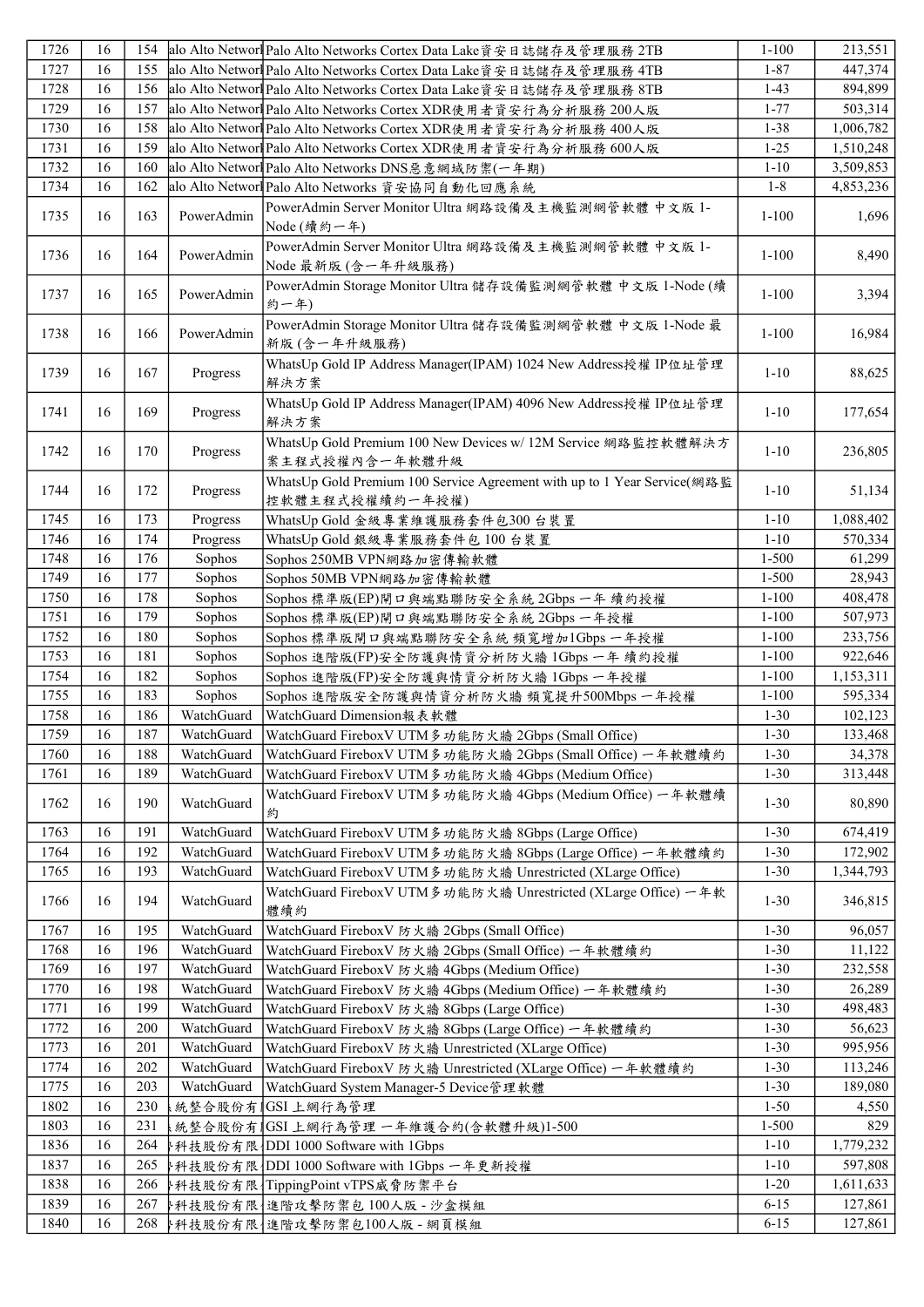| 1841 | 16              | 269 |               | 科技股份有限 進階攻擊防禦包100人版 - 郵件模組                                          | $6 - 15$  | 127,861   |
|------|-----------------|-----|---------------|---------------------------------------------------------------------|-----------|-----------|
| 1851 | 17              | 6   | BlackBerry    | 黑莓行動資安智慧防禦方案-BIS授權版                                                 | $1 - 100$ | 202,224   |
| 1856 | 17              | 11  | Cisco Systems | 思科進階惡意程式防禦軟體3Y,100人版                                                | $1 - 50$  | 644,954   |
| 1857 | 17              | 12  | CyberArk      | Windows伺服器防駭系統(年約訂閱制)                                               | $1 - 500$ | 339,434   |
| 1858 | 17              | 13  | CyberArk      | 終端設備權限與應用程式管控(年約訂閱制)                                                | $1 - 100$ | 132,194   |
| 1868 | 17              | 23  | <b>ESET</b>   | ESET Endpoint Protection Advanced 端點防護進階版 集中管理授權方案包 (一<br>年授權及維護)   | 25-500    | 32,629    |
| 1869 | 17              | 24  | ESET          | ESET Endpoint Protection Advanced 端點防護進階版 集中管理授權方案包 (三<br>年授權及維護)   | 25-500    | 50,708    |
| 1870 | 17              | 25  | <b>ESET</b>   | ESET Endpoint Protection Standard 端點防護標準版 集中管理授權方案包 (一<br>年授權及維護)   | 25-500    | 28,079    |
| 1871 | 17              | 26  | <b>ESET</b>   | ESET Endpoint Protection Standard 端點防護標準版 集中管理授權方案包 (三<br>年授權及維護)   | 25-500    | 46,896    |
| 1872 | 17              | 27  | <b>ESET</b>   | ESET Home Office Security Pack 家庭辦公室資安包 二十台 (一年授權及維<br>護)(單套授權數20U) | $1 - 50$  | 21,972    |
| 1873 | 17              | 28  | <b>ESET</b>   | ESET Home Office Security Pack 家庭辦公室資安包 十台 (一年授權及維護)(單<br>套授權數10U)  | $1 - 50$  | 13,246    |
| 1874 | 17              | 29  | <b>ESET</b>   | ESET Secure Business 大型公司解決方案 集中管理授權方案包(一年授權及維<br>護)                | 25-500    | 41,871    |
| 1875 | 17              | 30  | <b>ESET</b>   | ESET Secure Business 大型公司解決方案 集中管理授權方案包 (三年授權及維<br>護)               | 25-500    | 65,612    |
| 1876 | 17              | 31  | <b>ESET</b>   | ESET Secure Enterprise 大型企業解決方案 集中管理授權方案包(一年授權及<br>維護)              | 25-500    | 47,937    |
| 1925 | 17              | 80  | FireEye       | FireEye End Point Threat Prevention (端點進階威脅防護)一年雲端版軟體授權<br>50人版     | $1 - 10$  | 1,497,472 |
| 1933 | 17              | 88  | McAfee        | McAfee Complete Data Protection (McAfee 端點資料加密防護套件-標準版一<br>年軟體授權)   | 5-500     | 6,097     |
| 1940 | 17              | 95  | Sophos        | Sophos Central Email Advanced 進階版郵件防護軟體 一年授權組合                      | 10-999    | 21,582    |
| 1941 | $\overline{17}$ | 96  | Sophos        | Sophos Central Email Standard 標準版郵件防護軟體 一年授權組合                      | 10-999    | 14,707    |
| 1943 | 17              | 98  | ThinPLUS      | ThinPLUS 雲端行為管理軟體                                                   | $1 - 200$ | 16,127    |
| 1944 | 17              | 99  | ThinPLUS      | ThinPLUS遠端電腦安全管理系統伺服器端授權                                            | $1 - 30$  | 242,467   |
| 1945 | 17              | 100 | ThinPLUS      | ThinPLUS遠端電腦安全管理系統用戶端授權                                             | 1-900     | 4,853     |
| 1946 | 17              | 101 | WatchGuard    | WatchGuard DNSWatchGO端點軟體                                           | 5-1000    | 2,831     |
| 1957 | 17              | 112 | 全景軟體          | uSAFE 隨身碟使用授權-uSAFEKey01                                            | $1 - 100$ | 21,132    |
| 1958 | 17              | 113 | 全景軟體          | uSAFE 隨身碟管控系統(含uSAFE管理主控台,uSAFEKey01-uSAFE隨身碟使<br>用授權)              | $1 - 100$ | 262,791   |
| 1960 | 17              | 115 |               | 巴斯基 Kaspers 卡巴斯基 端點偵測與事件回應系統-進階版                                    | 100-10000 | 7,720     |
| 1961 | 17              | 116 |               | 巴斯基 Kaspers 卡巴斯基 端點安全解決方案-APT偵測高階沙箱(含1,000Node)                     | $1 - 2$   | 1,629,929 |
| 1962 | 17              | 117 |               | 巴斯基 Kaspers 卡巴斯基 端點安全解決方案-APT偵測高階沙箱 (含250Node)                      | $1 - 4$   | 407,482   |
| 1965 | 17              | 120 | 日月晶耀          | CPE軟體轉換模組(需具備神網端點防護安全系統伺服器端與管理端,最低購<br>買數量10人版)                     | 10-3000   | 721       |
| 1966 | 17              | 121 | 日月晶耀          | USB加密模組(單次最低購買數量: 101)                                              | 101-1000  | 1,254     |
| 1967 | 17              | 122 | 日月晶耀          | 光碟機燒錄模組(需具備神網端點防護安全系統伺服器端與管理端,最低購買<br>數量10人版)                       | 10-3000   | 1.766     |
| 1968 | 17              | 123 | 日月晶耀          | 浮水印管理模組(需具備神網端點防護安全系統伺服器端與管理端,最低購買<br>數量10人版)                       | 10-3000   | 720       |
| 1969 | 17              | 124 | 日月晶耀          | 神網端點防護安全系統伺服器端                                                      | $1 - 50$  | 38,423    |
| 1970 | 17              | 125 | 日月晶耀          | 神網端點防護安全系統最新版Client端一年軟體系統維護(含更新,需具備伺<br>服器端與管理端,最低購買數量10人版)        | 10-3000   | 640       |
| 1971 | 17              | 126 | 日月晶耀          | 神網端點防護安全系統管理端                                                       | $1 - 50$  | 23,481    |
| 1972 | 17              | 127 | 日月晶耀          | 神網端點防護安全系統防護端                                                       | 10-3000   | 3,547     |
| 1973 | 17              | 128 | 日月晶耀          | 神網 电脑终端伪 護 系 統取 利 版UNENV漏(需 具 倆 UONSOIC漏,取 低 媽 貝 數 里 IV人            | 10-3000   | 2,303     |
| 1974 | 17              | 129 | 日月晶耀          | 神網電腦終端防護系統最新版Client端一年軟體系統維護(含更新,需具備<br>Console端,最低購買數量10人版)        | 10-3000   | 417       |
| 1975 | 17              | 130 | 日月晶耀          | 神網電腦終端防護系統最新版Console端                                               | $1 - 100$ | 12,408    |
| 1976 | 17              | 131 | 日月晶耀          | 系統安全性檢測模組(需具備神網端點防護安全系統伺服器端與管理端,最低<br>購買數量10人版)                     | 10-3000   | 719       |
| 1982 | 17              | 137 | 泰溥科技          | TOP-PXE 群組電腦管理系統 伺服器端 (Windows或Linux版;含10個用戶端授<br>權;需搭配用戶端)         | $1 - 45$  | 51,496    |
| 1983 | 17              | 138 | 泰溥科技          | TOP-PXE 群組電腦管理系統 用戶端 (最低採購數量5套,需搭配伺服器端)                             | 5-300     | 3,176     |
| 1987 | 17              | 142 |               | ト科技股份有限   Apex One EndPoint Sensor                                  | 5-8000    | 3,913     |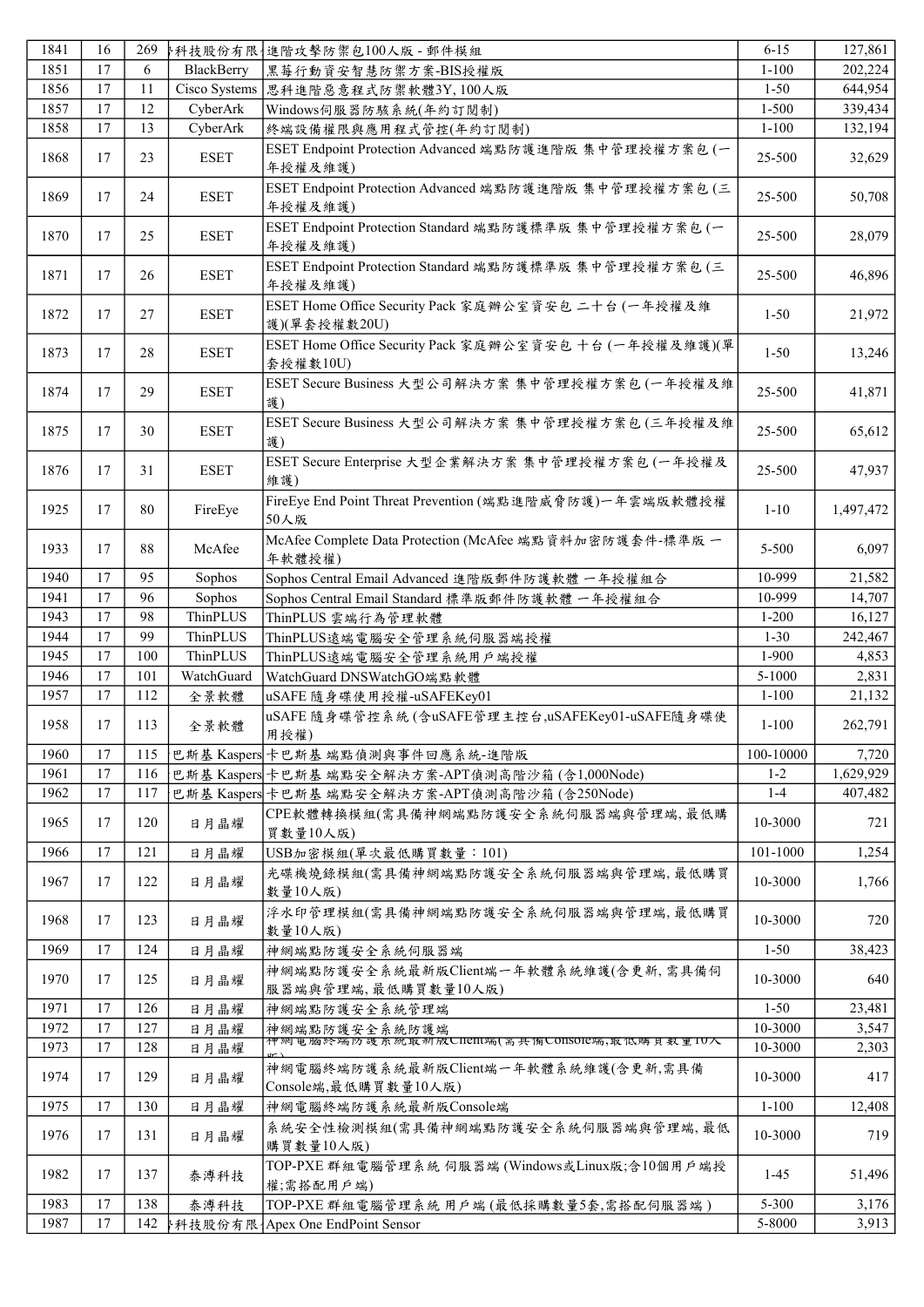| 1988 | 17 | 143            |             | ▶科技股份有限   Apex One EndPoint Sensor 一年更新授權                                                                             | 5-8000     | 1,168     |
|------|----|----------------|-------------|-----------------------------------------------------------------------------------------------------------------------|------------|-----------|
| 1989 | 17 | 144            |             | ト科技股份有限  Deep Security全模組最新版Desktop client(AV,DPI,FW,LI,IM)                                                           | 11-8000    | 12,669    |
| 1990 | 17 | 145            |             | ▶科技股份有限 {Deep Security全模組最新版Server client(AV,DPI,FW,LI,IM)                                                            | $11 - 100$ | 20,496    |
| 1991 | 17 | 146            |             | ▶科技股份有限   Managed Detection and Response for Endpoints                                                                | 251-8000   | 970       |
| 1992 | 17 | 147            |             | ト科技股份有限 {Safe Mobile Workforce 企業虛擬化行動安全防護                                                                            | 6-1000     | 2,673     |
| 1993 | 17 | 148            |             | *科技股份有限   Safe Mobile Workforce 企業虛擬化行動安全防護一年更新授權                                                                     | $6 - 1000$ | 781       |
| 1994 | 17 | 149            |             | ·科技股份有限  Trend Micro Education Suite國中小單項產品全校授權                                                                       | $1 - 5$    | 8,267     |
| 2016 | 17 | 171            | 飛幕科技        | IT 資源管理與網路安全防護系統-端點設備自動化管理系統-適用 50 Lisences<br>軟體一年升級授權                                                               | $1 - 30$   | 18,215    |
| 2018 | 18 | $\mathbf{1}$   | BlackBerry  | 黑莓行動文件檔案安全存取方案-Collaborate授權版                                                                                         | $1 - 50$   | 406,471   |
| 2019 | 18 | $\overline{c}$ | BlackBerry  | 黑莓行動文件檔案安全存取方案-Secure Plus授權版                                                                                         | $1 - 50$   | 746,208   |
| 2020 | 18 | 3              | BlackBerry  | 黑莓行動文件檔案安全存取方案-Send Edition授權版                                                                                        | $1 - 50$   | 236,603   |
| 2024 | 18 | 7              | BlackBerry  | 黑莓行動訊息溝通平台方案-BBME授權版                                                                                                  | $1 - 100$  | 83,923    |
| 2025 | 18 | 8              | BlackBerry  | 黑莓行動訊息溝通平台方案-BBME語音專業授權版                                                                                              | $1 - 100$  | 210,313   |
| 2027 | 18 | 10             | BlackBerry  | 黑莓行動資安一年軟體授權續約-標準授權版                                                                                                  | $1 - 50$   | 289,181   |
| 2028 | 18 | 11             | Cellopoint  | Cellopoint APT郵件GTI即時偵測模組-50人版/一年授權                                                                                   | $1 - 100$  | 97,903    |
| 2029 | 18 | 12             | Cellopoint  | Cellopoint APT郵件URL偵防模組-50人版/一年授權                                                                                     | $1 - 100$  | 97,699    |
| 2030 | 18 | 13             | Cellopoint  | Cellopoint APT郵件附檔偵防模組-50人版/一年授權                                                                                      | $1 - 100$  | 97,699    |
| 2031 | 18 | 14             | Cellopoint  | Cellopoint 變臉詐騙BEC偵防模組-50人版/一年授權                                                                                      | $1 - 100$  | 122,276   |
| 2032 | 18 | 15             | Cellopoint  | Cellopoint反垃圾郵件模組(一年期)-50人版                                                                                           | $1 - 100$  | 57,677    |
| 2033 | 18 | 16             | Cellopoint  | Cellopoint郵件防毒模組(一年期)-50人版                                                                                            | $1 - 100$  | 47,037    |
| 2034 | 18 | 17             | Cellopoint  | Cellopoint電子郵件APT自建沙箱(Sandbox)防禦系統(中文版), 250人版/一年授<br>權                                                               | $1 - 100$  | 654,584   |
| 2035 | 18 | 18             | Fortinet    | Fortinet 反垃圾郵件及郵件保全系統 100人版                                                                                           | $1 - 100$  | 407,067   |
| 2036 | 18 | 19             | Fortinet    | Fortinet 反垃圾郵件及郵件保全系統使用者數量升級300人                                                                                      | $1 - 100$  | 243,216   |
|      |    |                |             | Fortinet 反垃圾郵件及郵件保全系統支援1CPU:依照CPU數量1/2/4/8四個授權                                                                        |            |           |
| 2037 | 18 | 20             | Fortinet    | 出貨                                                                                                                    | $1 - 100$  | 340,298   |
| 2044 | 18 | 27             | McAfee      | McAfee Web Security Gateway 網頁防毒閘道VM版更新授權一年                                                                           | 5-500      | 1,365     |
| 2047 | 18 | 30             | Micro Focus | Sentinel Enterprise 日誌管理暨即時資安事件管理平台500 EPS / 250 Devices<br>License                                                   | $1 - 100$  | 2,299,613 |
| 2048 | 18 | 31             | Micro Focus | Sentinel for Log Management 日誌管理 500 EPS                                                                              | $1 - 100$  | 1,017,588 |
| 2058 | 18 | 41             |             | 巴斯基 Kaspers 卡巴斯基 郵件伺服器安全解決方案(以郵件帳號數量計算)                                                                               | 10-10000   | 812       |
| 2063 | 19 | 5              | Akamai      | Bot Manager Premier 每月1000GB 解決方案,一年授權 單次最低購買數量:1、<br>單次最高購買數量:10                                                     | $1 - 5$    | 6,673,407 |
| 2064 | 19 | 6              | Akamai      | Bot Manager Standard每月1000GB 解決方案,一年授權 單次最低購買數量:1、<br>單次最高購買數量:10                                                     | $1 - 7$    | 5,308,392 |
| 2065 | 19 | $\tau$         | Akamai      | Kona Site Defender Plus Ion(KSD Plus Ion)每月1000GB 解決方案,一年授權 單<br>次最低購買數量:1、單次最高購買數量:10                                | $1 - 7$    | 5,096,052 |
| 2066 | 19 | 8              | Akamai      | Kona Site Defender(KSD)每月1000GB 資安解決方案,一年授權 單次最低購買<br>數量:1、單次最高購買數量:10                                                | $1 - 10$   | 3,235,586 |
| 2067 | 19 | 9              | Akamai      | Web Application Protecto (WAP) 每月1000GB, Web資安解決方案,一年授權                                                               | $1 - 10$   | 2,659,252 |
| 2068 | 19 | 10             | Akamai      | Web Application Protector Plus Ion (WAP Plus Ion)每月1000GB, Web資安解決<br>方案,一年授權 單次最低購買數量:1、單次最高購買數量:10                  | $1 - 10$   | 3,417,594 |
| 2069 | 19 | 11             | Akamai      | 增購Bot Manager Premier 解決方案, 每月1 Application 或 Policies, 每月授權<br>單次最低購買數量:1(已是Bot Manager Premier 解決方案訂閱戶)             | $1 - 10$   | 61,173    |
| 2070 | 19 | 12             | Akamai      | 增購Bot Manager Premier 解決方案, 每月1 Site, 每月授權 單次最低購買數<br>量:1 (已是Bot Manager Premier 解決方案訂閱戶)                             | $1-10$     | 15,976    |
| 2072 | 19 | 14             | Akamai      | 增購Bot Manager Standard 解決方案, 每月 1 Application 或 Policies, 每月授權<br>單次最低購買數量:1 (已是Bot Manager Standard 解決方案訂閱戶)         | $1 - 10$   | 61,173    |
| 2074 | 19 | 16             | Akamai      | 增購Bot Manager Standard 解決方案,每月一組(1,000GB),每月授權 單次最<br>低購買數量:1 (已是Bot Manager Standard 解決方案訂閱戶)                        | $1 - 10$   | 71,790    |
|      |    |                |             | 增購Kona Site Defender Plus Ion(KSD Plus Ion)資安解決方案,每月一組(                                                               |            |           |
| 2075 | 19 | 17             | Akamai      | 1,000GB), 每月授權 單次最低購買數量:1 (已是Kona Site Defender Plus<br>Ion(KSD Plus Ion) 資安解決方案訂閱戶)                                  | $1 - 10$   | 106,168   |
| 2076 | 19 | 18             | Akamai      | 增購Kona Site Defender plus Ion(KSD Plus Ion)資安解決方案, 每月1個<br>Domain, 每月授權 單次最低購買數量:1 (已是Kona Site Defender Plus Ion(KSD | $1 - 10$   | 15,976    |
|      |    |                |             | Plus Ion)資安解決方案訂閱戶)                                                                                                   |            |           |
| 2077 | 19 | 19             | Akamai      | 增購Kona Site Defender(KSD) 資安解決方案,每月一組(1,000GB), 每月授權<br>單次最低購買數量:1(已是Kona Site Defender(KSD)資安解決方案訂閱戶)                | $1 - 10$   | 81,395    |
| 2078 | 19 | 20             | Akamai      | 增購Kona Site Defender(KSD)資安解決方案, 每月 1 個Domain, 每月授權 單次<br>最低購買數量:1(已是Kona Site Defender(KSD)資安解決方案訂閱戶)                | $1 - 10$   | 15,976    |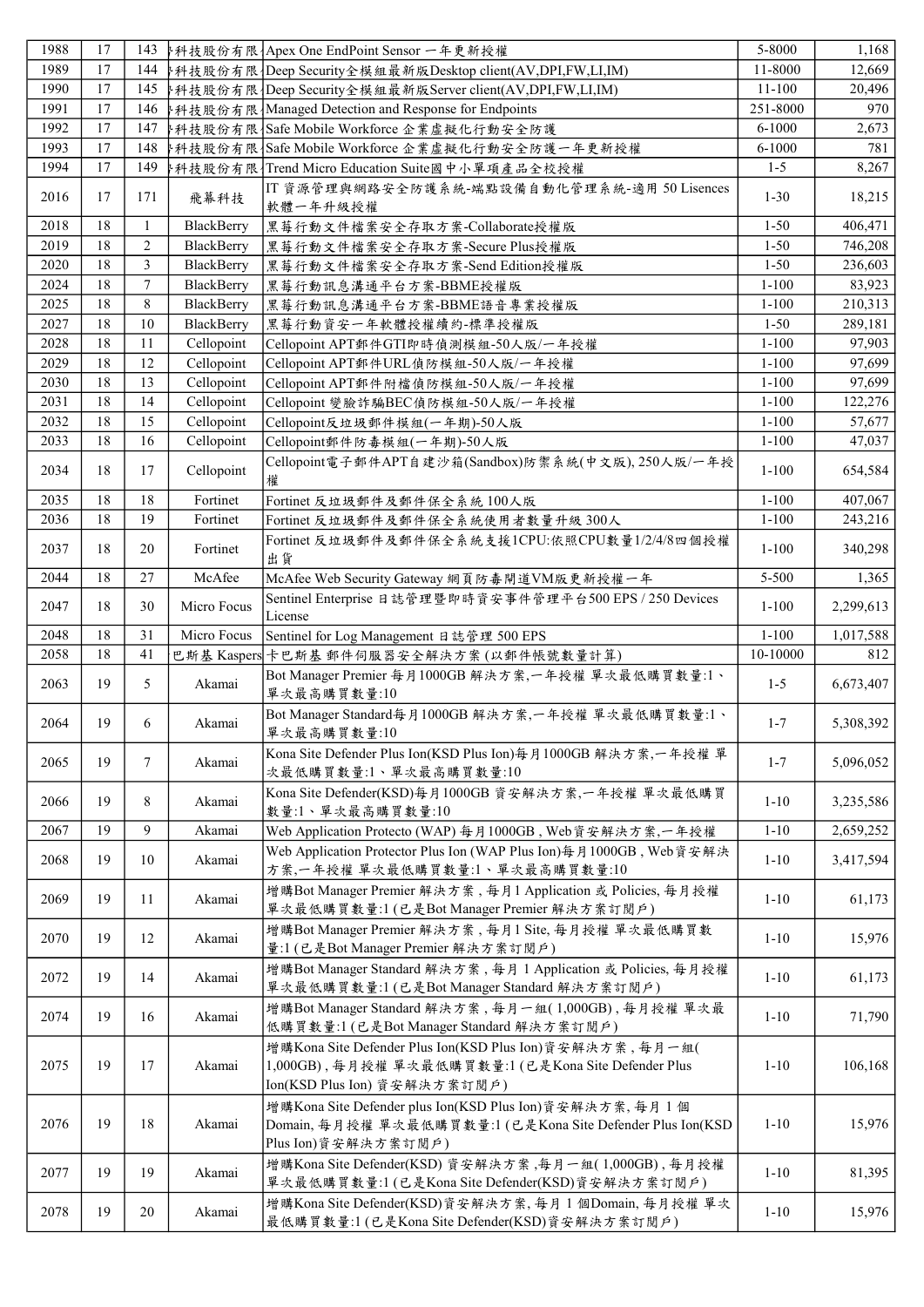| 2080 | 19     | 22 | Akamai         | 增購Web Application Protector Plus Ion Web資安解決方案,每月一組(<br>1,000GB), 每月授權單次最低購買數量:1 (已是Web Application Protector Plus<br>Ion Web資安解決方案訂閱戶) | $1 - 10$   | 61,173    |
|------|--------|----|----------------|-----------------------------------------------------------------------------------------------------------------------------------------|------------|-----------|
| 2081 | 19     | 23 | Akamai         | 增購Web Application Protector Web資安解決方案, 每月1個Domain, 每月授權<br>單次最低購買數量:1 (已是Web Application Protector Web資安解決方案訂閱<br>$\beta$ )             | $1 - 10$   | 15,976    |
| 2082 | 19     | 24 | Akamai         | 增購Web Application Protector Web資安解決方案, 每月一組(1,000GB), 每月<br>授權單次最低購買數量:1 (已是Web Application Protector Web資安解決方案<br>訂閱戶)                 | $1 - 10$   | 50,556    |
| 2083 | 19     | 25 | CyberArk       | 高權限帳號密碼管理系統(加購5個使用者授權/加購一年維護)                                                                                                           | $1 - 500$  | 200,708   |
| 2084 | 19     | 26 | CyberArk       | 高權限帳號密碼管理系統(加購5個使用者授權)                                                                                                                  | $1 - 100$  | 1,004,752 |
| 2086 | 19     | 28 | Fortinet       | Fortinet 網站應用程式防火牆(WAF) 1CPU (依照CPU數量授權方式出貨)                                                                                            | $1 - 100$  | 572,147   |
| 2087 | 19     | 29 | Fortinet       | Fortinet 網站應用程式防火牆(WAF) 25Mbps                                                                                                          | $1 - 100$  | 378,393   |
| 2088 | 19     | 30 | Fortinet       | Fortinet 網站應用程式防火牆(WAF) 一年續約授權                                                                                                          | $1 - 100$  | 97,902    |
| 2089 | 19     | 31 | Fortinet       | Fortinet 網站應用程式防火牆(WAF) 頻寬升級100Mbps                                                                                                     | $1 - 100$  | 161,291   |
| 2092 | 19     | 34 | Micro Focus    | Change Guardian 伺服器主機異動稽核軌跡管理                                                                                                           | $1 - 1000$ | 54,784    |
| 2093 | 19     | 35 | Micro Focus    | Change Guardian 工作站主機異動稽核軌跡管理                                                                                                           | 1-1000     | 30,980    |
| 2094 | 19     | 36 | Micro Focus    | Change Guardian 網域帳號異動稽核軌跡管理                                                                                                            | $1 - 600$  | 43,068    |
| 2109 | 19     | 51 | 日月晶耀           | SMR網頁管理平台一年更新與維護                                                                                                                        | $1 - 30$   | 169,712   |
| 2140 | 20     | 26 | <b>Billows</b> | Billows 關聯分析監控系統1000EPS產品訂閱一年-75A                                                                                                       | $1 - 30$   | 858,381   |
| 2141 | 20     | 27 | <b>Billows</b> | Billows 關聯分析監控系統Liences upgrade                                                                                                         | $1 - 30$   | 571,643   |
| 2142 | 20     | 28 | <b>Billows</b> | Billows 關聯分析監控系統Liences upgrade 一年保固與系統維護                                                                                               | $1 - 30$   | 112,862   |
| 2143 | 20     | 29 | <b>Billows</b> | Billows 關聯分析監控系統Liences upgrade 產品一年訂閱                                                                                                  | $1 - 30$   | 125,151   |
| 2144 | 20     | 30 | <b>Billows</b> | Billows 關聯分析監控系統一年保固與系統維護1000EPS-75A                                                                                                    | $1 - 30$   | 424,178   |
| 2145 | 20     | 31 | <b>Billows</b> | Billows 關聯分析監控系統資料接收器-EPS upgrade                                                                                                       | $1 - 30$   | 801,033   |
| 2146 | 20     | 32 | <b>Billows</b> |                                                                                                                                         | $1 - 30$   | 241,484   |
|      |        |    |                | Billows 關聯分析監控系統資料接收器EPS upgrade產品一年訂閱                                                                                                  |            |           |
| 2147 | 20     | 33 | <b>Billows</b> | Billows 關聯分析監控系統資料接收器一年保固與系統維護-EPS upgrade                                                                                              | $1 - 30$   | 162,017   |
| 2148 | 20     | 34 | <b>Billows</b> | BILLOWS關聯分析監控系統1000EPS-75A                                                                                                              | $1 - 30$   | 2,128,120 |
| 2153 | 20     | 39 | CyCarrier      | 資安事件雲端鑑識包(每年訂閱)                                                                                                                         | $1-61$     | 788,675   |
| 2154 | 20     | 40 | Fortinet       | Fortinet 集中日誌報表系統                                                                                                                       | $1 - 100$  | 161,291   |
| 2155 | 20     | 41 | Fortinet       | Fortinet 集中日誌報表系統 一年續約授權                                                                                                                | $1 - 100$  | 48,747    |
| 2156 | 20     | 42 | Fortinet       | Fortinet 集中日誌報表系統-紀錄數量升級 - 1 GB/Day                                                                                                     | $1 - 100$  | 32,272    |
| 2157 | 20     | 43 | Imperva        | RASP-應用系統主動自我防禦工具                                                                                                                       | $1 - 24$   | 2,020,222 |
| 2181 | 20     | 67 | Lucent Sky     | Lucent Sky AVM E1 附加元件                                                                                                                  | $1 - 10$   | 63,498    |
| 2182 | 20     | 68 | Lucent Sky     | Lucent Sky AVM E3                                                                                                                       | $1 - 10$   | 1,920,627 |
| 2183 | $20\,$ | 69 | Lucent Sky     | Lucent Sky AVM E3 績約                                                                                                                    | $1 - 10$   | 1,824,570 |
| 2184 | 20     | 70 | Lucent Sky     | Lucent Sky AVM E3 附加元件                                                                                                                  | $1 - 10$   | 255,612   |
| 2195 | 20     | 81 | McAfee         | McAfee Threat Intelligence Exchange (McAfee TIE 威脅情資共享平台最新版一<br>年軟體授權)                                                                  | 5-250      | 768       |
| 2197 | 20     | 83 | McAfee         | McAfee 安全資訊及事件管理系統(SIEM)8核心VM版3合1或<br>ESM/ELM/ELS/ERC/ACE(5選1)新購軟體授權一年                                                                  | $1 - 12$   | 2,733,296 |
| 2199 | 20     | 85 | Micro Focus    | Business Process Monitor Transaction Premium Edition Unlimited Locations (主動<br>模擬監控高級版)                                                | 1-999      | 88,745    |
| 2200 | 20     | 86 | Micro Focus    | Business Process Monitor Transaction Premium Edition Unlimited Locations (主動<br>模擬監控高級版)一年軟體升級及更新授權                                     | 1-99       | 19,876    |
| 2201 | 20     | 87 | Micro Focus    | Cloud Optimizer Premium Edition Operating System Instance 50 Pack (跨平台虛<br>擬化效能管理高級版)                                                   | 1-999      | 193,515   |
| 2202 | 20     | 88 | Micro Focus    | Cloud Optimizer Premium Edition Operating System Instance 50 Pack (跨平台虛<br>擬化效能管理高級版)一年軟體升級及更新授權                                        | 1-99       | 43,151    |
| 2203 | 20     | 89 | Micro Focus    | Data Center Automation Premium Edition Suite 10 Units (資料中心自動化高級<br>版)                                                                  | 1-999      | 891,692   |
| 2204 | 20     | 90 | Micro Focus    | Data Center Automation Premium Edition Suite 10 Units (資料中心自動化高級<br>版)一年軟體升級及更新授權                                                       | $1-99$     | 198,255   |
| 2205 | 20     | 91 | Micro Focus    | Hybrid Cloud Management Suite Premium Edition 10 Units (混合雲管理平台高<br>級版)                                                                 | 1-999      | 653,277   |
| 2206 | 20     | 92 | Micro Focus    | Hybrid Cloud Management Suite Premium Edition 10 Units (混合雲管理平台高<br>級版)一年軟體升級及更新授權                                                      | $1-99$     | 145,289   |
| 2207 | 20     | 93 | Micro Focus    | Network Automation Ultimate Edition 50 Node Pack (網路組態變更與自動化系<br>統)                                                                     | 1-999      | 443,712   |
| 2208 | 20     | 94 | Micro Focus    | Network Node Manager i Premium Edition 50 Node Pack (網路故障與效能管理<br>系統)                                                                   | 1-999      | 262,623   |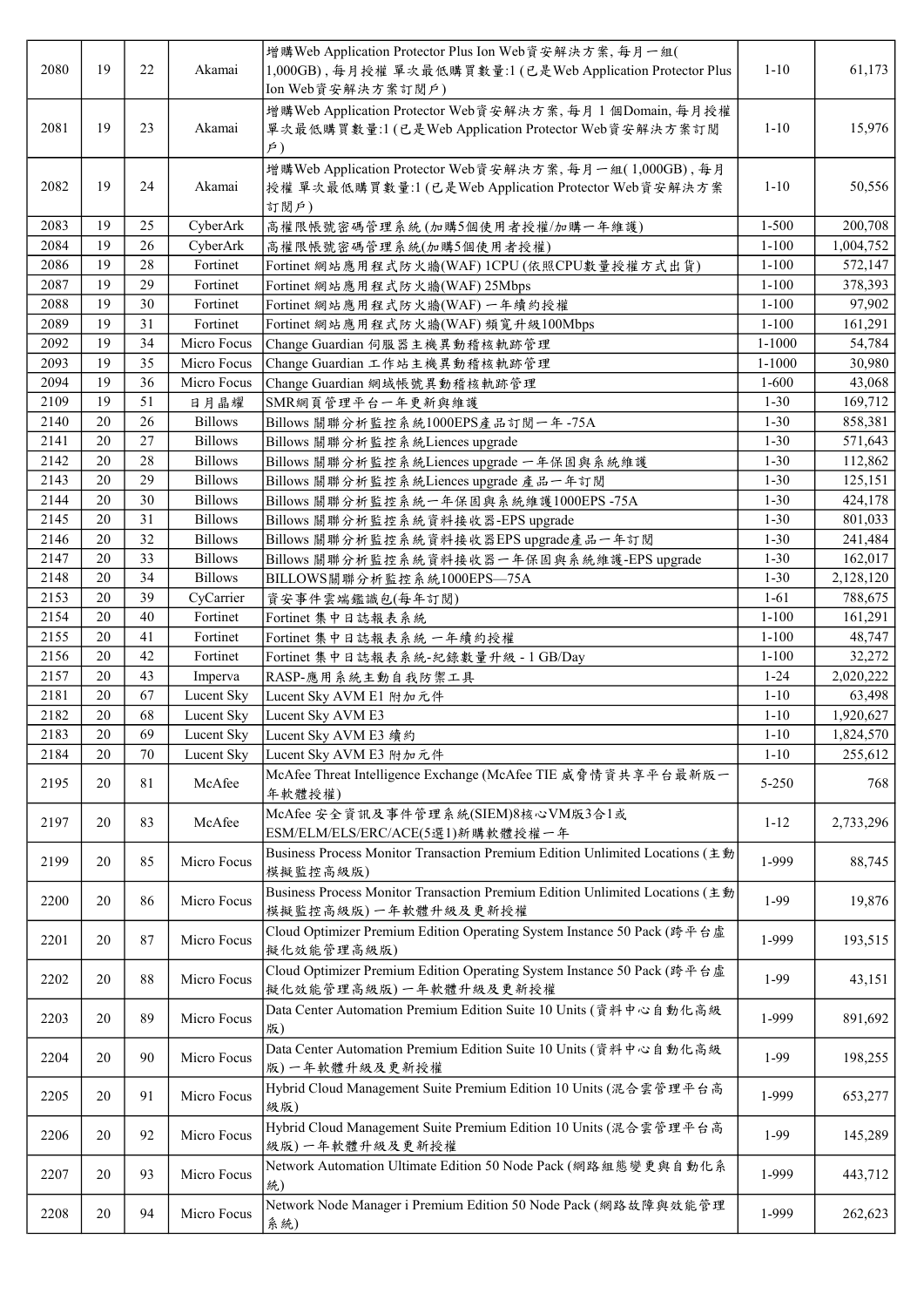| 2209 | 20     | 95  | Micro Focus | Network Node Manager i Premium Edition 50 Node Pack (網路故障與效能管理<br>系統)一年軟體升級及更新授權                                                         | 1-99     | 58,504    |
|------|--------|-----|-------------|------------------------------------------------------------------------------------------------------------------------------------------|----------|-----------|
| 2210 | 20     | 96  | Micro Focus | Network Operations Management Suite Premium Edition 10 Units (網路維運管理<br>高級版)                                                             | 1-999    | 59,952    |
| 2211 | 20     | 97  | Micro Focus | Network Operations Management Suite Premium Edition 10 Units (網路維運管理<br>高級版)一年軟體升級及更新授權                                                  | 1-99     | 13,478    |
| 2212 | 20     | 98  | Micro Focus | Operations Bridge Business Value Dashboard Add-On 15 Dashboard Pack (維運戰<br>情室平台之業務儀表模組)                                                 | 1-999    | 1,227,950 |
| 2213 | 20     | 99  | Micro Focus | Operations Bridge Business Value Dashboard Add-On 15 Dashboard Pack (維運戰<br>情室平台之業務儀表模組)一年軟體升級及更新授權                                      | 1-99     | 272,957   |
| 2214 | 20     | 100 | Micro Focus | Operations Bridge Management Pack 5 Pack OS Instance (維運戰情室平台之擴<br>充管理套件)                                                                | 1-999    | 269,798   |
| 2215 | 20     | 101 | Micro Focus | Operations Bridge Management Pack 5 Pack OS Instance (維運戰情室平台之擴<br>充管理套件)一年軟體升級及更新授權                                                     | 1-99     | 60,097    |
| 2216 | 20     | 102 | Micro Focus | Operations Bridge Premium Edition 30 Unit (維運戰情室平台高級版)                                                                                   | $1 - 20$ | 970,576   |
| 2217 | 20     | 103 | Micro Focus | Operations Bridge Premium Edition 30 Unit (維運戰情室平台高級版) - 1年訂閱                                                                            | $1-9$    | 485,238   |
| 2218 | 20     | 104 | Micro Focus | Operations Bridge Premium Edition 30 Unit (維運戰情室平台高級版) 一年軟體<br>升級及更新授權                                                                   | 1-99     | 217,988   |
| 2219 | 20     | 105 | Micro Focus | Operations Bridge Suite Express Edition 5 Node Pack (系統監控管理)                                                                             | 1-99     | 113,145   |
| 2220 | 20     | 106 | Micro Focus | Operations Bridge Suite Express Edition 5 Node Pack (系統監控管理) 一年軟體<br>升級及更新授權                                                             | $1-99$   | 25,379    |
| 2221 | 20     | 107 | Micro Focus | Operations Bridge Suite Premium Edition 5 Node Pack (維運戰情室平台高級版)                                                                         | 1-999    | 261,643   |
| 2222 | 20     | 108 | Micro Focus | Operations Bridge Suite Premium Edition 5 Node Pack (維運戰情室平台高級版)<br>一年軟體升級及更新授權                                                          | 1-99     | 58,285    |
| 2223 | 20     | 109 | Micro Focus | Operations Bridge Suite Ultimate Edition 50 Node Pack (維運戰情室平台終級版)                                                                       | 1-999    | 3,838,257 |
| 2224 | 20     | 110 | Micro Focus | Operations Bridge Suite Ultimate Edition 50 Node Pack (維運戰情室平台終級版)<br>一年軟體升級及更新授權                                                        | $1-9$    | 852,853   |
| 2225 | 20     | 111 | Micro Focus | Operations Bridge System Collector Add-on 5 OSI Pack(維運戰情室平台之系統<br>監控模組)                                                                 | 1-999    | 185,050   |
| 2226 | 20     | 112 | Micro Focus | Operations Bridge System Collector Add-on 5 OSI Pack(維運戰情室平台之系統<br>監控模組)一年軟體升級及更新授權                                                      | 1-99     | 41,270    |
| 2227 | 20     | 113 | Micro Focus | Operations Bridge Ultimate 50 Edition Unit (維運戰情室平台終級版)                                                                                  | $1-9$    | 3,838,257 |
| 2228 | 20     | 114 | Micro Focus | Operations Bridge Ultimate 50 Edition Unit (維運戰情室平台終級版) 一年軟體<br>升級及更新授權                                                                  | $1-9$    | 818,908   |
| 2229 | $20\,$ | 115 | Micro Focus | Operations Bridge Ultimate Edition 50 Unit 維運戰情室平台終級版) - 1年訂閱                                                                            | $1-9$    | 1,617,695 |
| 2230 | 20     | 116 | Micro Focus | Operations Orchestration 10 Unit (伺服器和存儲設備之維運自動化)                                                                                        | $1-99$   | 202,123   |
| 2231 | 20     | 117 | Micro Focus | Operations Orchestration 10 Unit (伺服器和存儲設備之維運自動化) 一年軟體<br>升級及更新授權                                                                        | 1-99     | 45,399    |
| 2232 | 20     | 118 | Micro Focus | Real User Monitor Premium Edition真實用戶監控高級版                                                                                               | 1-999    | 2,233,994 |
| 2233 | 20     | 119 | Micro Focus | Real User Monitor Premium Edition真實用戶監控高級版 一年軟體升級及更新<br>授權                                                                               | $1 - 50$ | 496,456   |
| 2234 | 20     | 120 | Micro Focus | Service Manager Enterprise Suite with Connect-It Connectors and Knowledge<br>Management Concurrent User (資訊服務台與ITIL維運管理)                 | 1-999    | 276,550   |
| 2235 | 20     | 121 | Micro Focus | Service Manager Enterprise Suite with Connect-It Connectors and Knowledge<br>Management Concurrent User (資訊服務台與ITIL維運管理) - 1年訂閱          | $1 - 30$ | 88,878    |
| 2236 | 20     | 122 | Micro Focus | Service Manager Enterprise Suite with Connect-It Connectors and Knowledge<br>Management Concurrent User (資訊服務台與ITIL維運管理) 一年軟體升級及更<br>新授權 | 1-99     | 61,598    |
| 2237 | 20     | 123 | Micro Focus | Service Manager Smart Analytics Module Concurrent User (資訊服務台之智慧分<br>析擴充套件)                                                              | 1-999    | 89,256    |
| 2238 | 20     | 124 | Micro Focus | Service Manager Smart Analytics Module Concurrent User (資訊服務台之智慧分<br>析擴充套件)-1年訂閱                                                         | $1-9$    | 24,166    |
| 2239 | 20     | 125 | Micro Focus | Service Manager Smart Analytics Module Concurrent User (資訊服務台之智慧分<br>析擴充套件)一年軟體升級及更新授權                                                   | 1-99     | 19,989    |
| 2240 | 20     | 126 | Micro Focus | Solutions Business Manager Concurrent User (業務流程工具同時上線人數)                                                                                | 1-999    | 106,351   |
| 2241 | 20     | 127 | Micro Focus | Solutions Business Manager Production Server (業務流程工具伺服器)                                                                                 | 1-999    | 106,452   |
| 2242 | 20     | 128 | Micro Focus | Universal Discovery 10 Unit (CMDB和 組態自動化收集)                                                                                              | 1-99     | 202,123   |
| 2243 | 20     | 129 | Micro Focus | Universal Discovery 10 Unit (CMDB和組態自動化收集) - 3個月訂閱                                                                                       | 1-99     | 30,799    |
| 2244 | 20     | 130 | Micro Focus | Universal Discovery 10 Unit (CMDB和組態自動化收集) 一年軟體升級及更新<br>授權                                                                               | 1-99     | 45,399    |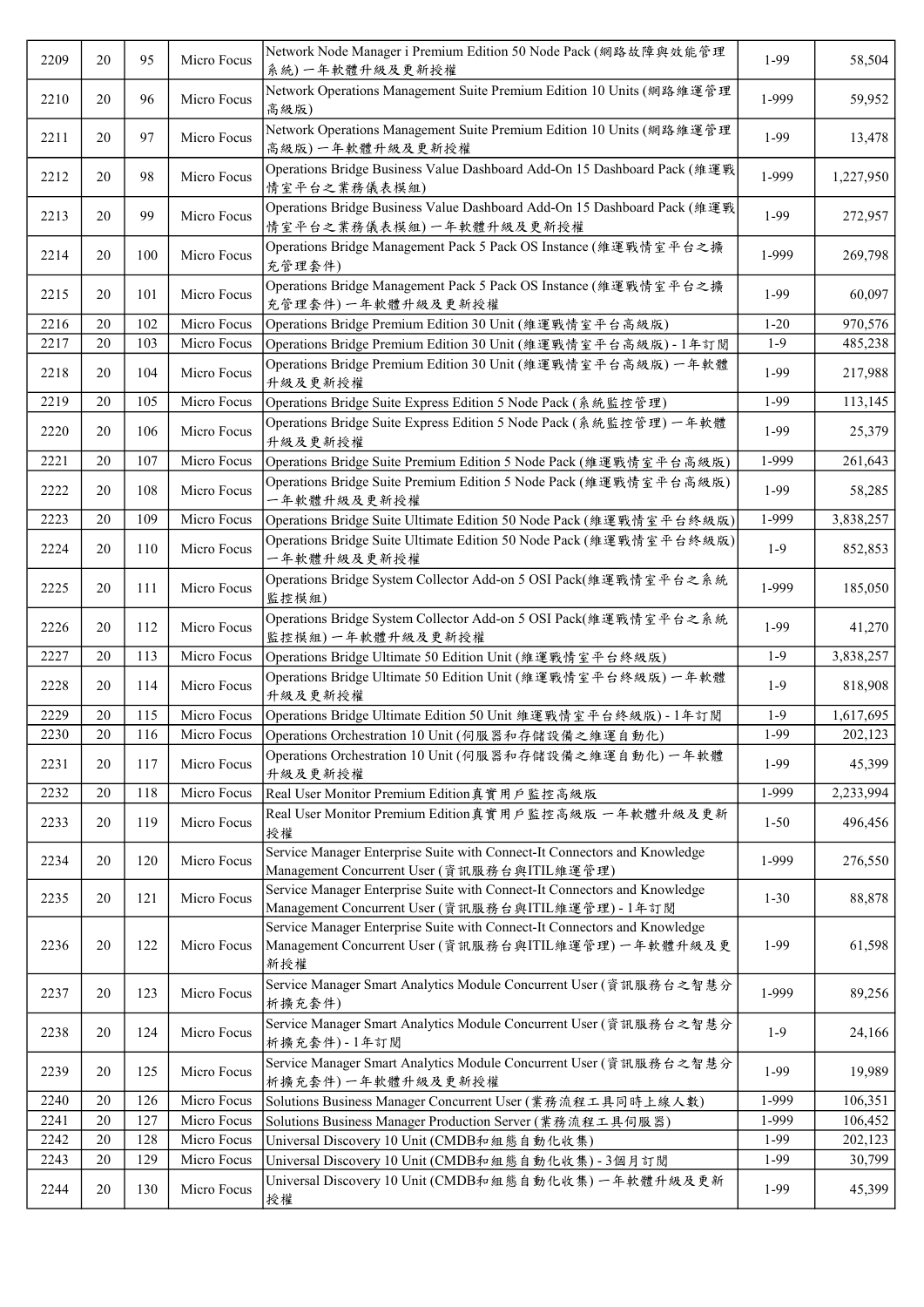| 2258 | 20     |                | 144 SecurityScorecare | SecurityScorecard資安風險管理系統(第三方風險管理,1+10個Domains)一年訂<br>閱                            | $1 - 30$   | 1,270,981 |
|------|--------|----------------|-----------------------|------------------------------------------------------------------------------------|------------|-----------|
| 2259 | 20     | 145            |                       | \$ecurityScorecar(SecurityScorecard資安風險管理系統(自我監控, 1+5 個Domains)一年訂閱                | $1 - 50$   | 718,908   |
| 2260 | 20     | 146            | securityScorecare     | SecurityScorecard資安風險管理系統(風險管理擴充模組+10個Domains)一年訂<br>閱                             | $1 - 30$   | 941,860   |
| 2281 | 20     | 167            |                       | 國際有限公司( ] 資訊安全管理系統(ISMS)(5人版)                                                      | $1 - 10$   | 162,285   |
| 2282 | 20     | 168            |                       | 國際有限公司( 資訊安全風險管理系統 (ISRM) (5人版)                                                    | $1 - 10$   | 204,044   |
| 2297 | 20     | 183            |                       | 科技股份有限   TMSL 應用程式白名單                                                              | $1 - 500$  | 31,107    |
| 2309 | 21     | 12             | <b>ESET</b>           | ESET Endpoint Encryption Pro 資料加密安全 專業版 (一年授權及維護)                                  | $1 - 1000$ | 2,113     |
| 2316 | 21     | 19             | McAfee                | McAfee DLP網路型資料外洩防禦系統單一模組:Monitor/Discover(2選1)或<br>Prevent(for Email/Web)新購軟體授權一年 | 5-5000     | 3,729     |
| 2317 | 21     | 20             | Micro Focus           | Filr 檔案整合管理                                                                        | $1 - 1000$ | 147,573   |
| 2318 | 21     | 21             | Micro Focus           | Network Automation Ultimate Edition 50 Node Pack (網路組態變更與自動化系<br>統)一年軟體升級及更新授權     | 1-99       | 98,733    |
| 2346 | 22     | 1              | Acalvio               | ShadowPlex誘捕平台-30個IP授權                                                             | $1 - 30$   | 741,658   |
| 2347 | 22     | $\overline{2}$ | Acalvio               | ShadowPlex誘捕平台一年保固維護                                                               | $1 - 30$   | 118,099   |
| 2352 | 22     | $\tau$         | <b>Billows</b>        | Billows Log Master 巨量日誌資料快速索引分析系統                                                  | $1 - 30$   | 592,124   |
| 2353 | 22     | 8              | <b>Billows</b>        | Billows Log Master 巨量日誌資料快速索引分析系統-報表模組                                             | $1 - 30$   | 49,370    |
| 2354 | 22     | 9              | <b>Billows</b>        | Billows Log Master 巨量日誌資料快速索引分析系統一年保固與系統維護                                         | $1 - 30$   | 116,959   |
| 2355 | 22     | 10             | <b>Billows</b>        | Billows Log Master 巨量日誌資料快速索引分析系統一年產品訂閱服務                                          | $1 - 30$   | 225,919   |
| 2356 | 22     | 11             | <b>Billows</b>        | Billows Log Master 巨量日誌資料管理系統                                                      | $1 - 30$   | 415,986   |
| 2357 | 22     | 12             | <b>Billows</b>        | Billows Log Master 巨量日誌資料管理系統一年保固與系統維護                                             | $1 - 30$   | 81,731    |
| 2358 | 22     | 13             | <b>Billows</b>        | Billows Log Master 巨量日誌資料管理系統一年產品訂閱服務                                              | $1 - 30$   | 157,921   |
| 2359 | 22     | 14             | <b>Billows</b>        | Billows 資安事件通報系統                                                                   | $1 - 30$   | 899,344   |
| 2360 | 22     | 15             | <b>Billows</b>        | Billows 資安事件通報系統一年保固與系統維護                                                          | $1 - 30$   | 223,461   |
| 2361 | $22\,$ | 16             | <b>Billows</b>        | Billows 資安事件通報系統一年產品訂閱服務                                                           | $1 - 30$   | 344,711   |
| 2362 | 22     | 17             | <b>Billows</b>        | Cyberi i-WALL 威脅情資攔截系統(100M)                                                       | $1 - 10$   | 858,645   |
| 2363 | 22     | 18             | <b>Billows</b>        | Cyberi i-WALL威脅情資攔截系統(100M) 次年更新                                                   | $1 - 10$   | 292,417   |
| 2364 | 22     | 19             | Cellopoint            | Cellopoint郵件加密模組(一年期)-50人版                                                         | $1 - 100$  | 49,158    |
| 2365 | 22     | 20             | Cellopoint            | Cellopoint郵件數位簽章模組(一年期)-50人版                                                       | $1 - 100$  | 40,689    |
| 2366 | 22     | 21             | Cellopoint            | Cellopoint郵件歸檔模組(一年期)-50人版                                                         | $1 - 100$  | 40,637    |
| 2367 | 22     | 22             | Cellopoint            | Cellopoint郵件稽核模組(一年期)-50人版                                                         | $1 - 100$  | 49,158    |
| 2376 | 22     | 31             | CyCarrier             | 紅藍隊演練檢測包在地版(每年訂閱)                                                                  | $1 - 8$    | 4,833,165 |
| 2377 | 22     | 32             | CyCarrier             | 紅藍隊演練檢測包雲端版(每年訂閱)                                                                  | $1 - 24$   | 1,597,573 |
| 2402 | $22\,$ | 57             | Extreme               | Extreme 網路流量暨應用程式效能分析系統主程式 (含一年訂閱更新)                                               | $1 - 10$   | 716,058   |
| 2412 | $22\,$ | 67             |                       | keysight (ixia)   Keysight (Ixia) Advanced - InLine Feature                        | $1 - 10$   | 602,803   |
| 2413 | 22     | 68             |                       | keysight (ixia)   Keysight (Ixia) AppStack - IxFlow Feature                        | $1 - 10$   | 783,644   |
| 2414 | 22     | 69             |                       | keysight (ixia)   Keysight (Ixia) AppStack - Mask Feature                          | $1 - 10$   | 1,041,644 |
| 2415 | 22     | 70             |                       | keysight (ixia)   Keysight (Ixia) AppStack - Netflow Feature                       | $1 - 10$   | 602,803   |
| 2416 | 22     | 71             |                       | keysight (ixia) Keysight (Ixia) AppStack - SSL Decryption Feature                  | $1 - 10$   | 868,036   |
| 2417 | 22     | 72             |                       | keysight (ixia)   Keysight (Ixia) Indigo Pro Virtual Version 一年續約授權 (25 Nodes)     | $1 - 10$   | 590,747   |
| 2418 | 22     | 73             |                       | keysight (ixia)   Keysight (Ixia) NetStack - Aggregation Feature                   | $1 - 10$   | 401,869   |
| 2419 | 22     | 74             |                       | keysight (ixia) Keysight (Ixia) NetStack - Load Balancing Feature                  | $1 - 10$   | 401,869   |
| 2420 | 22     | 75             |                       | keysight (ixia)   Keysight (Ixia) NetStack - Packet Filtering Feature              | $1 - 10$   | 401,869   |
| 2421 | $22\,$ | 76             |                       | keysight (ixia) Keysight (Ixia) PacketStack - De-Duplication Feature               | $1 - 10$   | 421,962   |
| 2422 | 22     | 77             |                       | keysight (ixia)   Keysight (Ixia) PacketStack - Header Stripping Feature           | $1 - 10$   | 301,402   |
| 2423 | 22     | 78             |                       | keysight (ixia)   Keysight (Ixia) PacketStack - Time Stamping Feature              | $1 - 10$   | 120,560   |
| 2424 | 22     | 79             |                       | keysight (ixia)   Keysight (Ixia) 專業版 一年續約授權                                       | $1 - 10$   | 890,692   |
| 2425 | 22     | 80             |                       | keysight (ixia)   Keysight (Ixia) 標準版 一年續約授權                                       | $1 - 10$   | 548,118   |
| 2426 | 22     | 81             | keysight (ixia)       | Keysight (Ixia) 網路性能評估平台 (含30種應用程式資料庫)                                             | $1 - 10$   | 1,372,907 |
| 2427 | 22     | 82             | Lucent Sky            | Lucent Sky AVM Business                                                            | $1 - 5$    | 1,262,386 |
| 2428 | 22     | 83             | Lucent Sky            | Lucent Sky AVM Lite                                                                | $1 - 2$    | 502,528   |
| 2429 | 22     | 84             | Lucent Sky            | Lucent Sky AVM On-Demand for web site                                              | $1 - 5$    | 125,581   |
| 2430 | 22     | 85             | Micro Focus           | Application Life Cycle Management 軟體生命週期管理                                         | 1-99       | 1,719,303 |
| 2431 | 22     | 86             | Micro Focus           | Application Life Cycle Management 軟體生命週期管理 一年軟體升級及更新授<br>權                         | 1-99       | 382,113   |
| 2432 | 22     | $87\,$         | Micro Focus           | ArcSight ESM Standard Edition 250 EPS事件關聯紀錄管理套件組(適用每日<br>12.5GB日誌資料量)              | $1 - 15$   | 2,501,863 |
| 2433 | 22     | $88\,$         | Micro Focus           | ArcSight ESM Standard Edition 250 EPS事件關聯紀錄管理套件組(適用每日<br>12.5GB日誌資料量)一年軟體升級及更新授權   | $1 - 30$   | 625,390   |